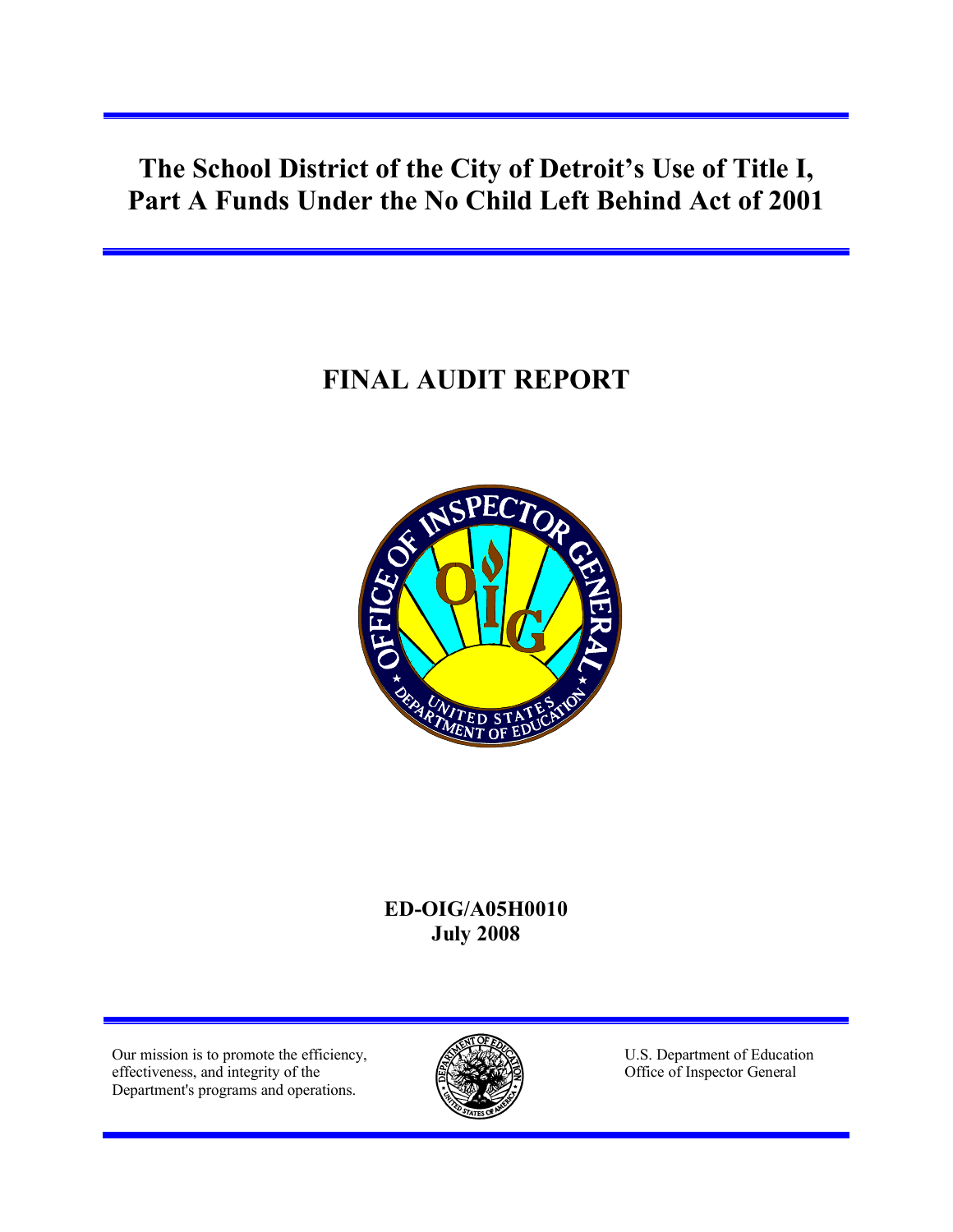# **NOTICE**

Statements that managerial practices need improvements, as well as other conclusions and recommendations in this report, represent the opinions of the Office of Inspector General. Determinations of corrective action to be taken, including the recovery of funds, will be made by the appropriate Department of Education officials in accordance with the General Education Provisions Act.

In accordance with the Freedom of Information Act (5 U.S.C. § 552), reports issued by the Office of Inspector General are available to members of the press and general public to the extent information contained therein is not subject to exemptions in the Act.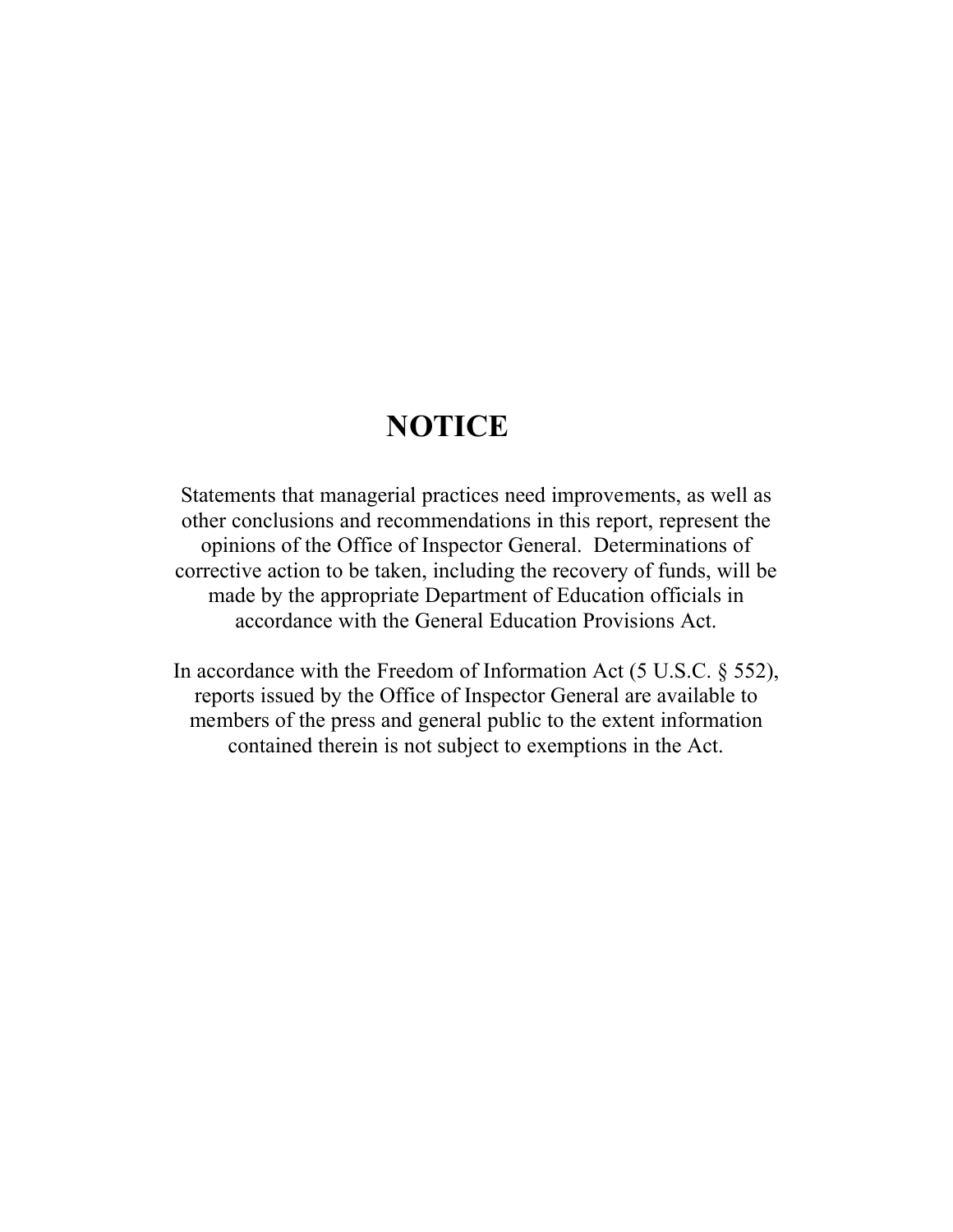#### **UNITED STATES DEPARTMENT OF EDUCATION**



OFFICE OF INSPECTOR GENERAL

AUDIT SERVICES Chicago/Kansas City/Dallas Audit Region

July 18, 2008

Michael P. Flanagan Superintendent of Public Instruction Michigan Department of Education 608 West Allegan Street P.O. Box 30008 Lansing, MI 48909

Dear Mr. Flanagan:

Enclosed is our final audit report, Control Number ED-OIG/A05H0010, entitled *The School District of the City of Detroit's Use of Title I, Part A Funds Under the No Child Left Behind Act of 2001*. This report incorporates the comments you provided in response to the draft report. If you have any additional comments or information that you believe may have a bearing on the resolution of this audit, you should send them directly to the following Department of Education official, who will consider them before taking final Departmental action on this audit:

> Kerri L. Briggs Assistant Secretary for Elementary and Secondary Education U.S. Department of Education 400 Maryland Ave., S.W. Room 3W315 Washington, D.C. 20202

It is the policy of the U. S. Department of Education to expedite the resolution of audits by initiating timely action on the findings and recommendations contained therein. Therefore, receipt of your comments within 30 days would be appreciated.

In accordance with the Freedom of Information Act (5 U.S.C. § 552), reports issued by the Office of Inspector General are available to members of the press and general public to the extent information contained therein is not subject to exemptions in the Act.

Sincerely,

 $\sqrt{s}$ 

Gary D. Whitman Regional Inspector General for Audit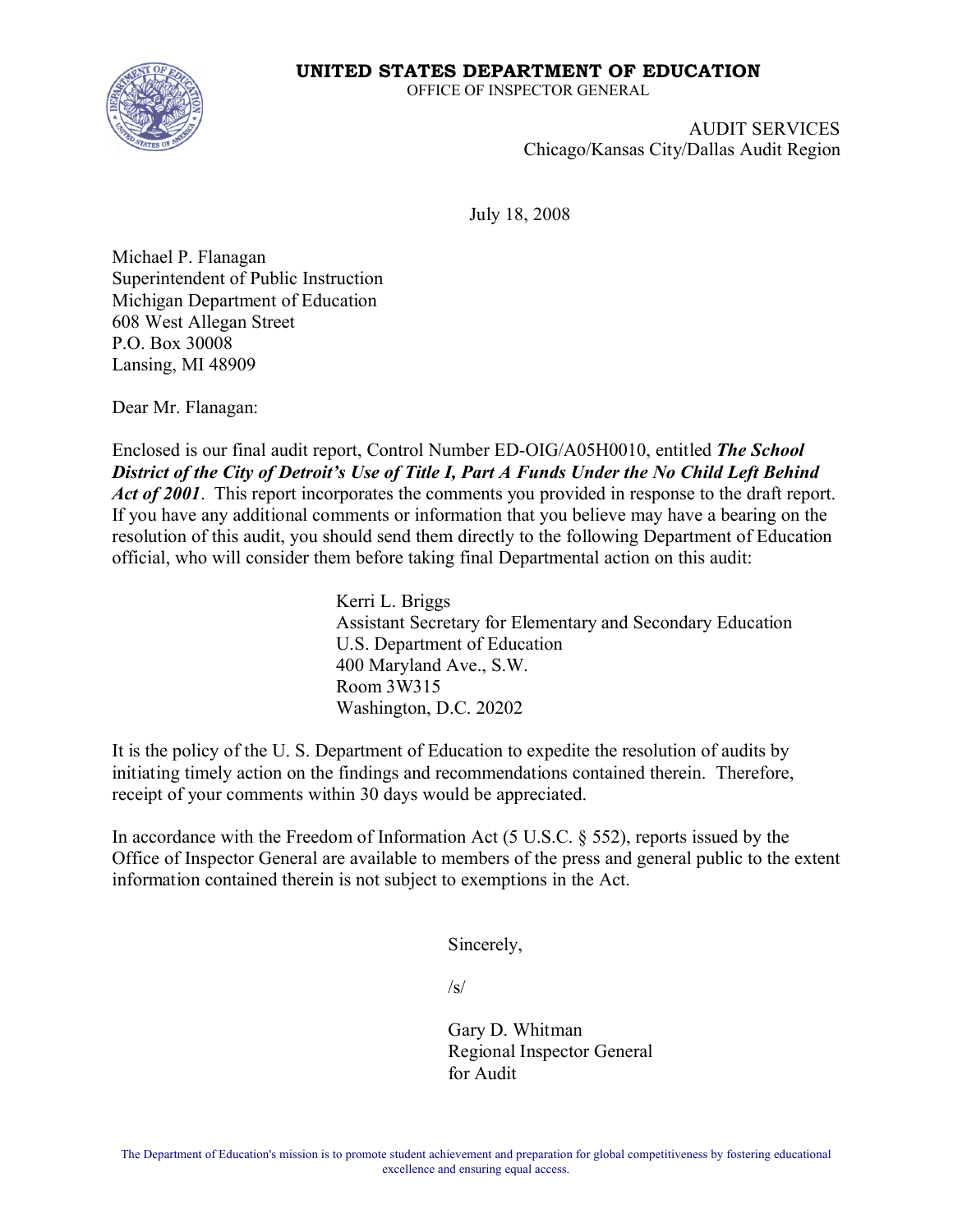# **TABLE OF CONTENTS**

| FINDING NO. 1 – Detroit Charged Unallowable Personnel Costs to the                                                                                                               |
|----------------------------------------------------------------------------------------------------------------------------------------------------------------------------------|
| <b>FINDING NO. 2 – Detroit Did Not Always Support Compensation</b><br><b>Charges with Adequate and Timely Time and Effort</b><br>Certifications or Personal Activity Reports  10 |
| FINDING NO. 3 – Detroit Used Title I, Part A Funds for Non-<br><b>Personnel Costs That Were Unallowable or</b>                                                                   |
| FINDING NO. 4 – Detroit Used Title I, Part A Funds for Contract<br><b>Expenditures That Were Unallowable or</b>                                                                  |
| FINDING NO. 5 – MDE Inadequately Monitored the Resolution of a                                                                                                                   |
|                                                                                                                                                                                  |
|                                                                                                                                                                                  |
|                                                                                                                                                                                  |
|                                                                                                                                                                                  |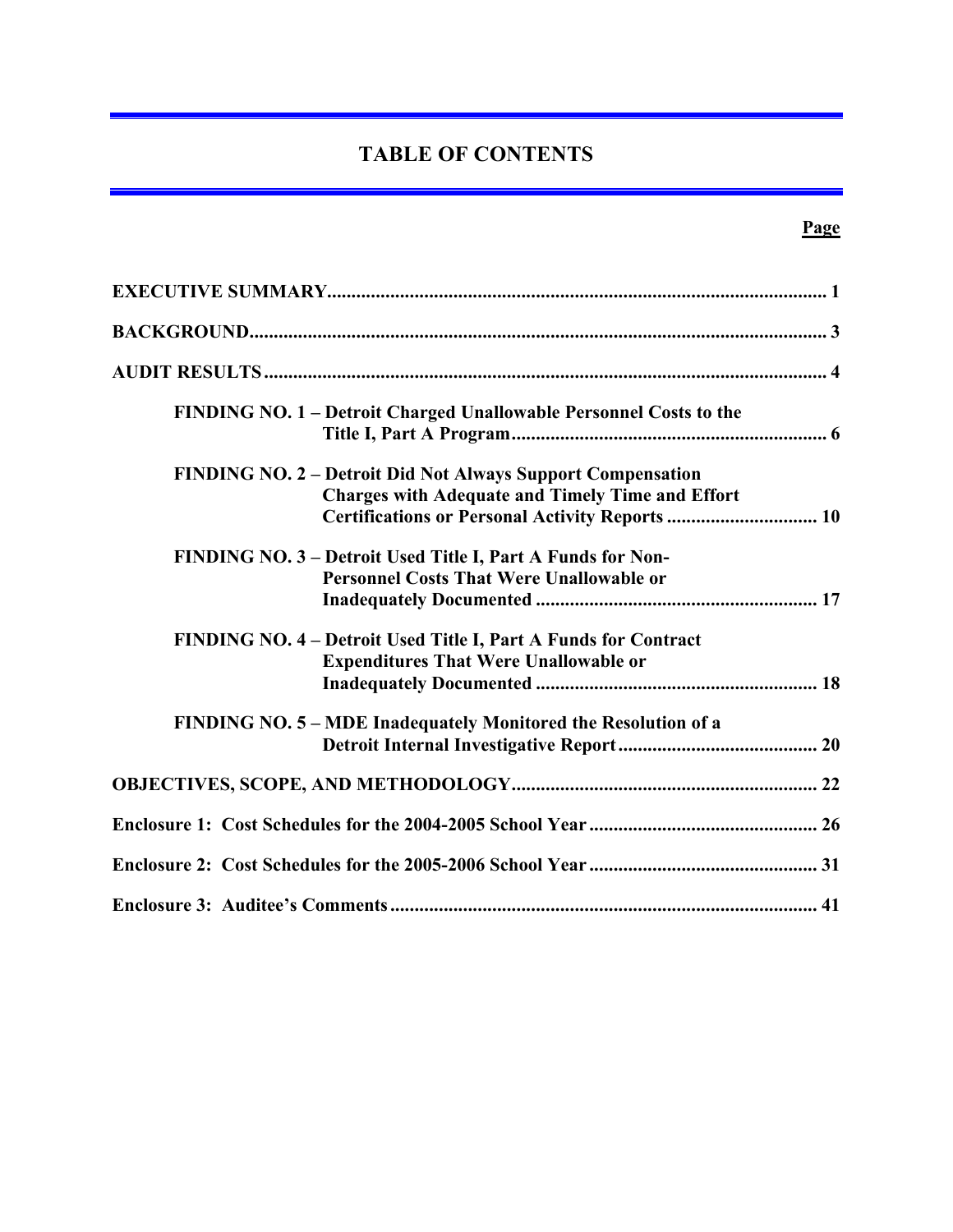# **EXECUTIVE SUMMARY**

The objectives of our audit were to determine whether (1) the School District of the City of Detroit (Detroit) returned funds received under the Elementary and Secondary Education Act of 1965, as amended by the No Child Left Behind Act of 2001 (NCLB), Title I, Part A (Title I, Part A), related to contracts for the 2004-2005 school year that a Detroit internal investigative report identified as unallowable; (2) expenditures related to selected Title I, Part A contracts for the 2004-2005 school year were adequately documented, reasonable, and allowable; and (3) Title I, Part A personnel and non-personnel expenditures for the 2005-2006 school year were adequately documented, reasonable, and allowable.

We determined that Detroit (1) did not return Title I, Part A funds related to contracts for the 2004-2005 school year that a Detroit internal investigative report identified as unallowable; (2) used Title I, Part A funds for expenditures related to selected Title I, Part A contracts for the 2004-2005 school year that were not adequately documented, reasonable, and allowable; and (3) used Title I, Part A funds for personnel and non-personnel expenditures for the 2005-2006 school year that were not adequately documented, reasonable, and allowable. Specifically,

- · Detroit charged unallowable personnel expenditures to the Title I, Part A program  $$1,025,561$ ;
- Detroit did not always support compensation charges with adequate and timely time and effort certifications, personnel activity reports, or employee insurance cost data (a projected \$49,508,642 in inadequately documented costs);
- · Detroit used Title I, Part A funds for non-personnel costs that were unallowable or inadequately documented (\$348,664 in unallowable costs and \$2,918,249 in inadequately documented costs, totaling \$3,266,913);
- Detroit used Title I, Part A funds for contract expenditures that were unallowable or inadequately documented (\$14,580 in unallowable costs and \$1,764,988 in inadequately documented costs, totaling \$1,779,568); and
- The Michigan Department of Education (MDE) inadequately monitored the resolution of a Detroit internal investigative report.

Unduplicated unallowable costs (\$1,388,805) and projected inadequately documented costs (\$52,230,054) total \$53,618,859.

Detroit's noncompliance occurred, in part, because MDE did not provide adequate oversight of federal grant funds distributed to Detroit. Also, Detroit did not have adequate policies and procedures in place to review Title I, Part A contracts, invoices, employee insurance benefit costs, and adjusting journal entries to ensure they were adequately documented, reasonable, and allowable.

We recommend, among other things, that the Assistant Secretary for Elementary and Secondary Education instruct MDE to require Detroit to —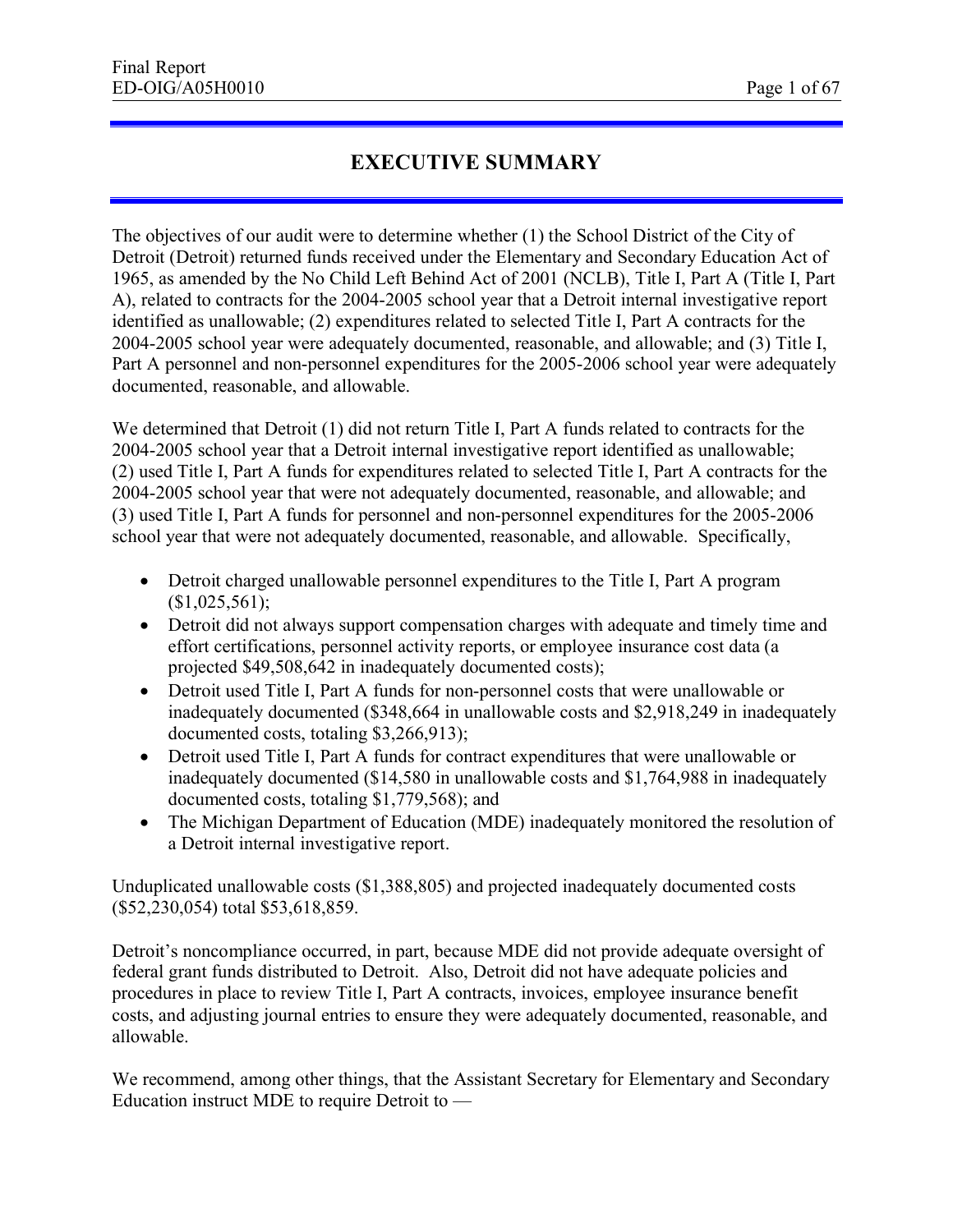- Return \$1,388,805 in unallowable charges to the U.S. Department of Education (Department);
- Either provide adequate documentation to support \$52,230,054 in inadequately documented expenditures or return that amount to the Department;
- · Develop and implement policies and procedures to ensure that adequate and accurate time and effort certifications and personal activity reports are timely prepared; and
- · Develop and implement policies and procedures to adequately review contracts, invoices, employee insurance benefit costs, and adjusting journal entries.

Additionally, we recommend that MDE track local educational agency (LEA) reviews and ensure that LEAs take appropriate corrective actions.

MDE and Detroit provided comments in two installments. MDE and Detroit disagreed in whole with the draft audit report and requested the findings be reconsidered and revised and the recommendations for repayment be withdrawn. We disagree with their position and have summarized it and included our response in the Audit Results section. MDE and Detroit also did not concur specifically with portions of each finding. These comments and the OIG Response to the finding comments are summarized at the end of each finding and in Enclosures 1 and 2. The full text of their comments is included as Enclosure 3.

MDE and Detroit also provided additional documentation they claimed refuted the expenditures questioned in our draft audit report. We considered all of the comments and reviewed all of the documentation provided in 24 exhibits. Because of the voluminous number of these exhibits, we have not included them in this report. Based on those comments and additional documentation provided, we:

- Reclassified \$5,180,633 in previously unallowable personnel expenditures for the Head Start program to inadequately documented personnel expenditures. We also reclassified \$1,143,644 in previously unallowable employee insurance benefits costs to inadequately documented personnel expenditures and increased the amount to \$4,088,095. (See FINDING NO. 1 and FINDING NO. 2)
- Accepted \$1,903,372 in previously inadequately documented non-personnel costs as adequately documented and reclassified \$10,330 in previously accepted costs to inadequately documented costs. (See FINDING NO. 3)
- Accepted \$5,000 in previously inadequately documented contract costs as adequately documented. (See FINDING NO. 4)

We made changes to the findings and recommended recoveries to reflect the above reclassifications in the findings and recommendations but did not substantially change the remainder of the findings.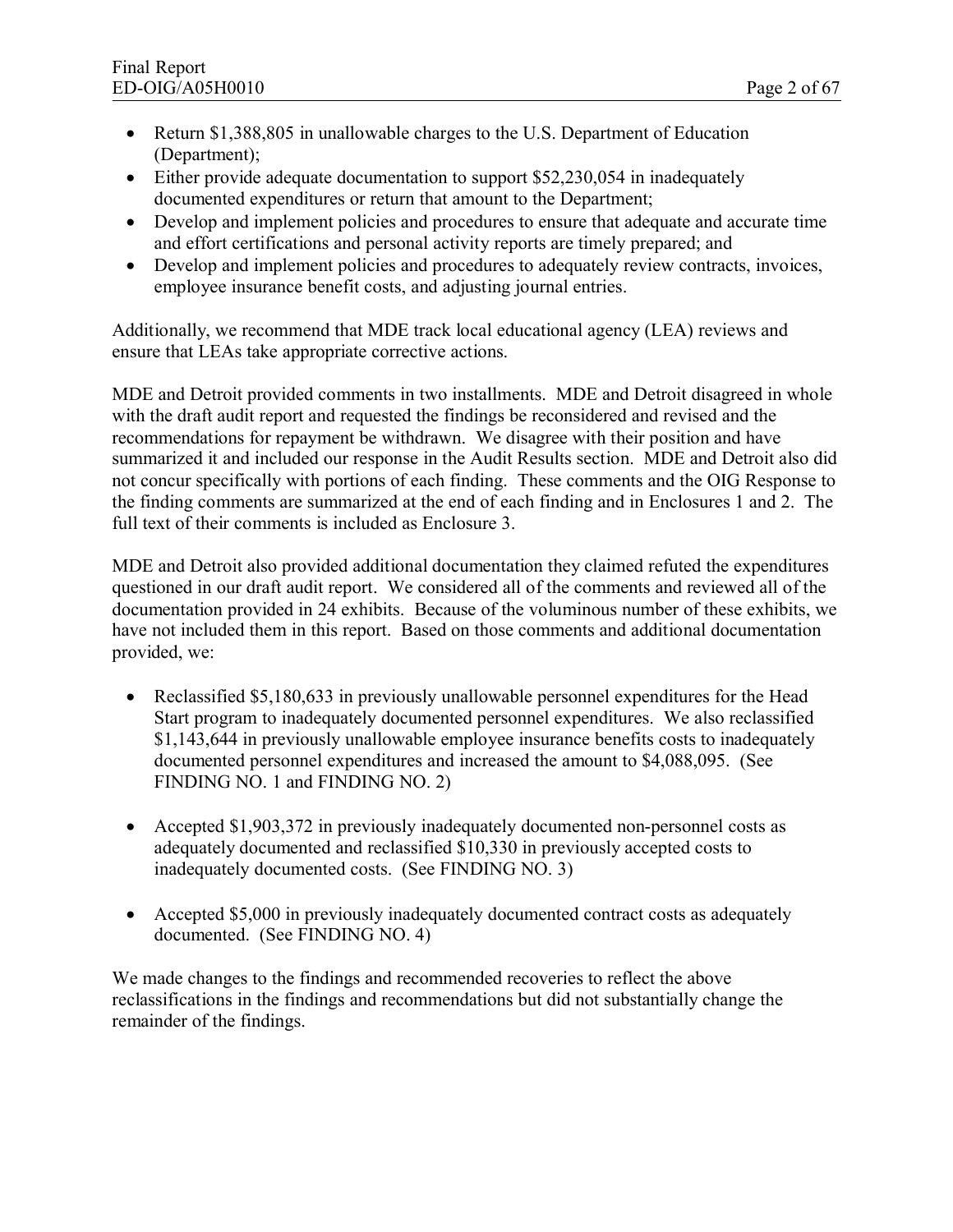# **BACKGROUND**

The Elementary and Secondary Education Act of 1965, as amended by the NCLB, increases accountability for states, LEAs, and schools; school choice for parents and students; flexibility for states', LEAs', and schools' use of federal education funds; and provides an emphasis on reading. The Title I, Part A program helps LEAs and schools improve the teaching and learning of children who are failing, or most at-risk of failing, to meet challenging state academic standards. The program is administered by the Department's Office of Elementary and Secondary Education. Under the *Uniform Administrative Requirements for Grants and Cooperative Agreements to State and Local Governments (34 C.F.R. § 80.40), MDE is required* to monitor Detroit's compliance with federal requirements.

Incorporated in 1842, Detroit is the largest public school system in Michigan. During the 2005-2006 school year, Detroit enrolled 130,718 students at 97 elementary schools, 81 kindergarten through 8th grade and middle schools, 29 high schools, 10 alternative schools, 11 special education schools, and 4 career technical and vocational centers. It employed approximately 14,960 employees. Because of declining population and students transferring to charter schools, private schools, and surrounding school districts, Detroit's enrollment has declined from 173,848 during the 1998-1999 school year. For the years ended June 30, 2005, and June 30, 2006, Detroit spent \$131,134,604 and \$125,896,498, respectively, in Title I, Part A grant funds. Detroit's Office of Title I and Section 31a Compliance (Title I Office) oversees its Title I, Part A program.

Detroit's *Single Audit Report, June 30, 2006,* reported an adverse opinion on Detroit's compliance with federal requirements for its Title I, Part A program. A Detroit internal investigative report identified unallowable contracts paid for with Title I funds and identified other contracts that should also be reviewed. FINDING NO. 5 concluded on the resolution of this internal investigative report and FINDING NO. 4 concluded on the allowability of expenditures related to the contracts identified in the report.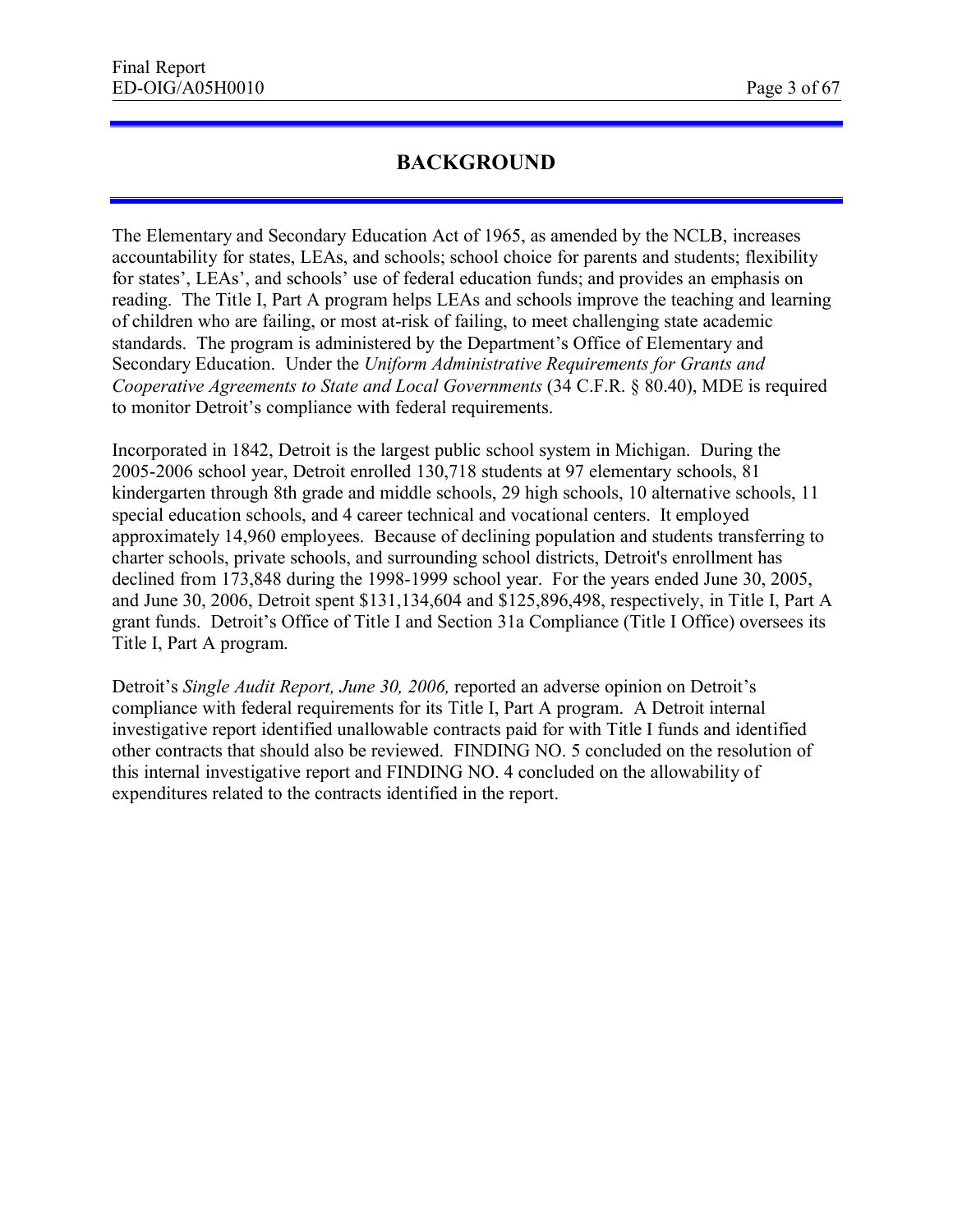# **AUDIT RESULTS**

Detroit (1) did not return Title I, Part A funds related to contracts for the 2004-2005 school year that a Detroit internal investigative report identified as unallowable; (2) used Title I, Part A funds for expenditures related to selected Title I, Part A contracts for the 2004-2005 school year that were not adequately documented, reasonable, and allowable; and (3) used Title I, Part A funds for personnel and non-personnel expenditures for the 2005-2006 school year that were not adequately documented, reasonable, and allowable. Specifically,

- · Detroit charged unallowable personnel expenditures to the Title I, Part A program, including (1) excessive employee insurance benefits (\$571,025), (2) excessive Title I Office employee compensation (\$203,000), (3) excessive targeted assistance teacher compensation (\$173,082), (4) disciplinary administrative leave compensation (\$73,292), and (5) a duplicate compensation payment (\$12,492);
- Detroit did not always support compensation charges with adequate and timely time and effort certifications, personnel activity reports, or employee insurance cost data (a projected \$49,508,642 in inadequately documented costs);
- · Detroit used Title I, Part A funds for non-personnel costs that were unallowable or inadequately documented (\$348,664 in unallowable costs and \$2,918,249 in inadequately documented costs, totaling \$3,266,913);
- Detroit used Title I, Part A funds for contract expenditures that were unallowable or inadequately documented (\$14,580 in unallowable costs and \$1,764,988 in inadequately documented costs, totaling \$1,779,568); and
- MDE inadequately monitored the resolution of a Detroit internal investigative report.

We found unduplicated unallowable costs  $(\$1,388,805)$  and projected inadequately documented costs (\$52,230,054) totaling \$53,618,859.

#### **MDE's and Detroit's Overall Comments to the Draft Audit Report**

In response to the draft audit report, MDE and Detroit stated OIG erroneously concluded that Detroit did not properly administer Title I, Part A funds. MDE and Detroit stated the audit methodology used was seriously flawed for the following reasons:

- 1) It appears that the audit failed to review the voluminous documentation and accounting records supporting the Title I, Part A expenditures at issue.
- 2) The draft audit report erroneously relies in some sections on the amounts budgeted rather than the actual expenditures documented after-the-fact.
- 3) The audit failed to take into account any schoolwide flexibility, despite the fact that Detroit overwhelmingly consists of schoolwide programs.
- 4) The draft audit report's methodology uses extremely small sample sizes to estimate larger findings. Although Detroit has approximately 14,960 employees, the audit consistently sampled a small number of transactions to arrive at its findings for the entire school district. Small employee sample sizes for a district with as many employees as Detroit possesses are not statistically significant.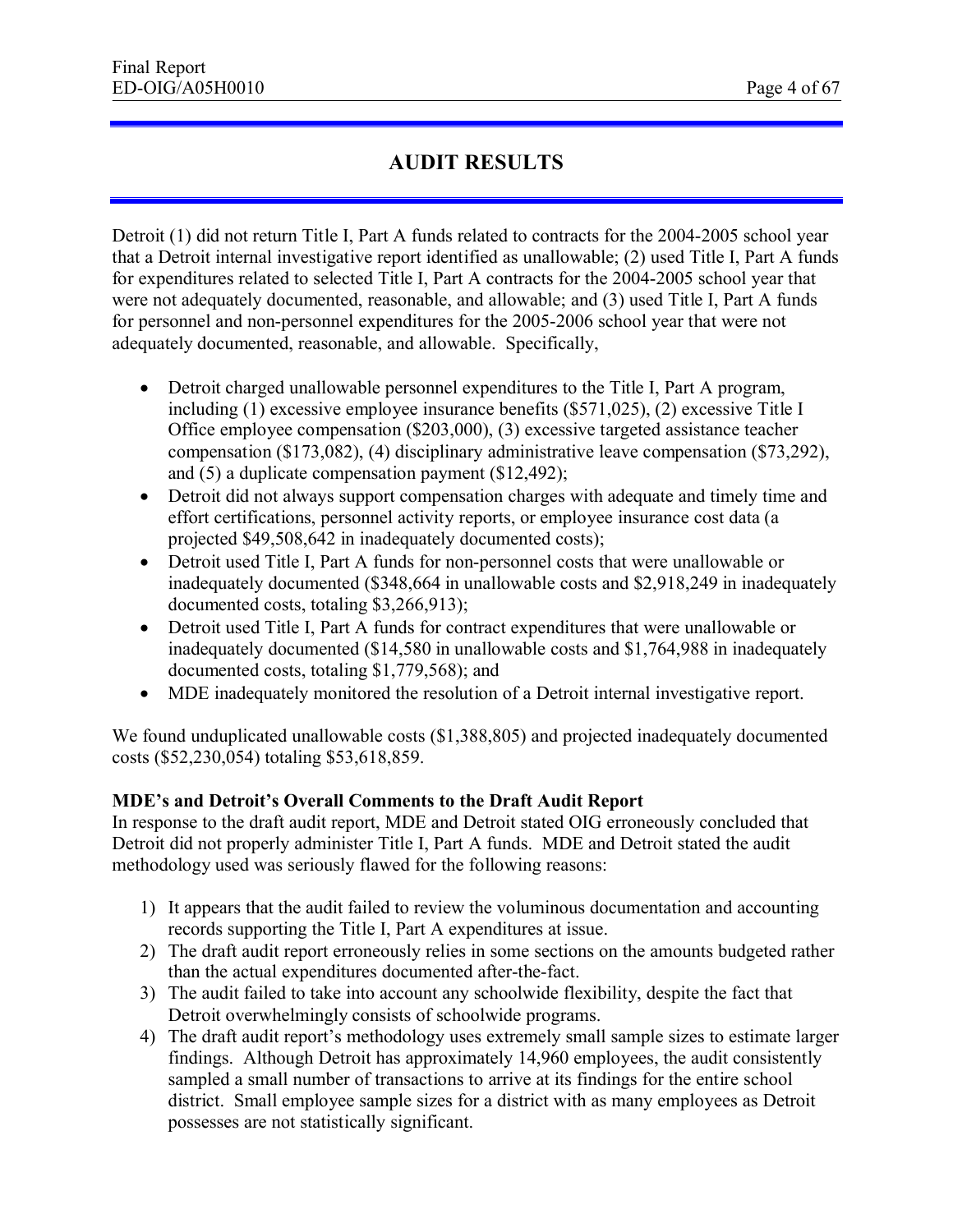5) The audit failed to analyze harm to the Federal interest, as required, in making findings and failed to properly consider valid after-the-fact documentation.

#### **OIG Response to MDE's and Detroit's Overall Comments to the Draft Audit Report**

- 1) OIG carefully reviewed and considered all documentation and accounting records that Detroit provided during the audit. We reclassified or accepted some Title I, Part A costs based on documentation MDE and Detroit provided with their comments to the draft audit report that Detroit did not provide during the audit.
- 2) In response to the *Excessive Employee Insurance Benefits* sub-finding in FINDING NO. 1 of the draft audit report, MDE and Detroit argue OIG erroneously relied on budgeted amounts rather than the actual expenditures documented after-the-fact. During the audit, we collected cost data from Detroit's third-party benefits administrator, as recommended by Detroit, because Detroit told us it did not have the supporting documentation. The third-party benefits administrator claimed these were actual costs. In response to the draft audit report, MDE and Detroit stated this administrator provided projected insurance costs based on prior year estimates, rather than actual insurance costs. Because (1) we cannot use the budgeted cost data as MDE and Detroit advised, and (2) they have not provided any other supporting documentation for the actual costs for any of the sampled insurance benefit transactions, insurance benefits for all single cost activity employees are inadequately documented (See FINDING NO. 2, Auditee Comments and OIG Response, *Inadequately Documented Employee Insurance Benefits)*.
- 3) As documented in the OIG Response to FINDING NO. 1, *Excessive Targeted Assistance Teacher Compensation,* and FINDING NO. 2, *Inadequate Personal Activity Reports for Non-Workshop Duties,* we considered the schoolwide status of schools. When expending funds for students at any school, including schoolwide schools and schools that could qualify as schoolwide schools, Detroit must adequately document Title I, Part A expenditures.
- 4) The comment regarding the use of extremely small sample sizes relates to three sub-findings and is not valid. We used statistical sampling, with a confidence level of 90 percent and precision of less than 20 percent, to project the inadequately documented costs in FINDING NO. 2, *Inadequate Time and Effort Certifications*. Our sample sizes were sufficient within those parameters. The projection of inadequately documented insurance benefits for all single cost activity employees (see FINDING NO. 2, *Inadequately Documented Employee Insurance Benefits)* is based on Detroit providing inadequate documentation for all 30 sampled transactions. The projection of inadequately documented costs related to inadequate personal activity reports for non-workshop duties is based on a sample of 57 multiple cost activity employees (see FINDING NO. 2, Auditee Comments and OIG Response, *Inadequate Personal Activity Reports for Non-Workshop Duties)*. Detroit provided inadequate documentation for all 57 employees.
- 5) All findings in the report included unallowable costs or a lack of demonstrated benefit to the Title I, Part A program. We considered all documentation provided. In response to the sub-finding related to the charging of Head Start compensation costs (see FINDING NO. 2, Auditee Comments and OIG Response, *Inadequate Time and Effort Certifications or Personal Activity Reports for Compensation Charges in Adjusting Journal Entries)*, MDE and Detroit stated that the charging of these costs did not cause harm to the federal interest. However, Detroit has not shown a benefit to the Title I, Part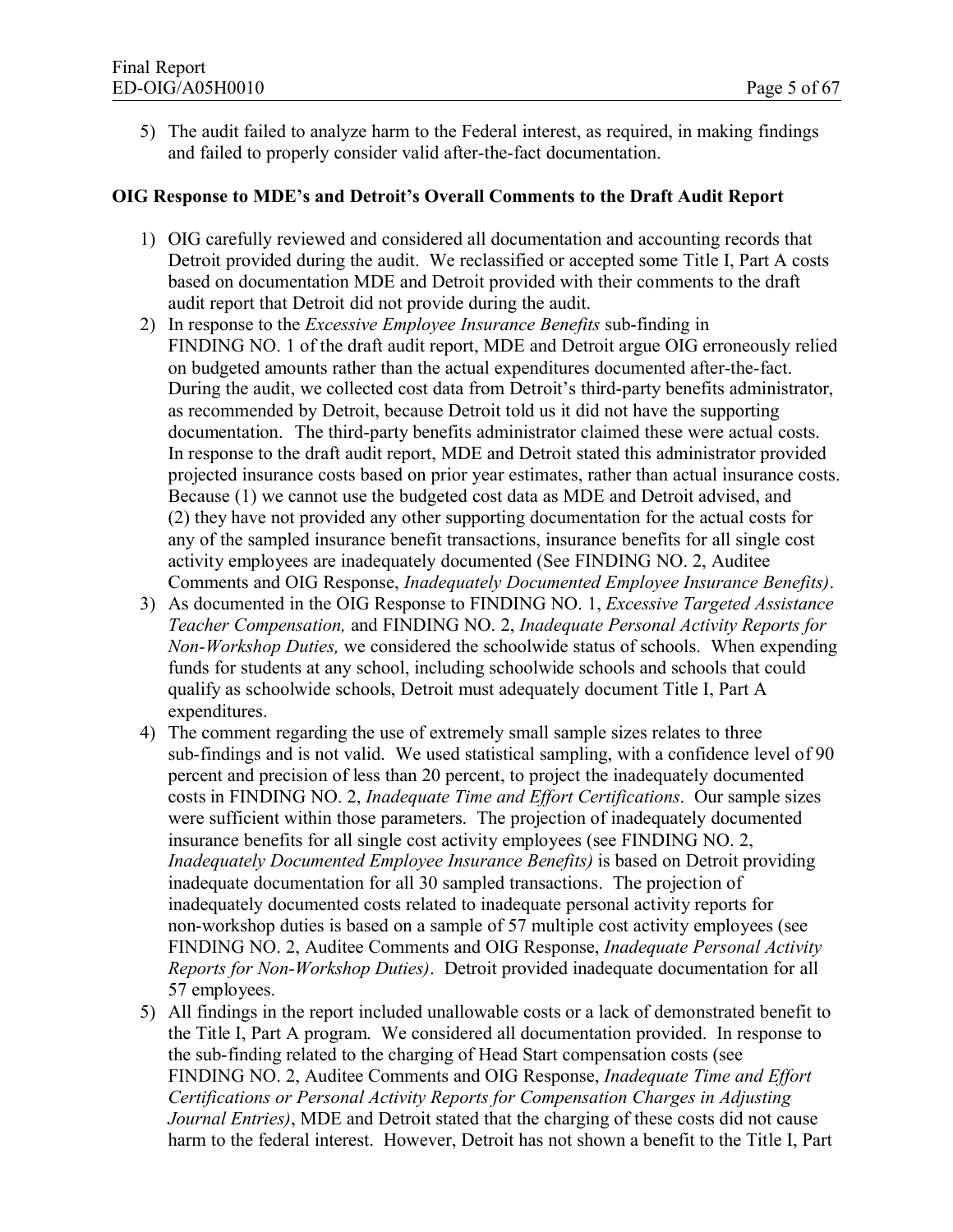A program because (1) it did not provide personal activity reports or equivalent documentation, (2) it did not provide documentation to demonstrate that the identified teachers comprise the transferred compensation costs, and (3) it provided certifications that are inadequate and conflict with a statement by the Grants Accounting Supervisor that the employees were multiple cost activity employees.

# **FINDING NO. 1 – Detroit Charged Unallowable Personnel Costs to the Title I, Part A Program**

For the 2005-2006 school year, Detroit charged unallowable personnel expenditures to the Title I, Part A program. These charges included excessive employee insurance benefits (\$571,025), excessive Title I Office employee compensation (\$203,000), excessive targeted assistance teacher compensation (\$173,082), disciplinary administrative leave compensation (\$73,292), and a duplicate compensation payment (\$12,492). The unduplicated amount of unallowable personnel expenditures totaled \$1,025,561.

*Office of Management and Budget Circular A-87 (Revised 5/10/04) – Cost Principles for State, Local and Indian Tribal Governments* (OMB Circular A-87), *Attachment A, Paragraph C.1.b* states that, to be allowable under federal awards, costs must be allocable to the awards.

#### **Excessive Employee Insurance Benefits**

Detroit used Title I, Part A funds to pay employee insurance benefits for employees who worked on supplemental activities, such as workshops and after-school programs. Typically, Detroit only charges employee insurance benefits to the funding sources that pay for an employee's regular work activities. For employees whose regular job duties included only non-Title I, Part A activities, Detroit improperly charged to the Title I, Part A program \$571,025 of employee insurance benefit costs and related indirect costs. These employees worked on non-Title I, Part A activities for their regular duties and also worked on Title I, Part A supplemental activities. These insurance costs should have been charged to the non-Title I, Part A funding sources that paid for the employees' regular job duties, not the Title I, Part A program that paid the salary for the employees' supplemental work duties.

OMB Circular A-87, *Attachment A, Paragraph C.1.e* states that, to be allowable under federal awards, costs charged to the awards must, among other requirements, "be consistent with policies, regulations, and procedures that apply uniformly to both Federal awards and other activities of the governmental unit."

Detroit's accounting system did not charge employee insurance benefits to compensation for supplemental activities. However, staff responsible for entering compensation data into the accounting system did not always properly code after-school programs and workshops as supplemental activities. Therefore, the accounting system included these activities as regular work activities and distributed a portion of the insurance benefit costs to the supplemental activities.

#### **Excessive Title I Office Employee Compensation**

Detroit charged an estimated \$203,000 in excessive compensation to the Title I, Part A program by charging the entire salaries, benefits, and related indirect costs of Title I Office employees who split their time between Title I, Part A program activities and non-Title I, Part A program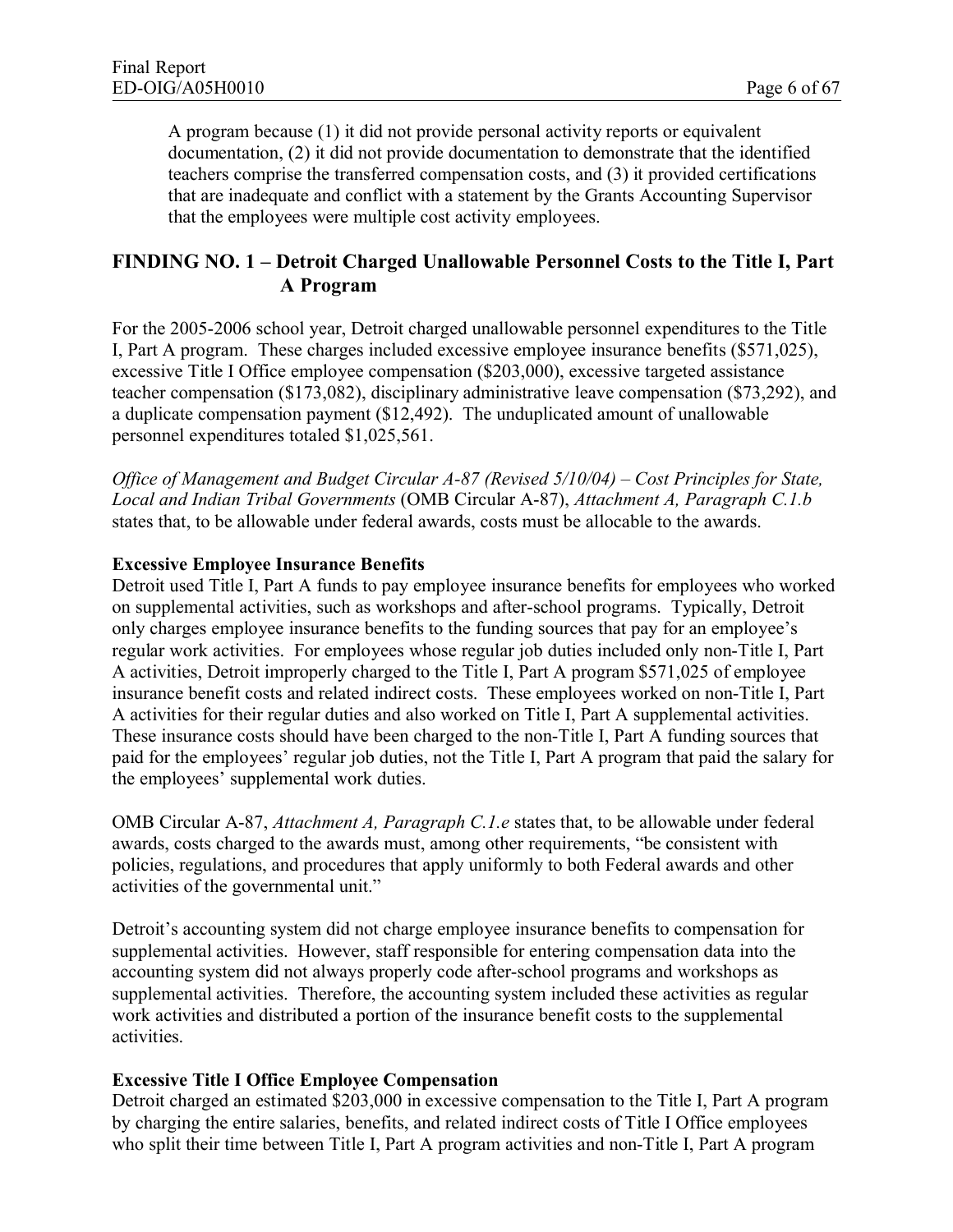activities (including the Michigan Section 31a program)<sup>1</sup> for 68 of 68 judgmentally selected transactions for Title I Office employees.<sup>2</sup> The Title I Office employees did not create contemporaneous records documenting the amount of time worked on the activities, and Detroit provided no evidence of the desired level of time and effort for these employees to dedicate to each activity. We asked several current Title I Office employees to estimate the actual proportion of time they spent on each activity. Based on their responses, we conservatively estimated that they spent approximately 90 percent of their time working on Title I, Part A activities and approximately 10 percent of their time working on non-Title I, Part A program activities, including the Michigan Section 31a program.

Detroit believed that it was appropriate to charge the full compensation of program administrators to the Title I, Part A program because it was not permitted to use Michigan Section 31a program funds for this purpose.

#### **Excessive Targeted Assistance Teacher Compensation**

Detroit charged \$173,082 in excessive compensation to the Title I, Part A program for the salaries, benefits, and related indirect costs of teachers who taught ineligible children in Title I targeted assistance schools. Even though the teachers taught both Title I and non-Title I children, Detroit charged to the Title I, Part A program the entire compensation for five of five judgmentally sampled kindergarten teachers at Title I targeted assistance schools. The percentages of children who were Title I eligible in these five teachers' classes ranged from 41 to 72 percent.

NCLB, Title I, Part A, Section 1115(a), states,

In all schools selected to receive funds under section  $1113(c)$  that are ineligible for a schoolwide program under section 1114, or that choose not to operate such a schoolwide program, a local education agency serving such school may use funds received under this part only for programs that provide services to eligible children under subsection (b) identified as having the greatest need for special assistance.

Detroit Title I Office staff did not review an adjusting journal entry transferring the compensation of kindergarten teachers to the Title I, Part A program from the general fund at the end the 2005-2006 school year, to ensure that the costs were allowable.

#### **Disciplinary Administrative Leave Compensation**

Detroit charged \$73,292 to the Title I, Part A program for the salary, benefits, and related indirect costs of an administrator who was placed on administrative leave while under

 $1$  The Michigan Section 31a program, which provides state funds based on the number of students in districts who meet income eligibility criteria, has some objectives similar to the Title I, Part A program. Michigan Section 31a program funds may be used for activities including instructional programs, direct non-instructional services such as medical or counseling services, breakfast programs, hearing and vision screenings, reduction of class size, adult education, and early intervention programs.

<sup>&</sup>lt;sup>2</sup> Detroit charged \$2,028,620 in salaries, benefits, and related indirect costs for all Title I Office employees during the 2005-2006 school year. We conservatively estimated, based on interviews with Title I Office employees, that at least 10 percent of their time was spent on non-Title I, Part A activities. We applied the 10 percent estimate to the total salaries, benefits, and related indirect costs of all Title I Office employees, because Detroit charged all compensation for the 68 sampled transactions to the Title I, Part A program.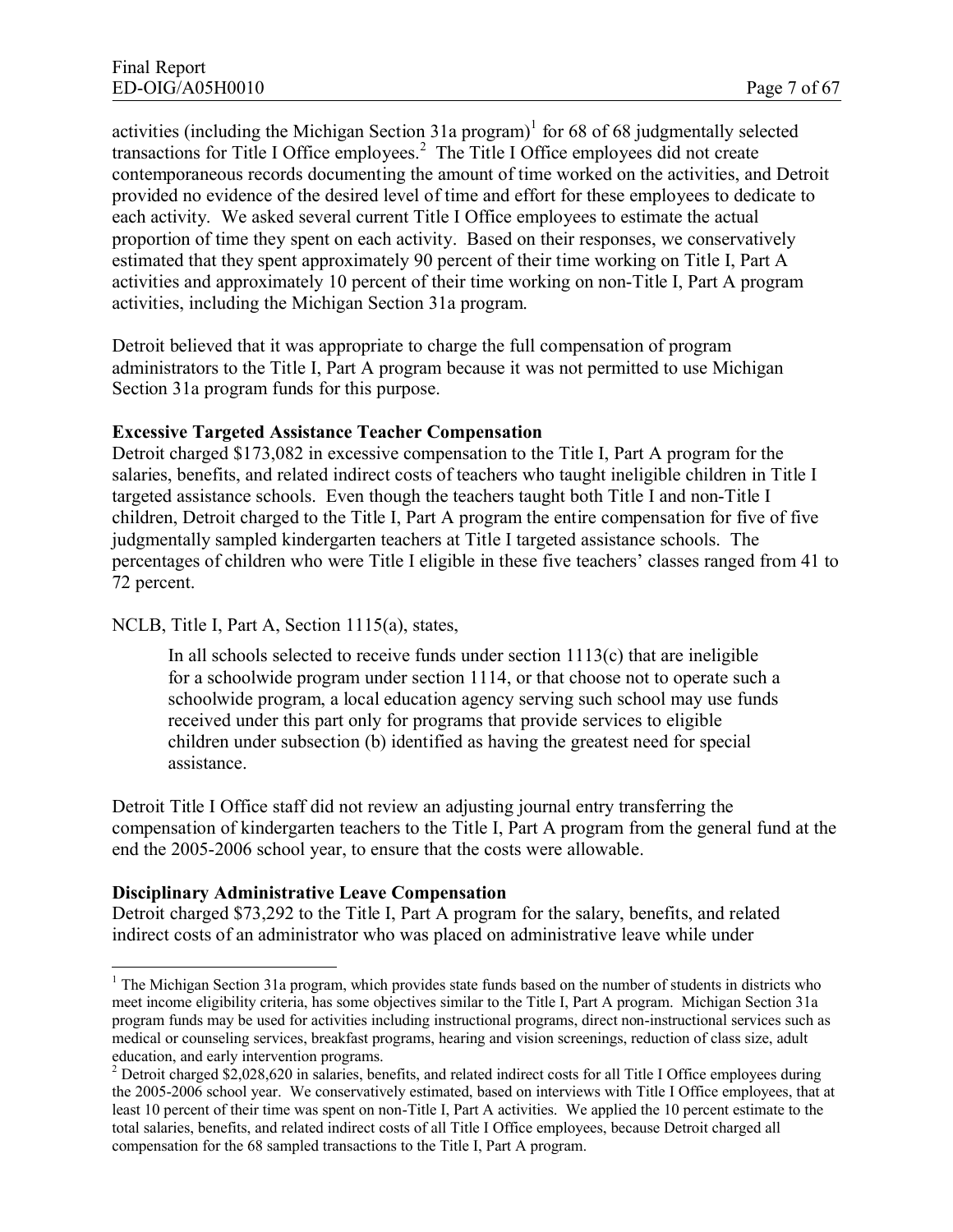investigation by the district. Detroit did not provide a policy for paying salaries and benefits to administrators who were on administrative leave. Detroit was not aware that it could not charge administrative leave to the Title I, Part A grant without an administrative leave policy.

OMB Circular A-87, *Attachment B, Paragraph 8.a. (1)* states that compensation must conform ". . . to the established policy of the governmental unit. . . ."

#### **Duplicate Compensation Charge**

Detroit charged a duplicate payment totaling \$12,492 for salary, benefits, and related indirect costs to the Title I, Part A program during the 2005-2006 school year. Detroit entered a portion of one adjusting journal entry into its accounting system twice to transfer an employee's compensation from the Reading First program to the Title I, Part A program.

OMB Circular A-87, *Attachment A, Paragraph C.1.g* states that, to be allowable under federal awards, costs must be determined in accordance with generally accepted accounting principles.

Two accounting staff members responsible for entering adjusting journal entries into the accounting system each received the same request to transfer an employee's compensation from the Reading First program to the Title I, Part A program. Each accounting staff member entered the adjustment without knowing that the other staff member entered the same adjustment.

The total unallowable salaries, benefits, and related indirect cost is \$1,032,891. Of this amount, \$7,329 is duplicated between the sub-findings. The total unduplicated, unallowable cost is \$1,025,561. Enclosure 2, Table C of this report identifies the duplication.

#### **Recommendations**

We recommend that the Assistant Secretary for Elementary and Secondary Education instruct MDE to require Detroit to

- 1.1 Return \$1,025,561 in unallowable salaries, benefits, and related indirect costs to the Department;
- 1.2 Determine the extent of excessive compensation charged to the Title I, Part A program for teachers at targeted assistance schools for the year ended June 30, 2006, and return these funds to the Department;
- 1.3 Provide training to Title I Office officials regarding the allowability of costs charged to the Title I, Part A program;
- 1.4 Develop and implement a policy requiring a Title I Office official to review adjusting journal entries that transfer compensation charges to the Title I, Part A program for allowability;
- 1.5 Develop and implement a policy requiring Detroit officials to enter proper codes in the system to identify supplemental and overtime activities as non-regular work duties;
- 1.6 Track the actual time that Title I Office employees work on Title I, Part A activities and only charge the Title I, Part A program for the actual time worked on these activities;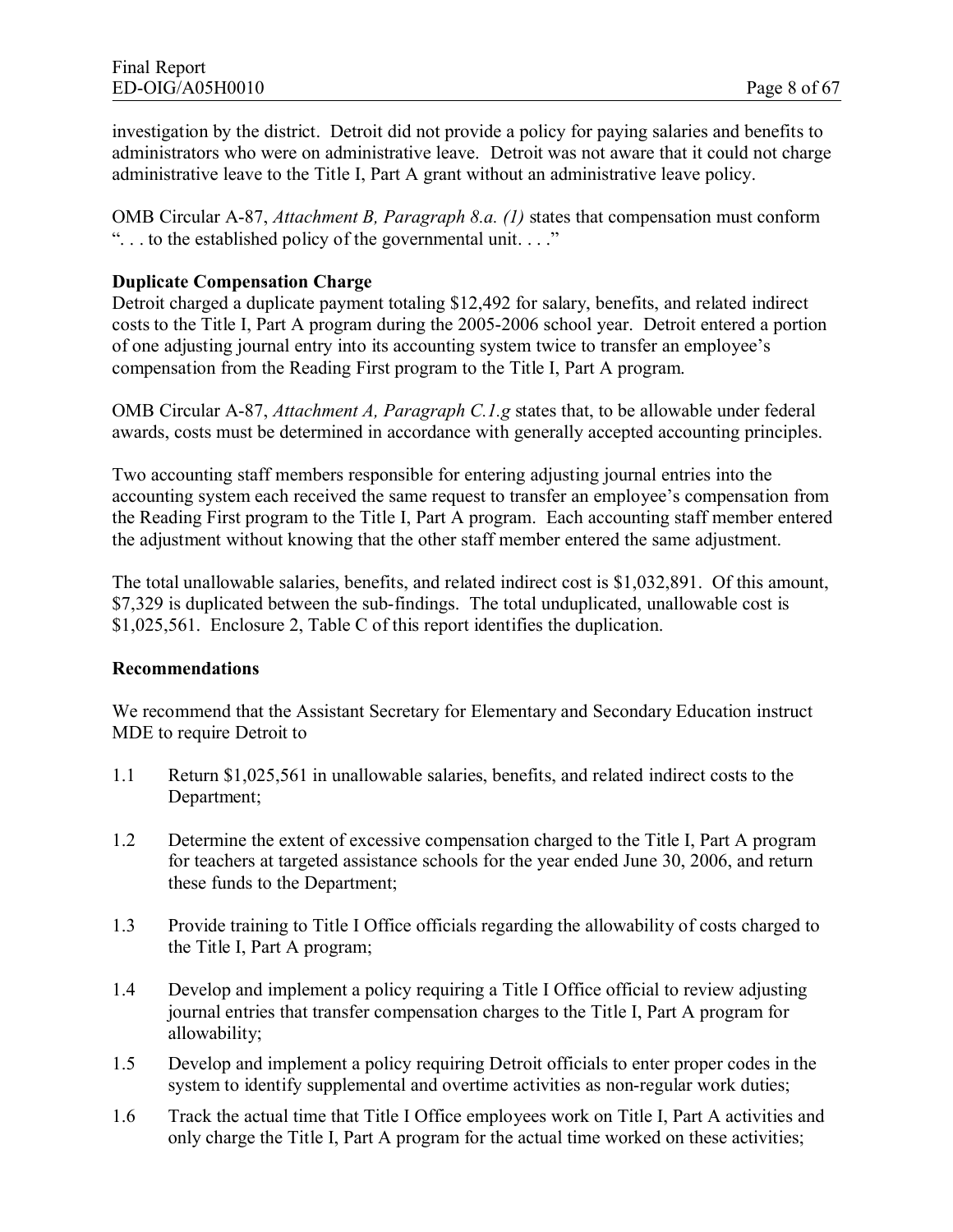- 1.7 Track the percentage of eligible Title I students who teachers teach at targeted assistance schools and only compensate these teachers with Title I, Part A funds for this percentage of their work; and
- 1.8 Develop and implement a policy to not charge disciplinary administrative leave compensation to the Title I, Part A program.

#### **Auditee Comments and OIG Response**

As described below, MDE and Detroit disputed the majority of this finding. Based on comments to the draft report, we moved the Head Start Program Compensation sub-finding and a portion of the Excessive Employee Insurance Benefits sub-finding to FINDING NO. 2. We did not substantially change the remainder of the finding or recommendations.

#### Excessive Employee Insurance Benefits

*Auditee Comments.* In response to this sub-finding, MDE and Detroit provided documentation that showed insurance charges were distributed proportionally to the salary charges for employees' regular and supplemental duties and stated this cost is allowable. MDE and Detroit claimed this documentation shows Detroit properly distributed insurance charges.

*OIG Response.* These charges for employee insurance benefits are unallowable because none should have been distributed to the Title I, Part A program. All of the charges should have been distributed to the non-Title I, Part A fund that funded 100 percent of the employees' regular job duties. None of the charges should have been distributed to the Title I, Part A program that funded the employees' supplemental duties. Charges for employee insurance benefits should not be distributed proportionally to the salary charges for regular and supplemental duties because (1) this is not consistent with Detroit's policy and (2) paying employees for performing supplemental duties did not increase Detroit's insurance expense. Insurance charges should only be distributed proportionally to the salary charges for regular duties. Detroit's accounting system is set up to identify supplemental duties so that insurance costs are not distributed to them. Detroit used this system properly in some cases. However, in our reported cases, data entry personnel did not code supplemental duties properly, so the accounting system erroneously distributed insurance costs to the supplemental duties as if they were regular duties.

#### Excessive Targeted Assistance Teacher Compensation

*Auditee Comments*. MDE and Detroit stated the Title I targeted assistance schools could have qualified as schoolwide schools, even though Detroit chose to classify them as Title I targeted assistance schools. Therefore, they believe the Title I targeted assistance schools should only have to comply with the requirements of schoolwide schools which do not require schools to identify children as Title I, Part A eligible. MDE and Detroit provided documentation that shows the Title I targeted assistance schools' poverty rates and school improvement plans and claimed the plans contain "a number of required schoolwide elements."

*OIG Response*. The documentation does not demonstrate the targeted assistance schools were designated as, or operated as, schoolwide schools. NCLB, Title I, Part A, Section 1115 states: "In all schools selected to receive funds under section 1113(c) that are ineligible for a schoolwide program under section 1114, *or that choose not to operate such a schoolwide program*, a local education agency serving such school may use funds received under this part only for programs that provide services to eligible children under subsection (b) identified as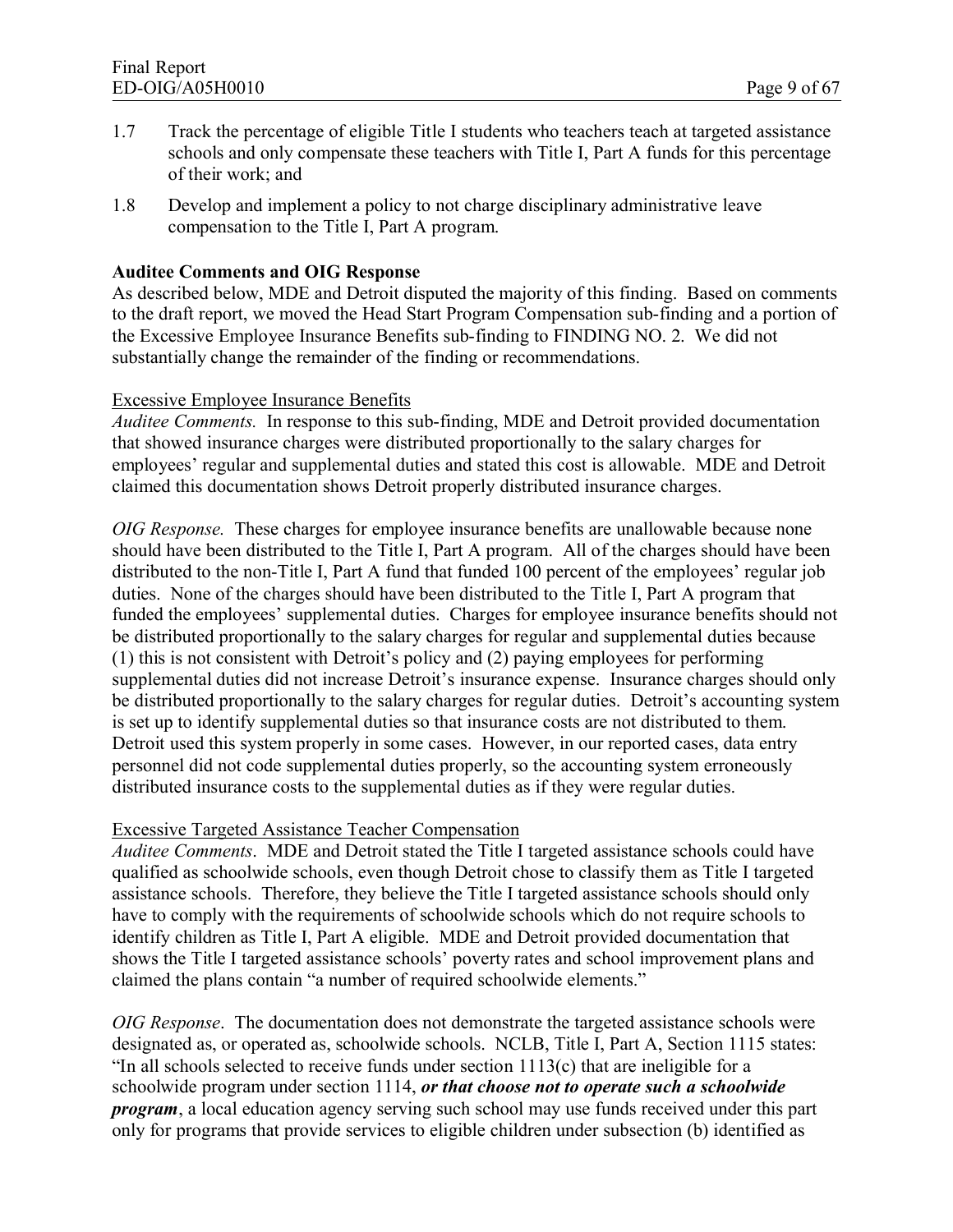having the greatest need for special assistance." (Emphasis added). Without documentation that shows the schools were designated as, or operated as, schoolwide schools instead of Title I targeted assistance schools, the rules for Title I targeted assistance schools are controlling. Also, MDE and Detroit did not claim that the school improvement plans contained all of the requirements for classification as a schoolwide school, only some of them. We identified schoolwide requirements that were not included in these school improvement plans.

#### Disciplinary Administrative Leave Compensation

*Auditee Comments*. MDE and Detroit provided a sworn affidavit from Detroit's Executive Director of Employee Relations stating Detroit pays employees based upon their individual employment agreements and classification, applicable Michigan state law, as well as practices and customs. MDE and Detroit claimed that (1) the Teacher Tenure Act, Public Act No. 4, Public Acts of Michigan, 1937, as amended (Teacher Tenure Act) requires payment for disciplinary administrative leave for teachers in certain cases, and (2) Detroit consistently applied the requirements to all employees subject to disciplinary action, taking into account the employee's employment agreement and classification.

*OIG Response*. Detroit has not provided sufficient audit evidence showing it had an official policy for paying salaries and benefits to administrators who were on administrative leave. We consider sufficient audit evidence to be written policy and procedures or other documentary evidence, such as accounting and personnel records showing that others in a similar situation were paid in a similar manner, not a sworn affidavit from one individual. Also, the Teacher Tenure Act applies to certified teachers, not administrators. The subject employee was an administrator. In the affidavit, Detroit's Executive Director of Employee Relations stated Detroit gives all employees protections "akin to (although not identical to) those provided to certified teachers under the [Teacher Tenure Act]." Given that this Detroit official stated that Detroit does not provide identical protections to all employees, we cannot determine that Detroit had a disciplinary administrative leave policy for administrators.

# **FINDING NO. 2 – Detroit Did Not Always Support Compensation Charges with Adequate and Timely Time and Effort Certifications or Personal Activity Reports**

For the 2005-2006 school year, Detroit charged personnel expenditures to the Title I, Part A program that were inadequately documented. Detroit did not always support the compensation of  $(1)$  single cost activity employees<sup>3</sup> with adequate time and effort certifications (a projected \$9,119,940), (2) regular, overtime, and non-workshop supplemental duties of multiple cost activity employees<sup>4</sup> with personal activity reports (\$12,979,760), (3) workshop duties of multiple cost activity employees with sign-in/sign-out sheets (\$3,274), and (4) employees included in adjusting journal entries with adequate time and effort certifications or personal activity reports (\$23,317,574). Detroit also did not support insurance benefits charges for single cost activity

 $3$  Single cost activity employees are employees who were paid for their regular job duties during a time and effort certification period only with Title I, Part A grant funds.

<sup>&</sup>lt;sup>4</sup> Multiple cost activity employees are employees who (1) were paid with both Title I, Part A funds and non-Title I, Part A funds for their regular job duties during a certification period, or (2) were not paid with Title I, Part A funds for their regular job duties but were paid with Title I, Part A funds for their overtime, supplemental, or workshop duties during a certification period.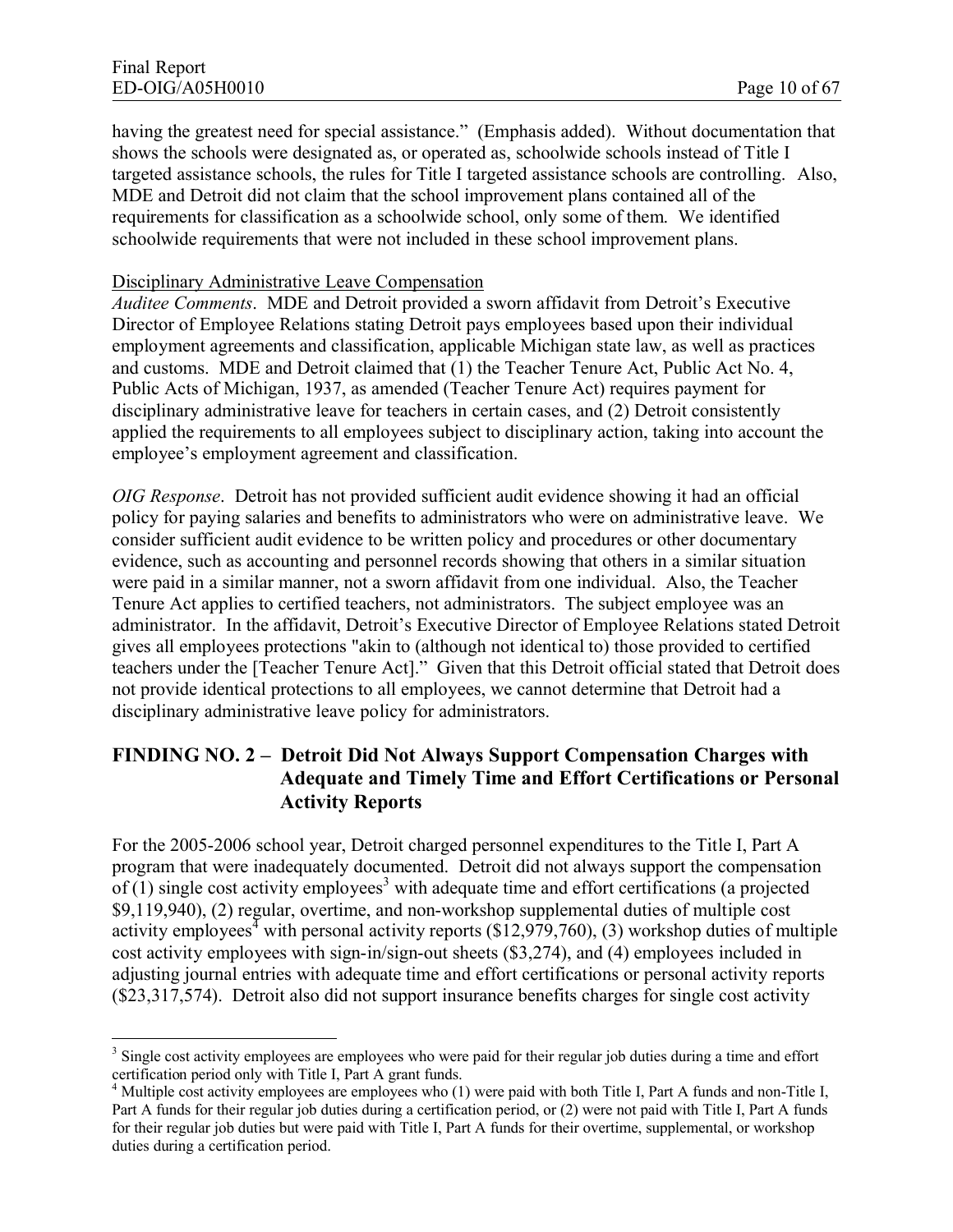employees (\$4,088,095). The unduplicated amount of the projected inadequately documented personnel expenditures totaled \$47,546,817.

#### **Inadequate Time and Effort Certifications**

Detroit did not always timely prepare time and effort certifications for employees who worked solely on Title I, Part A activities. For 102 of 400 randomly sampled salary transactions for single cost activity employees, Detroit either did not provide a time and effort certification or provided a time and effort certification that was inadequate. The projected salaries, benefits, and related indirect costs charged for these employees were  $$9,119,940$ .<sup>5</sup> The following table identifies the inadequate time and effort certifications from the random sample:

| <b>Time and Effort Certification Category</b> | <b>Number of Transactions</b> |
|-----------------------------------------------|-------------------------------|
| Not Timely Prepared <sup>6</sup>              |                               |
| Unsigned                                      |                               |
| Undated                                       |                               |
| Signed by a supervisor who did not oversee    |                               |
| the work performed by the employee            |                               |
| during the certification period               |                               |
| Not provided                                  |                               |
| <b>Total</b>                                  | 1 N 2                         |

**Table 1 – Inadequate Time and Effort Certifications**

### **Inadequate Personal Activity Reports for Non-Workshop Duties**

Detroit did not provide adequate personal activity reports for multiple cost activity employees whose compensation for their regular, overtime, or supplemental (non-workshop) duties was charged to the Title I, Part A program. In place of personal activity reports, Detroit provided examples of multiple cost activity employees' daily lesson plans or time logs related to the employees' regular duties. However, the lesson plans and time logs provided did not specify the proportion of each employee's time that was spent on Title I, Part A activities. Additionally, the lesson plans and time logs were not after-the-fact certifications of actual time spent on Title I, Part A activities. In the universe of personnel transactions for the Title I, Part A program, we identified \$12,979,760 of salaries, benefits, and related indirect costs charged for the regular, overtime, and supplemental (non-workshop) activities of multiple cost activity employees.

#### **Inadequate Personal Activity Reports for Workshop Duties**

For multiple cost activity employees who attended Title I, Part A funded workshops, Detroit's policy was to prepare sign-in sheets. For 20 sampled personnel transactions for workshops, Detroit provided sign-in and after-the-fact sign-out sheets for 4 transactions, sign-in sheets with

<sup>&</sup>lt;sup>5</sup> From a universe of 13,948 transactions for single cost activity employees totaling \$30,209,812 in salaries and related fringe benefits, we sampled 400 transactions totaling \$863,512 in salaries and related fringe benefits. Of the 400 sampled transactions, 102 transactions totaling \$245,464 in salaries and related fringe benefits were inadequately documented. We are 90 percent confident that the projected inadequately documented salaries and benefits is \$8,587,514, plus or minus \$1,327,004 (15.45 percent). We added related indirect costs totaling \$532,426 to this projection using a 6.2 percent indirect cost rate to compute a total of \$9,119,940 of projected inadequately documented salaries, benefits, and indirect costs.

<sup>&</sup>lt;sup>6</sup> These time and effort certifications were prepared by Detroit after we requested them. They were prepared more than one year after the end of the certification period. Time and effort certifications prepared more than a year after the work was performed are not credible.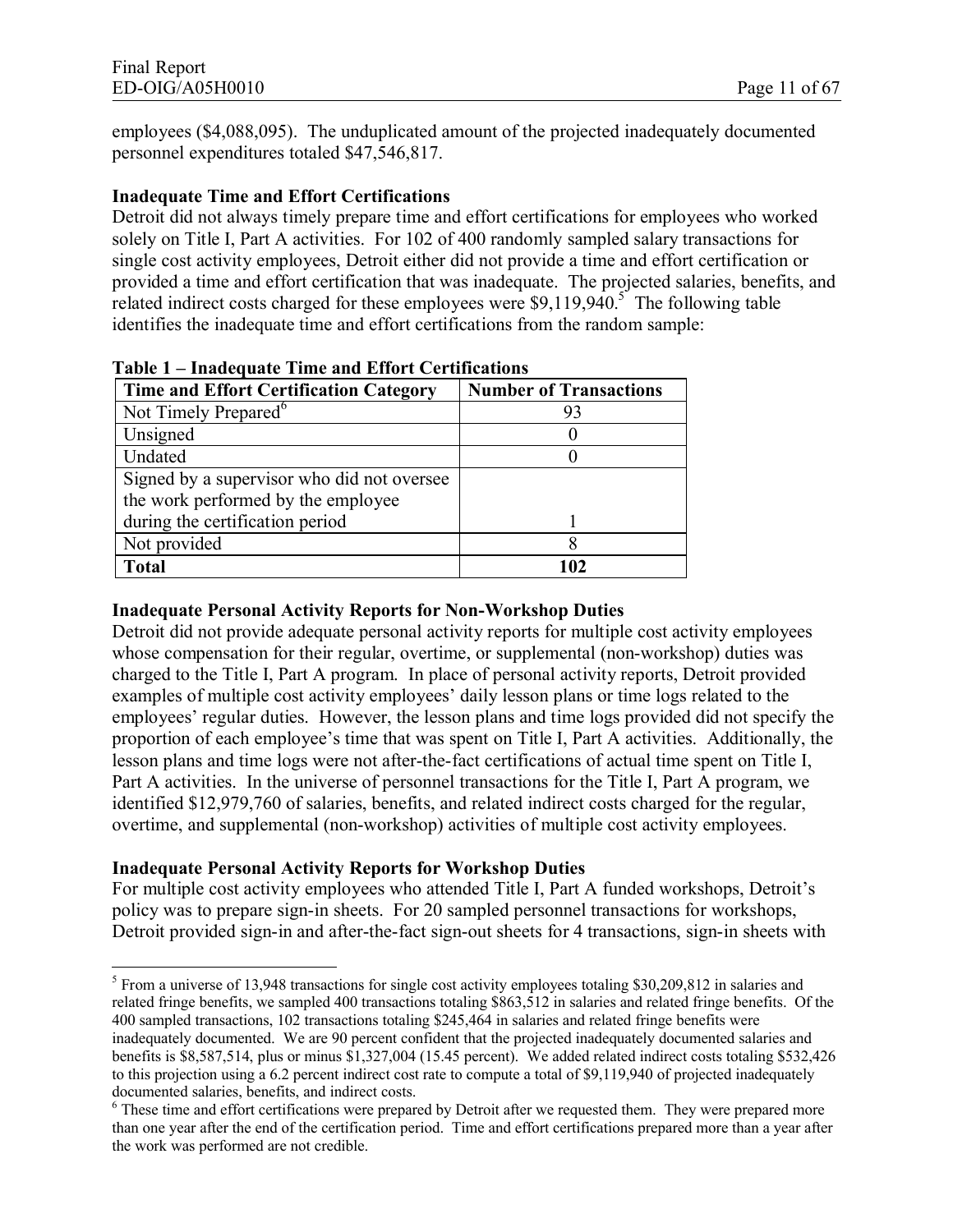no after-the-fact sign-out record for 12 transactions, and no sign-in or sign-out record for 4 transactions. The salaries, fringe benefits, and related indirect costs charged for the 16 transactions without after-the-fact sign-out sheets were \$3,274.

#### **Inadequate Time and Effort Certifications or Personal Activity Reports for Compensation Charges in Adjusting Journal Entries**

Using adjusting journal entries, Detroit transferred to the Title I, Part A program \$21,824,996 in charges for the salaries and benefits of employees who were initially paid from non-Title I, Part A funding sources. The total salaries, benefits, and indirect costs charged to the Title I, Part A grant for these adjusting journal entries is  $$23,317,574$ .<sup>7</sup> These employees included kindergarten teachers (\$11,499,897), Head Start Program teachers and assistants (\$4,849,251), Michigan Early Childhood Education program teachers (\$3,593,013), and substitute teachers (\$1,882,835).

Detroit included charges for the compensation of kindergarten and Michigan Early Childhood Education program teachers in its Title I, Part A budget approved by MDE. Detroit identified the kindergarten teachers whose compensation was charged to the Title I, Part A program. Detroit charged the projected salaries, pension benefits, and tax benefits for these employees instead of actual compensation. After we requested time and effort certifications, one official from Detroit signed time and effort certifications for 142 of the 145 teachers included in the adjusting journal entry for kindergarten teachers. These time and effort certifications were not timely prepared. For the compensation charges for Michigan Early Childhood Education program and substitute teachers, Detroit did not identify the employees who were included in the adjusting journal entries and did not provide time and effort certifications or personal activity reports for these employees. Detroit charged a portion of the salaries, benefits, and related indirect costs of all Head Start program teachers and assistants to the Title I, Part A program in a series of 12 adjusting journal entries. While Head Start is not a Title I, Part A program, NCLB, Title I, Part A, Section 1112 (b)(1)(K) requires Detroit to include in its LEA plan a description of how it will use Title I, Part A funds for children, particularly children participating in a Head Start program. Detroit did not include Head Start in its Title I, Part A program application that was approved by MDE. Detroit also did not identify the employees whose compensation was transferred to the Title I, Part A program and did not provide personal activity reports certifying the employees worked on Title I, Part A program activities.

#### OMB Circular A-87, *Attachment B, Paragraph 8.h. (3)* states,

Where employees are expected to work solely on a single Federal award or cost objective, charges for their salaries and wages will be supported by periodic certifications that the employees worked solely on that program for the period covered by the time and effort certification. These time and effort certifications will be prepared at least semi-annually and will be signed by the employee or supervisory official having first hand knowledge of the work performed by the employee.

OMB Circular A-87, *Attachment B, Paragraph 8.h. (4)* states, "Where employees work on multiple activities or cost objectives, a distribution of their salaries or wages will be supported by

<sup>7</sup> This \$23,317,574 includes \$21,824,996 in charges for salaries and benefits, \$1,492,577 in related indirect costs, and a \$1 immaterial rounding difference.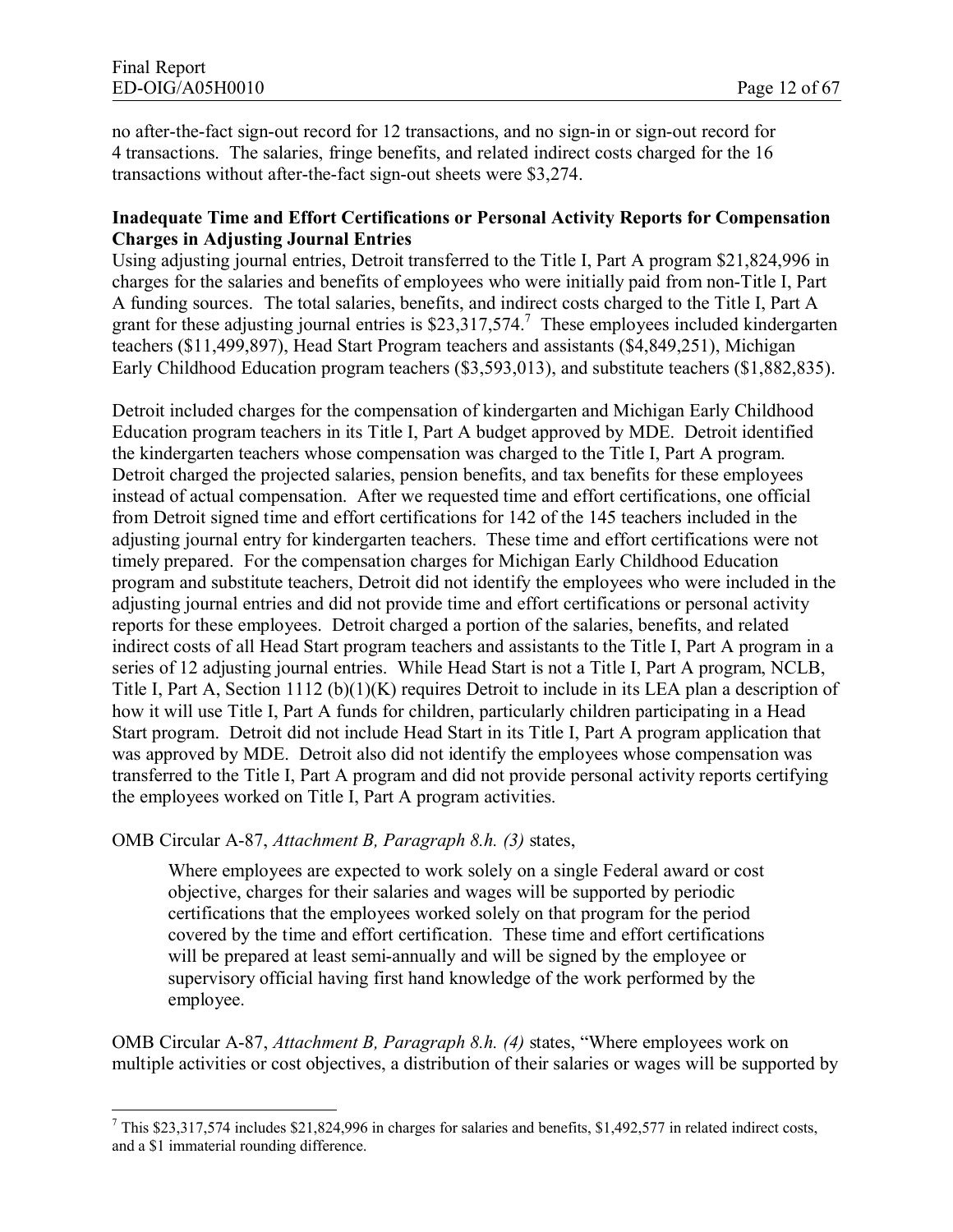personal activity reports or equivalent documentation which meets the standards in subsection  $(5)$ ...." Subsection  $(5)$  states,

Personnel activity reports or equivalent documentation must meet the following standards:

- (a) They must reflect an after-the-fact distribution of the actual activity of each employee,
- (b) They must account for the total activity for which each employee is compensated,
- (c) They must be prepared at least monthly and must coincide with one or more pay periods, and
- (d) They must be signed by the employee.
- (e) Budget estimates or other distribution percentages determined before the services are performed do not qualify as support for charges to Federal awards. . . .

Detroit required school officials to submit semi-annual time and effort certifications to the Title I Office for single cost activity employees. However, Title I Office staff did not follow up with school officials who did not submit time and effort certifications to the Title I Office to ensure that all time and effort certifications were prepared. Detroit officials were unaware of the requirement that multiple cost activity employees must sign after-the-fact, monthly personal activity reports that account for the time spent on Title I, Part A activities. Additionally, Detroit did not have a process to review adjusting journal entries that charged personnel costs to the Title I, Part A program.

#### **Inadequately Documented Employee Insurance Benefits**

Detroit charged the Title I, Part A program for employee insurance benefit costs that were inadequately documented. For 29 of 30 randomly sampled employee insurance benefits transactions, Detroit's third-party benefits administrator reported employee insurance benefit costs that were up to \$306 less than the amount Detroit charged to the Title I, Part A program for each of these transactions.<sup>8</sup> The third-party benefits administrator subsequently stated this cost data was projected and not actual. Because Detroit did not provide any supporting documentation for the actual costs of any of the sampled insurance benefit transactions, insurance benefits totaling \$3,849,430 charged to the Title I, Part A program for all single cost activity employees were inadequately documented. The total inadequately documented insurance benefits and related indirect costs for all single cost activity employees is \$4,088,095.

The combined total inadequately documented costs for all of the above is a projected \$49,508,642. Of this amount, \$1,961,825 is duplicated in FINDING NO. 1. The unduplicated amount is a projected \$47,546,817. Enclosure 2, Table C of this report identifies the cost duplication.

 $8$  From a universe of 13,948 salary transactions for single cost activity employees, of which 12,839 had employee insurance benefit costs totaling \$3,849,430, we sampled 30 transactions totaling \$9,299 in employee insurance benefit costs. Of the 30 sampled transactions, 29 transactions had overcharges totaling \$2,601.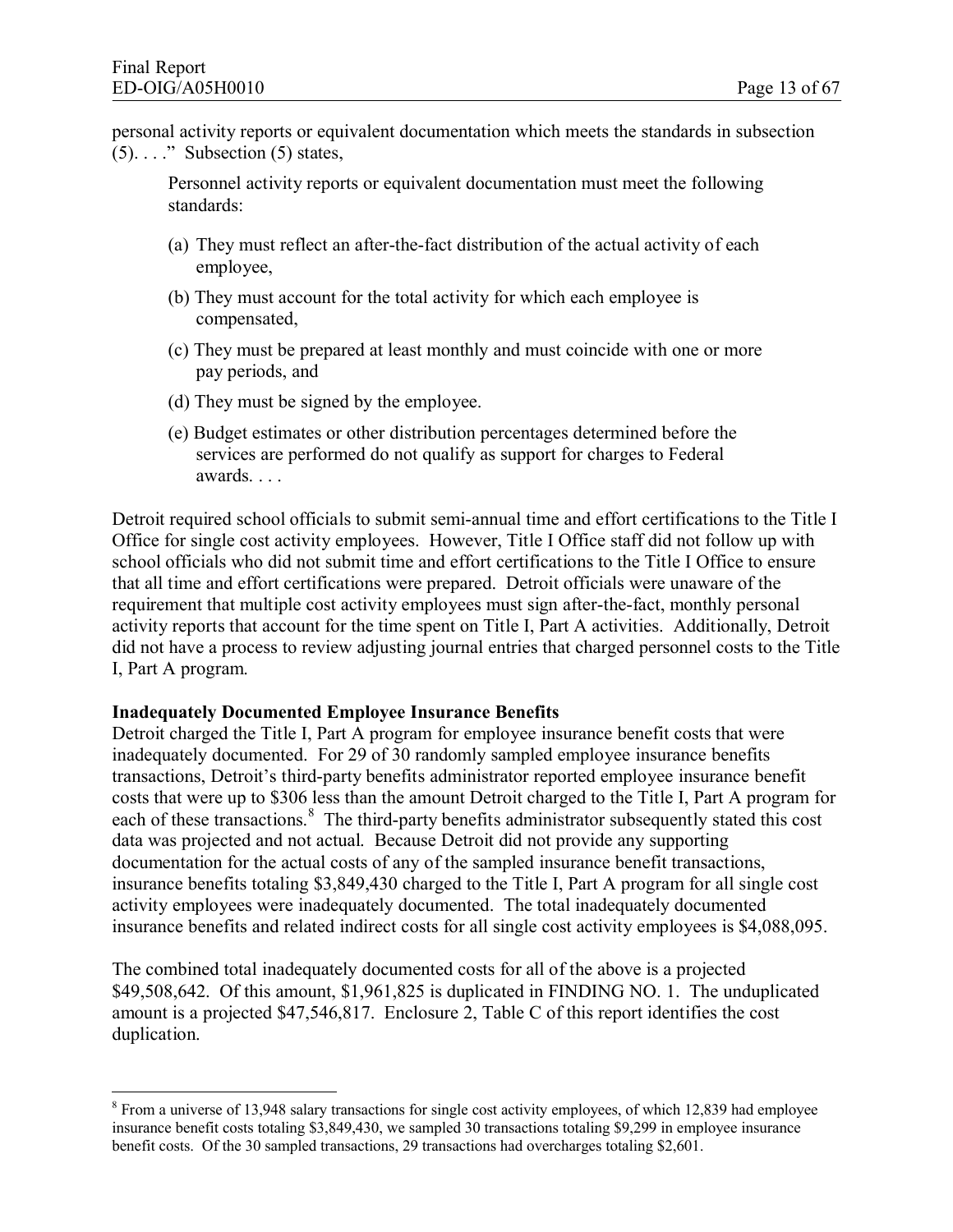#### **Recommendations**

We recommend that the Assistant Secretary for Elementary and Secondary Education instruct MDE to require Detroit to

- 2.1 Either provide adequate documentation to support the projected \$47,546,817 in inadequately documented personnel expenditures or return any portion of that amount for which it does not provide adequate documentation to the Department;
- 2.2 Adhere to its policy requiring single cost activity employees or their supervisors to timely sign semi-annual time and effort certifications and follow up with school officials to ensure that adequate time and effort certifications are timely submitted;
- 2.3 Develop and implement a policy requiring multiple cost activity employees to, at least monthly, prepare and sign after-the-fact personal activity reports, or equivalent signin/sign-out sheets for workshop activities, that account for the total activity for which each employee is compensated, including time spent on Title I, Part A activities;
- 2.4 Develop and implement a policy requiring a Title I Office official to review adjusting journal entries that transfer compensation charges to the Title I, Part A program to ensure that the compensation is supported by adequate time and effort certifications or personal activity reports; and
- 2.5 Develop and implement a policy requiring a Title I Office official to review employee insurance benefit charges to the Title I, Part A program to ensure that only actual employee insurance benefits are charged.

#### **Auditee Comments and OIG Response**

As described below, MDE and Detroit disputed the majority of this finding. Based on comments to the draft report, we moved the Head Start Program Compensation sub-finding and a portion of the Excessive Employee Insurance Benefits sub-finding from FINDING NO. 1 in the draft audit report to FINDING NO. 2 and have revised the finding and recommendations accordingly. We did not substantially change the remainder of the finding or recommendations.

#### Inadequate Time and Effort Certifications

*Auditee Comments.* MDE and Detroit claimed they provided credible, after-the-fact time and effort certifications that met all of the requirements of OMB Circular A-87, *Attachment B, Paragraph 8.h.(3)*. They provided numerous additional certifications that were prepared after we requested them. MDE and Detroit also cited many examples they claimed demonstrate that recipients may use after-the-fact documentation to reconstruct the time and effort they spent on federal programs.

*OIG Response*. The documentation does not show the certifications were prepared timely. Detroit prepared these certifications after we requested them and more than a year after the certification period ended. They were not prepared at least semi-annually, as required by OMB Circular A-87, *Attachment B, Paragraph 8.h.(3)*. Additionally, many of these certifications do not appear credible because they refer to the 20008 project code (i.e., the fiscal year 2008 Title I, Part A grant) or refer to the 20106 project code (i.e., the Title I, Part A 2006 carryover grant) as a "Special Education" program, instead of the Title I, Part A program. Also, we contacted four principals for Title I, Part A funded kindergarten teachers. All four principals stated the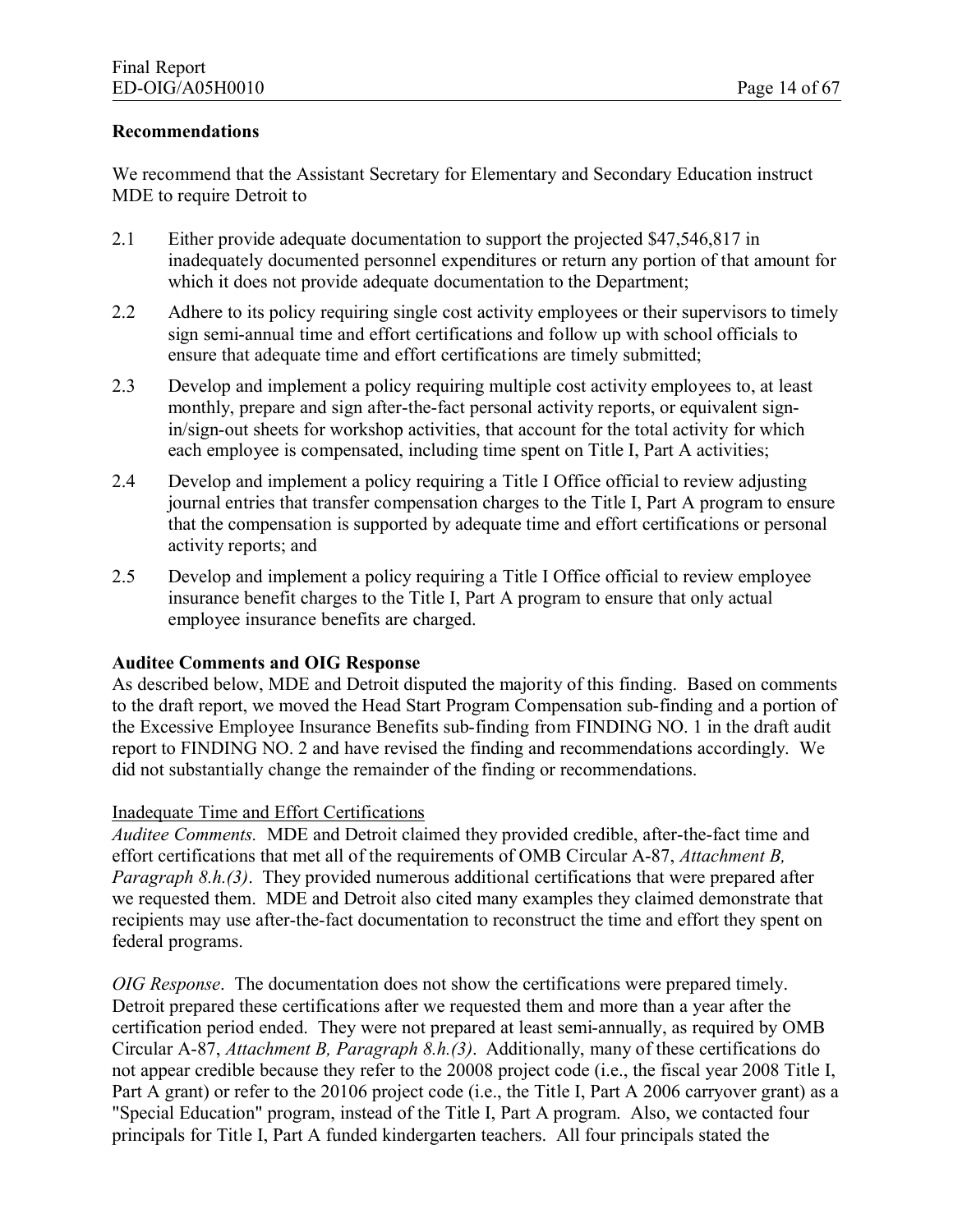kindergarten teachers were not Title I, Part A employees. Later, we received untimely certifications that certified the teachers were Title I, Part A employees. This discrepancy indicates that these untimely certifications are not credible. Also, all of the examples MDE and Detroit cited are not relevant because they were dated in 1995 or earlier. OMB Circular A-87, *Attachment B, Paragraph 8.h.(3)*, which requires that certifications be prepared at least semiannually, became effective on June 9, 2004.

#### Inadequate Personal Activity Reports for Non-Workshop Duties

*Auditee Comments*. MDE and Detroit stated Detroit did not provide personal activity reports. They claimed that (1) substitute documentation should be acceptable; (2) personal activity reports should not be necessary, because most of Detroit's schools are schoolwide schools; and (3) our alleged five employee sample size is insufficient. MDE and Detroit provided new documentation for four sampled employees.

*OIG Response*. We did not change this sub-finding for the following reasons:

- These documents are not equivalent to personal activity reports. The documentation included time logs or lesson plans in a format that varied from employee to employee. None of the documentation indicated the amount of time spent on Title I activities. Therefore, we cannot allocate time to the Title I, Part A program based on the documents. OMB Circular A-87, *Attachment B, paragraph 8.h.(5)* requires personal activity reports or equivalent documentation to reflect an after-the-fact distribution of the actual activity of each employee.
- The requirements for personal activity reports apply regardless of a school's schoolwide status. Also, non-regulatory guidance issued subsequent to our audit period, entitled *Non-Regulatory Guidance Title I Fiscal Issues: Maintenance of Effort; Comparability; Supplement, Not Supplant; Carryover; Consolidating Funds in Schoolwide Programs; and Grantback Requirements (February 2008)* states that if schools do not consolidate funds, then they must follow the requirements for personal activity reports. Detroit did not consolidate funds for schoolwide schools.
- · We sampled 57 multiple cost activity employees (27 Title I Office and 30 non-Title I Office employees), not 5 employees. Detroit did not provide personal activity reports for any of these 57 employees but stated equivalent documentation was available. Detroit provided additional documentation for 5 of the 57 employees. However, it was not equivalent documentation because it did not reflect an after-the-fact distribution of the actual activity of each employee or facilitate allocation of time to the Title I, Part A program. Given the documentation was inadequate, we did not request similar documentation for the remaining 52.

#### Inadequate Time and Effort Certifications or Personal Activity Reports for Compensation Charges in Adjusting Journal Entries

*Auditee Comments.* MDE and Detroit stated that all Head Start students were eligible to receive Title I, Part A services. Therefore, charging these costs to the Title I, Part A program did not cause harm to the federal interest and Head Start compensation costs should be allowable. MDE and Detroit provided additional documentation, including a description of the Head Start program and documentation identifying some Head Start teachers. MDE and Detroit also stated they provided two semi-annual certifications that demonstrate the relevant employees worked 100% of their time on Title I, Part A program activities for the entire fiscal year 2005-2006,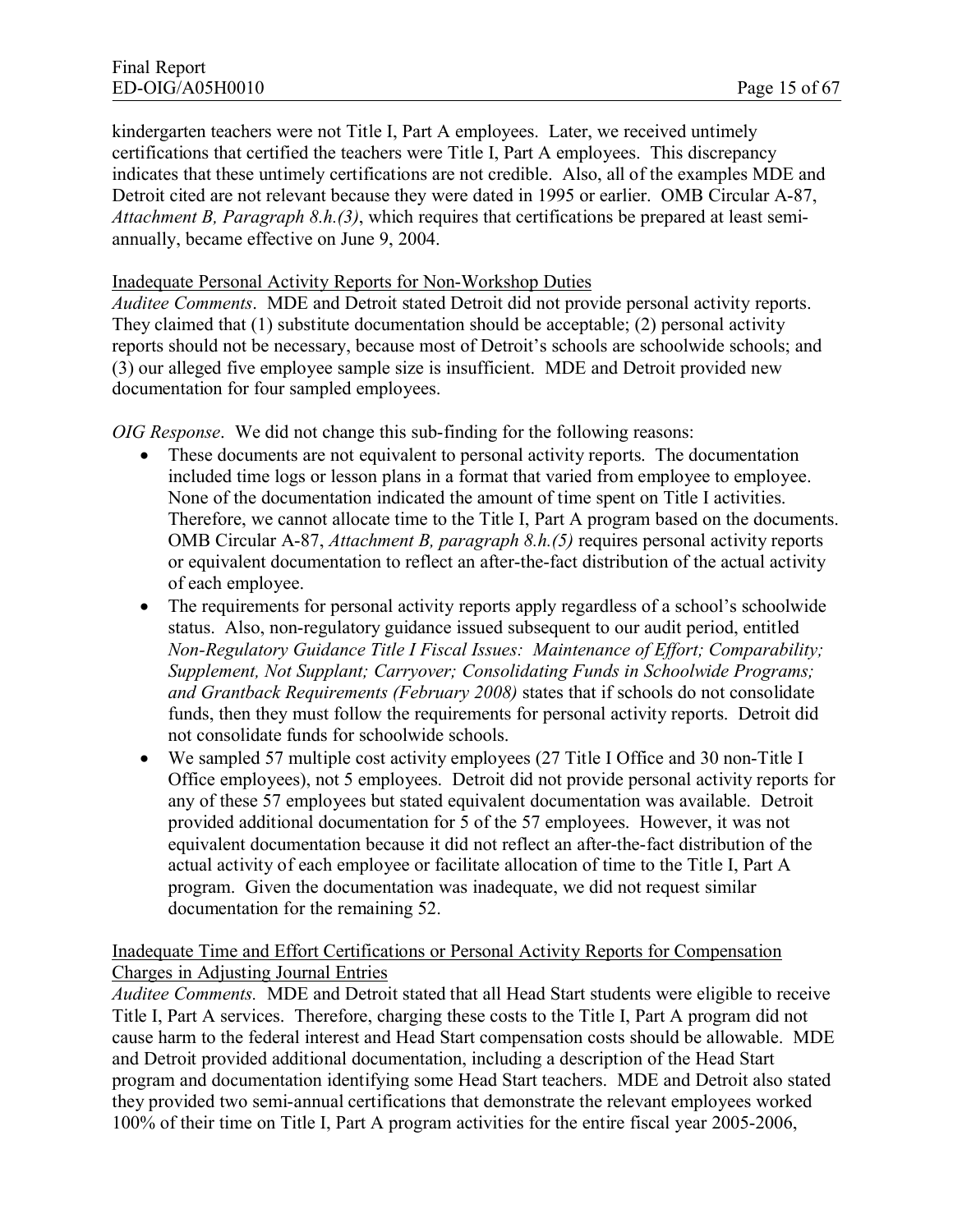which fulfills the requirement of providing signed, semi-annual certifications per OMB Circular A-87, *Attachment B, Paragraph 8.h.(3)*.

*OIG Response*. The documentation provided did not consist of personal activity reports or equivalent documentation. These adjusting journal entries remain inadequately documented based on the lack of (1) personal activity reports or equivalent documentation and (2) documentation to demonstrate the identified teachers comprise the transferred compensation costs (i.e., MDE and Detroit provided no documentation that shows that these teachers' compensation matches the amounts in the adjusting journal entries). The certifications MDE and Detroit provided are inadequate because (1) they were signed in January 2008, which is over 18 months after the certification periods ended, and (2) one administrator signed for over 100 employees on one certification for each semester. OMB Circular A-87, *Attachment B, Paragraph 8.h.(3)* requires that certifications be prepared at least semi-annually by the employee or a supervisory official having first-hand knowledge of the work performed by the employee. These certifications were not prepared semi-annually and it is not reasonable for 1 individual to have first-hand knowledge of the work performed by over 100 employees more than 18 months after the certification periods ended. Also, these certifications contradict the Grants Accounting Supervisor's statement that a percentage of each employee's time was charged to the Title I, Part A program. Because these employees were all multiple cost activity employees, they should have personal activity reports supporting the allocation of their time between the Head Start and Title I, Part A programs.

#### Inadequately Documented Employee Insurance Benefits

*Auditee Comments.* MDE and Detroit stated that the third-party benefits administrator provided us with projected insurance costs based on prior year estimates, rather than actual insurance costs. Therefore, MDE and Detroit claimed that the cost data used for the finding is irrelevant and they should not have to repay any amounts. MDE and Detroit provided cost data for five employees and email correspondence with the third-party benefits administrator indicating that it had provided projected, rather than actual insurance costs.

*OIG Response*. Because MDE and Detroit stated that the third-party benefits administrator's cost data is irrelevant, MDE and Detroit have not provided any supporting documentation for the actual costs for any of the sampled insurance benefit transactions. During our audit, we collected cost data from the third-party benefits administrator as recommended by Detroit, because Detroit said that it did not have the supporting documentation. In the draft report, we questioned only the costs that Detroit charged in excess of the costs that the third-party benefits administrator previously claimed were actual costs. However, because the third-party benefits administrator has now stated that the cost data it provided was projected and not actual, we have increased the costs to include all of the insurance benefit charges for single cost activity employees and re-classified them as inadequately documented costs. MDE and Detroit correctly noted projected costs do not qualify as support for charges to Federal awards.<sup>9</sup> The cost data that MDE and Detroit provided for five employees is not relevant because it does not contain any actual cost data for the employees that comprised our sample described in this finding.

<sup>9</sup> OMB Circular A-87, *Attachment B, Paragraph 8.h (5)(e*) quoted above*.*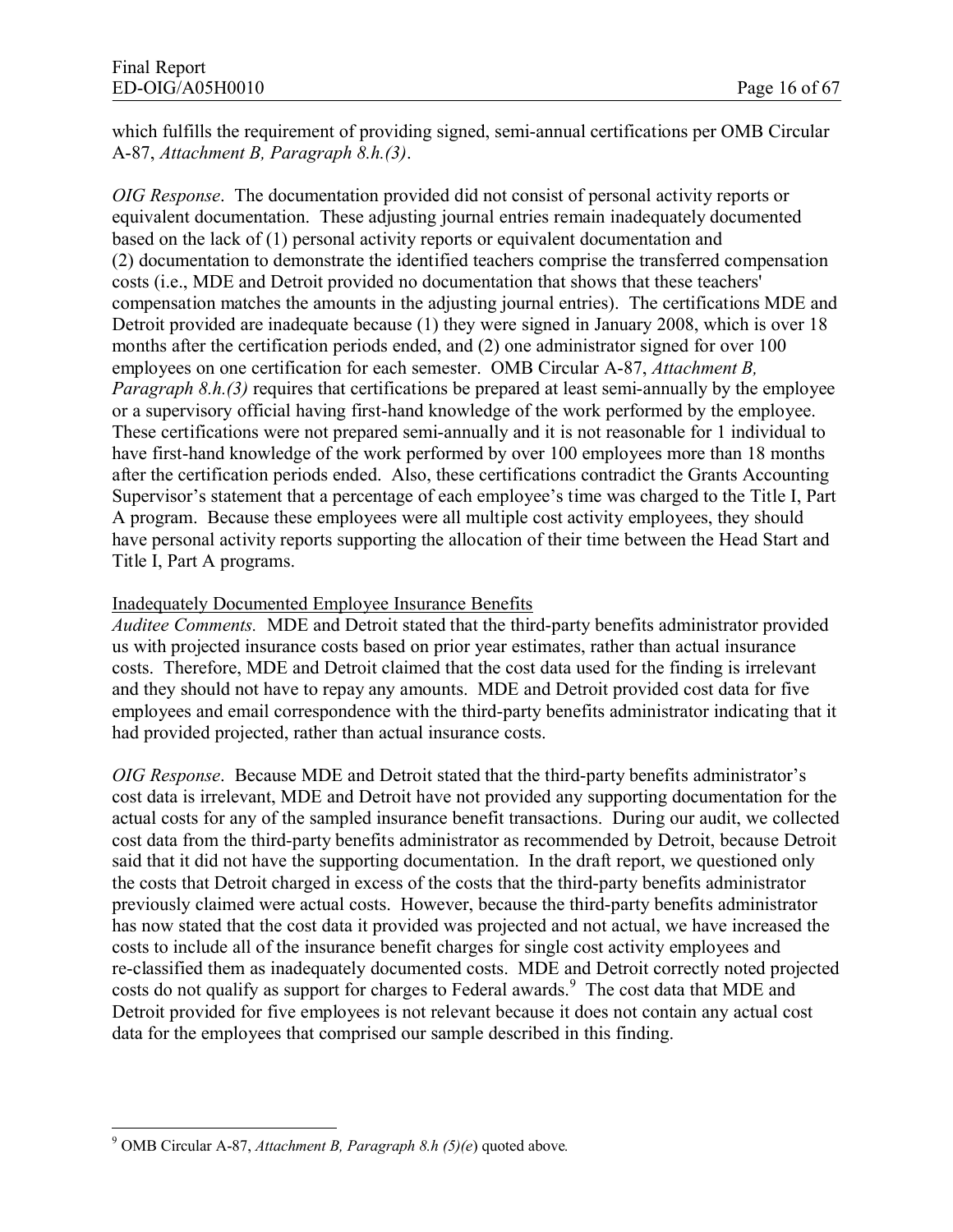# **FINDING NO. 3 – Detroit Used Title I, Part A Funds for Non-Personnel Costs That Were Unallowable or Inadequately Documented**

For the 2005-2006 school year, Detroit charged unallowable (\$348,664) and inadequately documented (\$2,918,249) non-personnel costs, totaling \$3,266,913, to the Title I, Part A program.<sup>10</sup> Unallowable costs Detroit charged to the Title I, Part A program consisted of payments for (1) capital expenditures for general purpose equipment and improvements to buildings that MDE did not approve, (2) services provided to non-Title I schools or ineligible students, (3) invoices that exceeded the approved contract amount or paid for shipping costs that were prohibited by the contract, (4) a duplicate invoice, and (5) an invoice for which Detroit received a credit from the vendor but did not apply the credit to the Title I, Part A program.

We considered non-personnel costs to be inadequately documented if Detroit did not provide adequate documentation to support that the costs were necessary, reasonable, and allocable to the Title I, Part A program, and the documentation provided for these costs did not demonstrate any benefit to the Title I, Part A program. Inadequately documented costs consisted of payments for (1) transactions that were not supported by invoices or receipts, (2) invoices that were vague and did not include adequate documentation, (3) computers for which Detroit could not provide evidence of existence or use by Title I students, (4) gift cards for which Detroit did not provide evidence of students receiving them, (5) an invoice paid before the services would have been received with no after-the-fact documentation demonstrating benefit to the Title I, Part A program, and (6) a payment for temporary employees with duties similar to Detroit employees.

OMB Circular A-87, *Attachment A, Paragraph C.1* provides that costs must be necessary and reasonable for proper and efficient performance and administration of federal awards, be allocable to federal awards, and be adequately documented.

Detroit charged unallowable and inadequately documented non-personnel costs to the Title I, Part A program because it did not (1) ensure that it only paid for invoices that adequately demonstrated that costs were necessary, reasonable, and allocable to the Title I, Part A program or (2) require pre-approved purchase orders. Detroit officials stated that the Title I Office did not always review invoices for charges to the Title I, Part A program before the accounts payable department paid them because some vendors sent them directly to accounts payable or individual schools, which then sent them directly to accounts payable. Also, Detroit did not document (1) which invoices were approved by the Title I Office or (2) who in the Title I Office may have approved invoices that went to the Title I Office before accounts payable paid them. Having a Title I Office official who understands the application of OMB Circular A-87 requirements review all Title I, Part A program invoices and other required support and documenting this review may have prevented the payment of unallowable and inadequately documented expenditures. Detroit charged \$348,664 in unallowable costs to the Title I, Part A program. Also, Detroit cannot show how \$2,918,249 in inadequately documented costs benefited the Title I program.

<sup>&</sup>lt;sup>10</sup> See Enclosure 2, Table A for details about total costs (1) Detroit charged to the Title I, Part A program, (2) we reviewed, (3) we recommend for acceptance, (4) we determined to be unallowable, and (5) we determined to be inadequately documented. Unallowable and inadequately documented costs in this finding and Enclosure 2, Table B, include related indirect costs.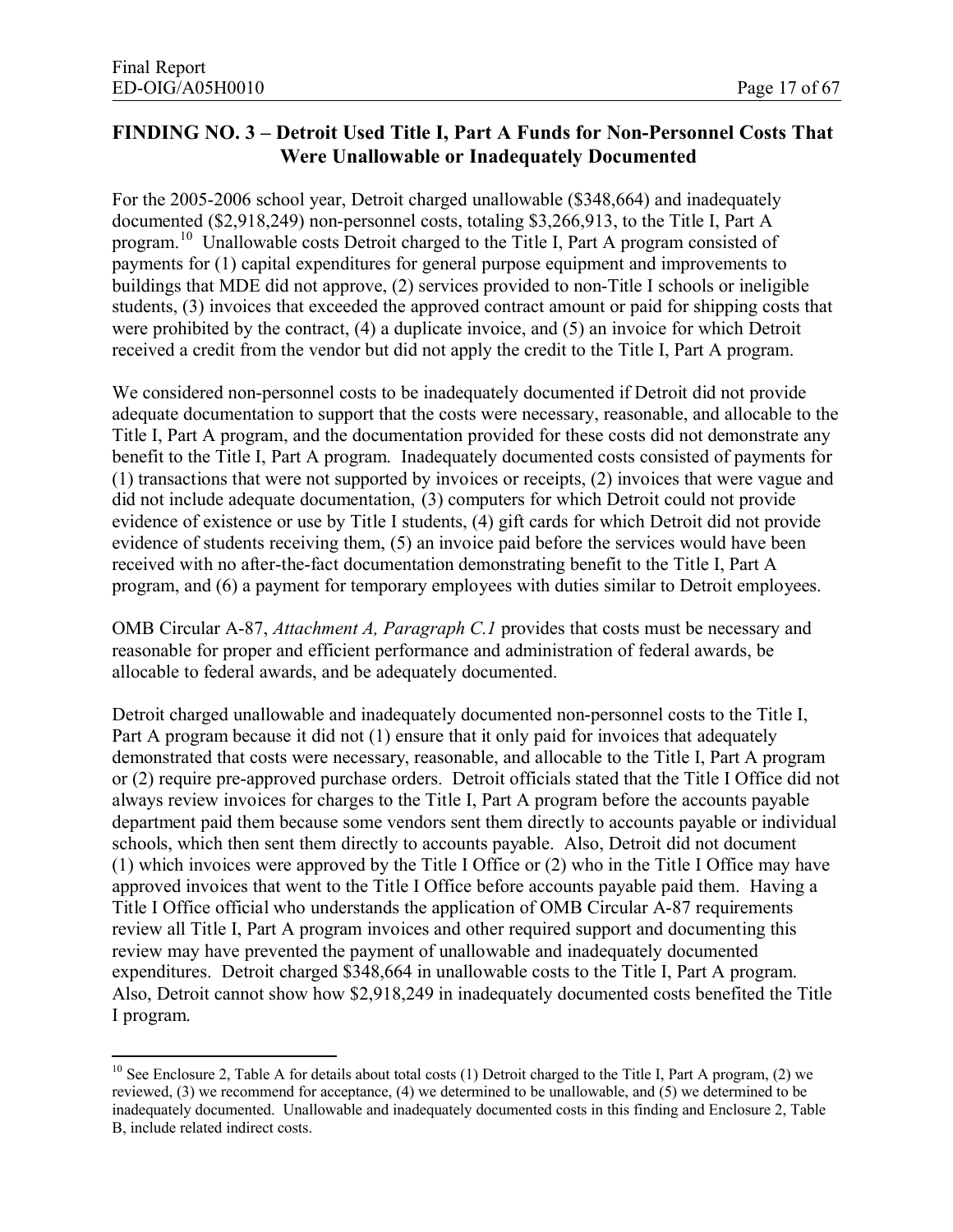#### **Recommendations**

We recommend that the Assistant Secretary for Elementary and Secondary Education require MDE to instruct Detroit to

- 3.1 Return \$348,664 in unallowable costs to the Department;
- 3.2 Either provide adequate documentation to support \$2,918,249 in inadequately documented non-personnel costs or return any portion of that amount for which it does not provide adequate documentation to the Department; and
- 3.3 Develop and implement policies and procedures that provide reasonable assurance that Title I, Part A expenditures are necessary, reasonable, allocable, and adequately documented. Specifically, Detroit should require (1) pre-approved purchase orders for all non-personnel expenditures and (2) a designated official in the Title I Office to review all invoices for evidence that the expenditures are necessary, reasonable, allocable, and adequately document benefit to the Title I, Part A program.

#### **Auditee Comments**

MDE and Detroit did not dispute the majority of the unallowable expenditures and a portion of the inadequately documented expenditures. As described in Enclosure 2, Table B, MDE and Detroit disputed two unallowable expenditure categories and five inadequately documented expenditure categories.

#### **OIG Response**

As a result of additional documentation MDE and Detroit provided, we accepted \$1,903,372 in previously inadequately documented costs as adequately documented and reclassified \$10,330 in previously adequately documented costs to inadequately documented costs. The finding and recommendations have been revised accordingly. Enclosure 2, Table B explains OIG's response in detail.

## **FINDING NO. 4 – Detroit Used Title I, Part A Funds for Contract Expenditures That Were Unallowable or Inadequately Documented<sup>11</sup>**

For 2004-2005 school year contracts, Detroit charged to the Title I, Part A program unallowable costs (\$14,580) and inadequately documented costs (\$1,764,988), totaling  $$1,779,568$ <sup>12</sup> Unallowable costs Detroit charged to the Title I, Part A program consisted of payments for invoices that exceeded the approved contract amount with a specific vendor. This contract did not prescribe an hourly or weekly pay rate and was for an amount not to exceed \$18,000. Detroit used Title I, Part A funds to pay the vendor for non-itemized invoices totaling \$31,729, which exceeded the contract's limit by \$13,729. Including related indirect costs, this unallowable amount is \$14,580.

 $11$  All expenditures included in this finding relate to expenditures with vendors in the internal investigative report described in FINDING NO. 5.

 $12$  See Enclosure 1, Table A for details about total costs (1) Detroit paid to selected Title I, Part A program vendors, (2) we reviewed, (3) we recommend for acceptance, (4) we determined to be unallowable, and (5) we determined to be inadequately documented. Enclosure 1, Table B includes indirect costs.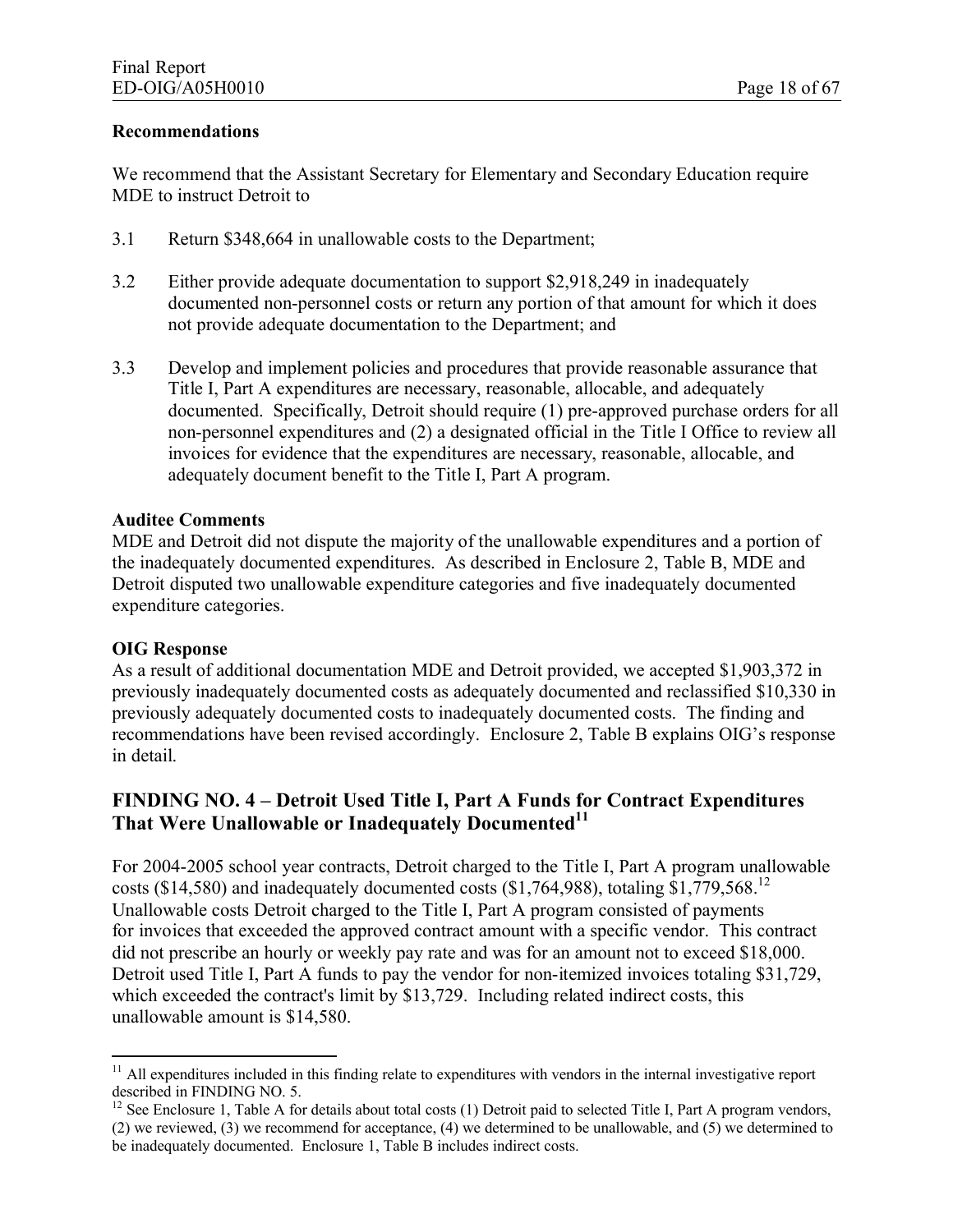We considered contract-related costs to be inadequately documented because Detroit did not provide enough documentation to support that the costs were necessary, reasonable, and allocable to the Title I, Part A program. The documentation provided for these costs did not demonstrate any benefit to the Title I, Part A program. Inadequately documented costs, totaling \$1,764,988, consisted of payments for (1) transactions not supported by invoices or receipts; (2) transactions supported only by invoices that were vague and did not include required support; (3) invoices dated before the services would have been received and for which Detroit provided no after-the-fact support that these services were received; (4) contractors with prescribed duties similar to those of Detroit employees; (5) invoices for the development of a grants management system intended to track Title I, Part A grants and other federal and non-federal grants that was not completed, and billed for a position not listed in the contract; and (6) one invoice for an unexplained initial mobilization fee paid to a vendor that was contracted to monitor Title I programs.

OMB Circular A-87, *Attachment A, Paragraph C.1* provides that costs must be necessary and reasonable for proper and efficient performance and administration of federal awards, be allocable to federal awards, and be adequately documented.

Detroit charged unallowable and inadequately documented non-personnel costs to the Title I, Part A program because the Title I Office did not adequately review contracts or invoices. Detroit's Office of Contracting and Procurement, rather than the Title I Office, reviewed Title I, Part A contracts. Detroit officials stated that the Title I Office did not always review invoices before the accounts payable department paid them because some vendors sent invoices directly to accounts payable. Detroit did not document (1) which invoices were approved by the Title I Office or (2) who in the Title I Office may have approved invoices that went to the Title I Office before accounts payable paid them. Having a Title I Office official who understands the application of OMB Circular A-87 requirements review all Title I, Part A program contracts, invoices, and other required support and documenting this review may have prevented the payment of unallowable and inadequately documented expenditures.

Detroit could have used the \$14,580 in unallowable costs charged to the Title I, Part A program for effective Title I activities and has not demonstrated how it used \$1,764,988 to benefit the Title I, Part A program.

#### **Recommendations**

We recommend that the Assistant Secretary for Elementary and Secondary Education require MDE to instruct Detroit to

- 4.1 Return \$14,580 in unallowable costs to the Department;
- 4.2 Either provide adequate documentation to support \$1,764,988 in inadequately documented non-personnel costs or return any portion of that amount for which it does not provide adequate documentation to the Department; and
- 4.3 Develop and implement policies and procedures that provide reasonable assurance that Title I, Part A expenditures related to contracts are necessary, reasonable, allocable, and adequately documented. Specifically, Detroit should require a designated official in the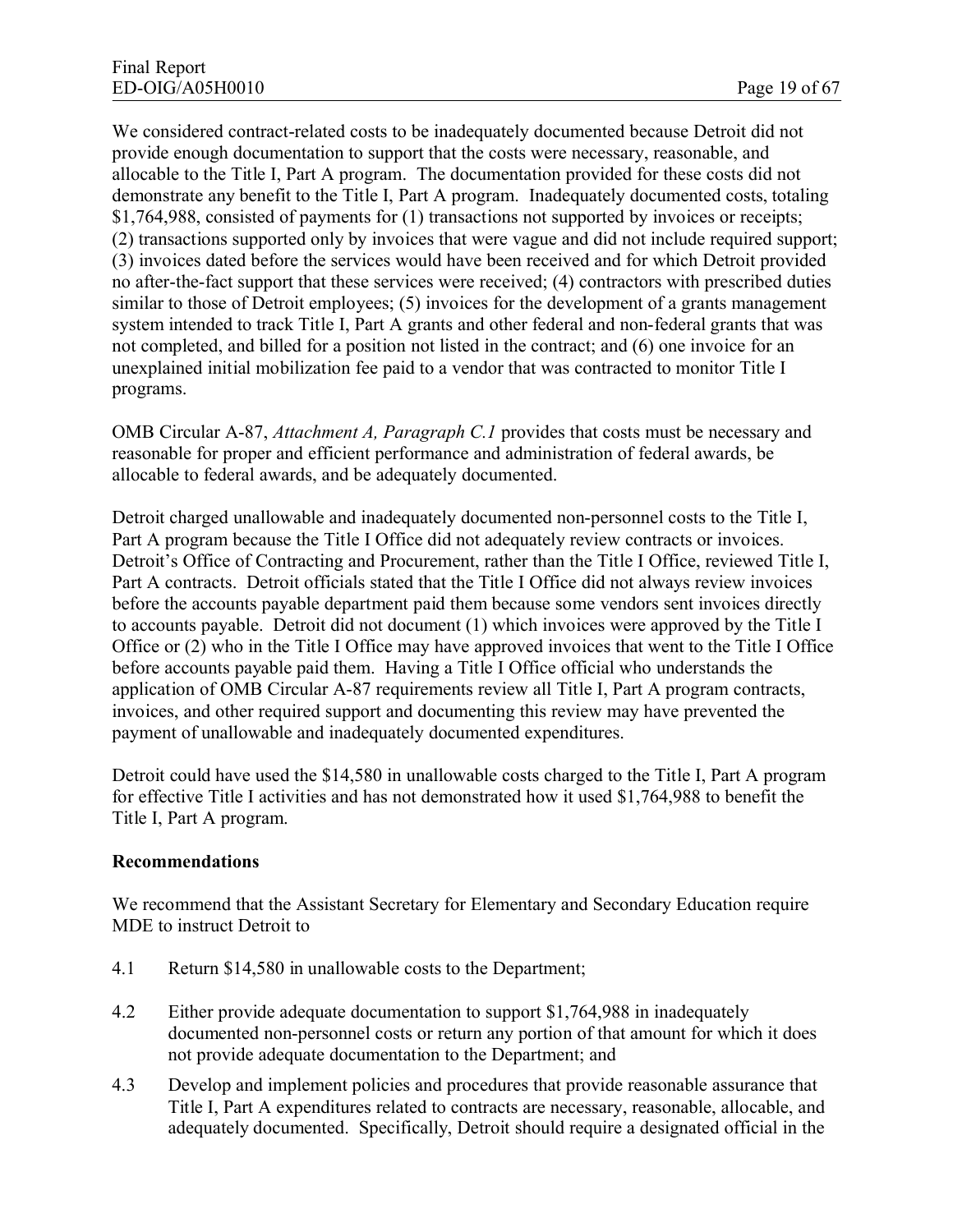Title I Office to review all contracts and invoices for demonstration that the expenditures are necessary, reasonable, allocable, and adequately document benefit to the Title I, Part A program.

#### **Auditee Comments**

MDE and Detroit did not dispute the unallowable expenditures and the majority of the inadequately documented expenditures. As described in Enclosure 1, Table B, MDE and Detroit disagreed with our conclusion that Detroit paid Title I, Part A funds for certain invoices that were inadequately documented. Specifically, MDE and Detroit disagreed with our conclusions regarding payment of invoices (1) that were dated before the services would have been received, (2) that were vague and did not include adequate documentation, and (3) paid contractors for duties similar to those of Detroit employees.

#### **OIG Response**

As a result of additional documentation MDE and Detroit provided, we accepted \$5,000 in previously inadequately documented costs as adequately documented. Enclosure 1, Table B explains OIG's Response in detail.

# **FINDING NO. 5 – MDE Inadequately Monitored the Resolution of a Detroit Internal Investigative Report**

MDE did not adequately monitor the resolution of a Detroit internal investigative report that identified unallowable contracts. MDE was aware that this internal investigation reviewed Title I, Part A contracts but did not track the resolution of the report. Detroit did not provide this report to MDE or otherwise notify MDE of the unallowable contracts identified in it.

Under the *Uniform Administrative Requirements for Grants and Cooperative Agreements to State and Local Governments* (34 C.F.R. § 80.40), MDE is required to monitor grant and subgrant supported activities to assure compliance with federal requirements.

Detroit's General Counsel stated that because this internal investigative report was prepared for Detroit during a review by independent counsel, it was protected by Attorney Client Privilege and could not be released to MDE. During the review, MDE was notified of specific contracts and concluded whether the contracts were allowable. Detroit was unaware that it had an obligation to further advise MDE on this issue because MDE had drawn the conclusions. MDE provided no further formal communication that it disallowed the contracts and related expenditures. MDE did not have adequate procedures in place to track the resolution of the report after an MDE official who had knowledge of the review retired.

Because MDE failed to track the resolution of this internal investigative report, Title I, Part A funds used for unallowable and inadequately documented costs were not returned to the Title I, Part A program. Also, MDE did not determine if Detroit modified the internal control deficiencies that resulted in the unallowable and inadequately documented costs.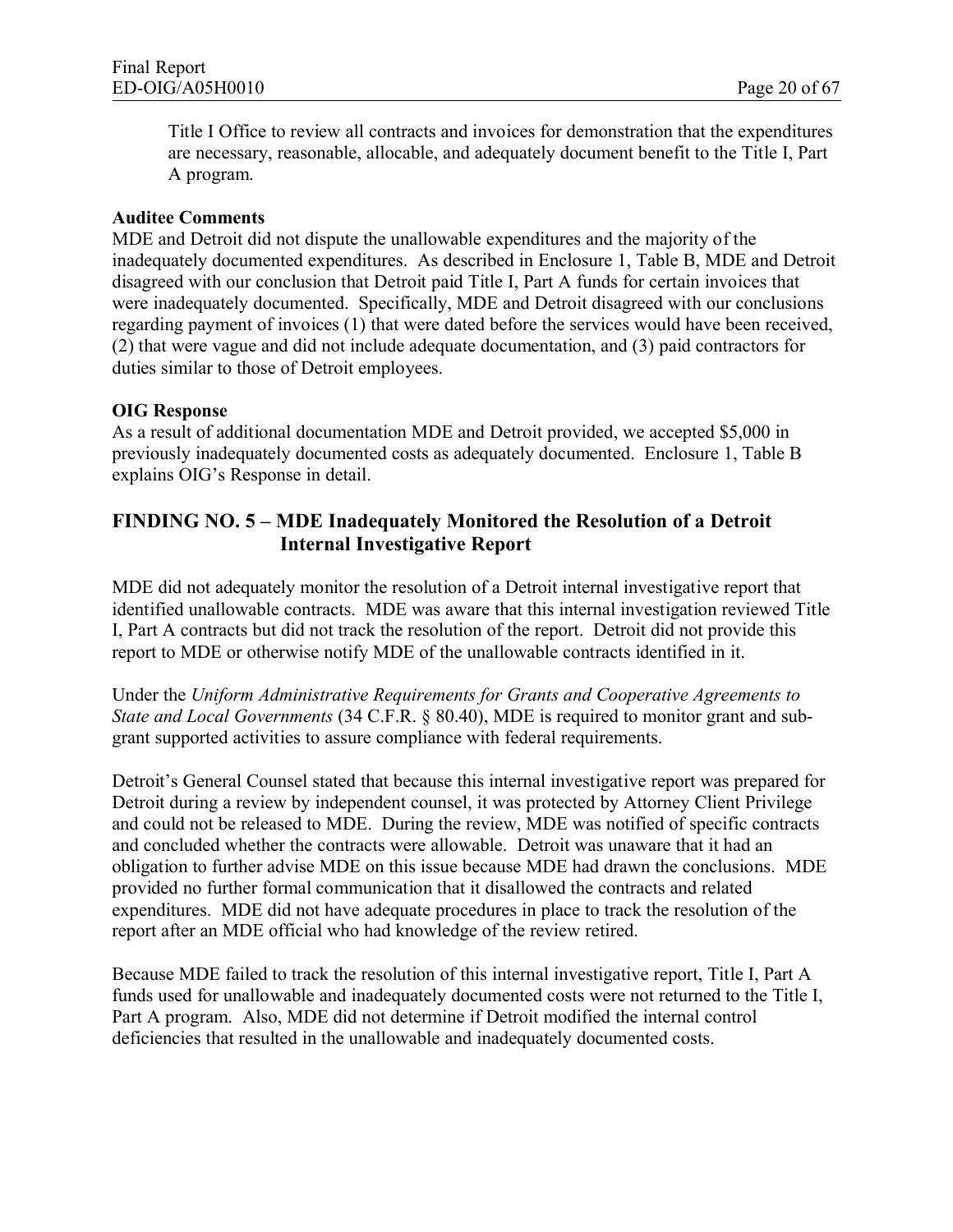#### **Recommendations**

We recommend that the Assistant Secretary for Elementary and Secondary Education require MDE to

- 5.1 Develop procedures to track LEA reviews that identify unallowable Title I, Part A expenditures to ensure that funds are returned to the Title I, Part A program and any internal control deficiencies are corrected; and
- 5.2 Provide greater oversight of federal grant funds that are distributed to Detroit. (This recommendation is based on the issues identified in all findings included in the AUDIT RESULTS section of this report).

#### **Auditee Comments**

MDE did not dispute our finding and stated that it received a copy of the investigative report on September 10, 2007. In response to the recommendations, MDE stated that (1) it has effective existing procedures to identify unallowable Title I, Part A expenditures, (2) the MDE School Auditing Manual contains procedures for reporting unallowable expenses, and (3) it is in the process of strengthening its monitoring and oversight of LEAs. MDE also described some corrective actions it will take, including developing procedures to help identify internal investigations and developing a tracking process to identify and follow up on alleged fiscal irregularities until they are appropriately dismissed or resolved.

#### **OIG Response**

While MDE stated that it has effective existing procedures to identify unallowable Title I, Part A expenditures, it received a copy of the internal investigative report only after we notified it of this finding. The corrective action it described to track fiscal irregularities and strengthen monitoring and oversight of LEAs did not include any documentation to support the tracking process it plans to establish or specifically address unallowable expenditures. Therefore, we have not changed our finding or recommendations.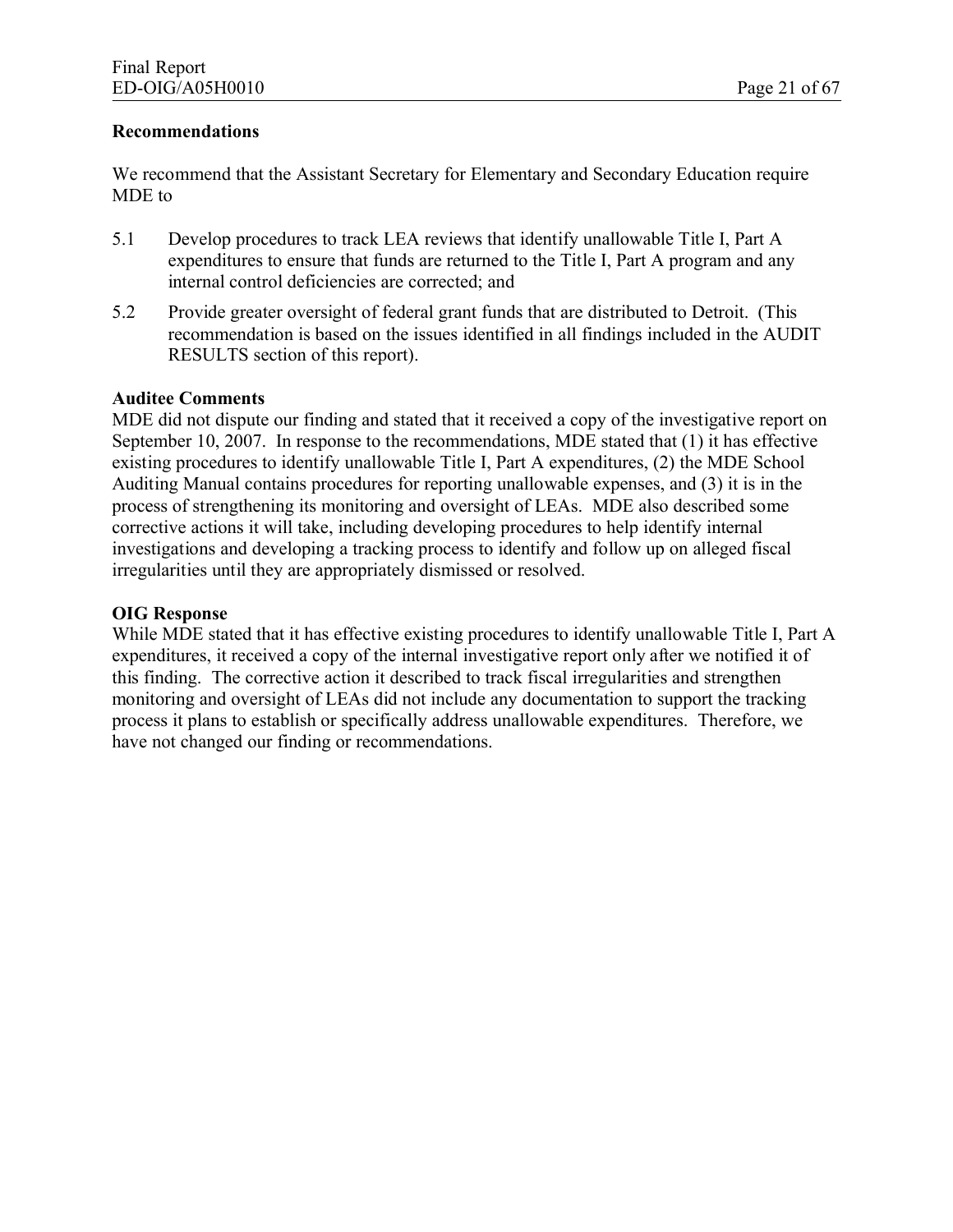# **OBJECTIVES, SCOPE, AND METHODOLOGY**

The objectives of our audit were to determine whether (1) Detroit returned funds received under Title I, Part A related to contracts for the 2004-2005 school year that a Detroit internal investigative report identified as unallowable; (2) expenditures related to selected Title I, Part A contracts for the 2004-2005 school year were adequately documented, reasonable, and allowable; and (3) Title I, Part A personnel and non-personnel expenditures for the 2005-2006 school year were adequately documented, reasonable, and allowable.

To achieve our objectives, we performed the following procedures:

- 1. Reviewed significant laws and guidance, including Title I, Part A *(Improving Basic Programs Operated by Local Educational Agencies)* of NCLB; 34 C.F.R. Part 76 *(State-Administered Programs)*; 34 C.F.R. Part 80 *(Uniform Administrative Requirements for Grants and Cooperative Agreements to State and Local Governments)*; and OMB Circular A-87 *(Cost Principles for State, Local, and Indian Tribal Governments)*, effective June 9, 2004;
- 2. Interviewed Detroit officials; interviewed officials at MDE and Ceridian, Detroit's thirdparty benefits administrator; and reviewed documents provided by Detroit to gain an understanding of Detroit's internal control over compliance with Title I, Part A provisions of NCLB, applicable regulations, and cost principles;
- 3. Reviewed Detroit's organizational chart;
- 4. Reviewed Detroit's *Title I, Part A Regular – Improving Basic Programs Budget Summary and Budget Detail for the 2005-2006 School Year Grant; Comprehensive Annual Financial Report for the Fiscal Year Ended June 30, 2005*; *Comprehensive Annual Financial Report, June 30, 2006*; *Federal Awards Supplemental Information, June 30, 2005*; <sup>13</sup> and *Single Audit Report, June 30, 2006*;
- 5. Reviewed accounting records pertaining to Title I, Part A funds budgeted and expended, including Detroit's general ledgers, budget and expenditure summary financial documents, non-personnel expenditure sub-ledgers for the period July 1, 2004, through June 30, 2006, and payroll sub-ledgers for the period July 1, 2005, through June  $30$ ,  $2006$ ;<sup>14</sup> and
- 6. Reviewed contracts with vendors, invoices, purchase orders, cancelled checks, time and effort certifications, pay rosters, workshop descriptions and sign in sheets, adjusting journal entry documentation, lesson plans, and fringe benefits cost data.

<sup>&</sup>lt;sup>13</sup> *Federal Awards Supplemental Information, June 30, 2005,* is Detroit's single audit for the year ended June 30, 2005.

<sup>&</sup>lt;sup>14</sup> We reviewed these ledgers for both regular and carryover grant funding sources. Regular grant sources are the original Title I, Part A grants covering a 15-month period. Carryover grant sources are grant funds that were not expended in their original fiscal year, but were approved by MDE to be spent in the following fiscal year.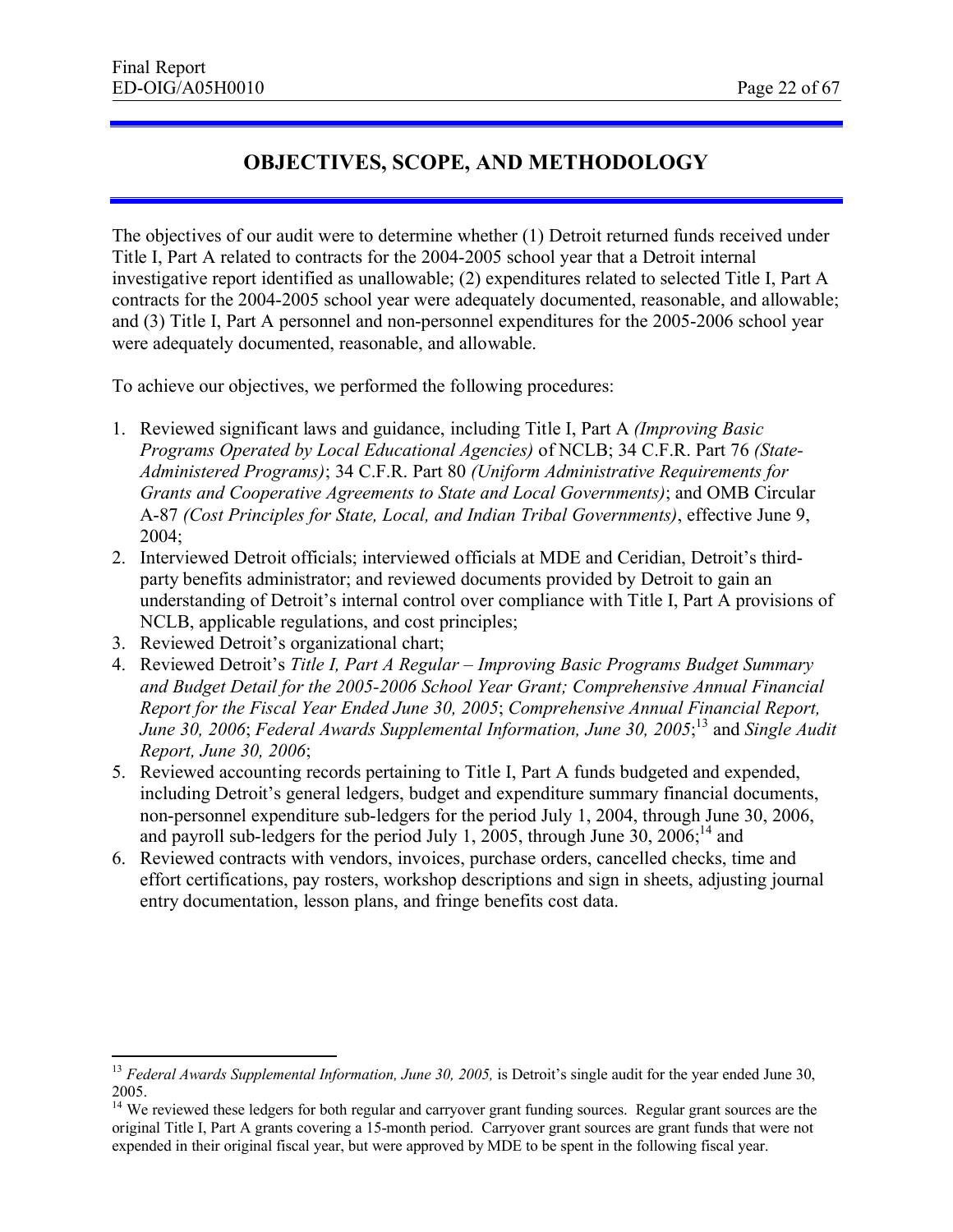#### Review of Personnel Expenditures

Detroit charged \$73,211,592 in salaries and fringe benefits to the Title I, Part A program for the year ended June 30, 2006, including both regular and carryover grant sources. This amount included a net \$23,234,772 in adjusting journal entries. To review these personnel expenditures, we selected the following four samples of personnel transactions:<sup>15</sup>

(1) The first sample was from a universe of all personnel transactions from the payroll subledgers for regular Title I, Part A grant sources for the school year ended June 30, 2006. This universe did not include carryover grant funding sources. This universe included 34,553 salary transactions totaling \$30,087,010 and 91,138 fringe benefit transactions totaling \$11,771,082. The universe included 125,691 salary and fringe benefits transactions totaling \$41,858,092. We judgmentally selected a sample of 182 salary transactions totaling \$441,313. These transactions were selected to cover compensation for Title I Office staff, workshops, supplemental activities, hourly employees, regular duties of multiple cost activity employees, regular duties of single cost activity employees, and salary transactions exceeding \$7,400 in one pay period. For the sampled employees, we collected pay records, including time and effort certifications, pay rosters, workshop descriptions, and sign-in sheets. The following table identifies the salary transactions in the sample.

|                                |                             | <b>Amount of Salary</b>   |
|--------------------------------|-----------------------------|---------------------------|
|                                | <b>Number of Salary</b>     | <b>Charges for Sample</b> |
| <b>Category of Employee</b>    | <b>Transactions Sampled</b> | <b>Transactions</b>       |
| Title I Office                 | 68                          | \$137,123                 |
| Workshops                      | 20                          | 3,088                     |
| <b>Supplemental Activities</b> | 3                           | 1,071<br>S                |
| Hourly                         | 5                           | \$<br>4,031               |
| <b>Multiple Cost Activity</b>  | 32                          | 47,878                    |
| Single Cost Activity           | 40                          | \$32,083                  |
| Transactions exceeding         | 14                          | \$216,039                 |
| \$7,400                        |                             |                           |
| <b>Sampled Items</b>           | 182                         | \$441,313                 |
| <b>Universe</b>                | 34,553                      | \$30,087,010              |

**Table 2 – Sampled Salary Transactions** 

From this universe, we also haphazardly selected 12 fringe benefit transactions totaling \$2,008 to review fringe benefits. For these transactions, we collected records for the cost of employee insurance benefits, pension, and taxes.

(2) The second sample was from a universe of salary transactions and related fringe benefits transactions<sup>16</sup> from the payroll sub-ledgers for both regular and carryover Title I. Part A grant sources expended during the period August 13, 2005, through June 2, 2006. This universe only included single cost activity Title I, Part A employees. This universe partially overlaps with the

<sup>&</sup>lt;sup>15</sup> A personnel transaction is a charge for salary or fringe benefits for an employee for one pay period for a specific object code in the payroll sub-ledger.

<sup>&</sup>lt;sup>16</sup> We selected our sample transactions from the universe of salary transactions only. We then included, in our review, all fringe benefits transactions related to the selected salary transactions. Therefore, the dollar amount of each sampled salary transaction includes the amount for the salaries and the related fringe benefits amounts.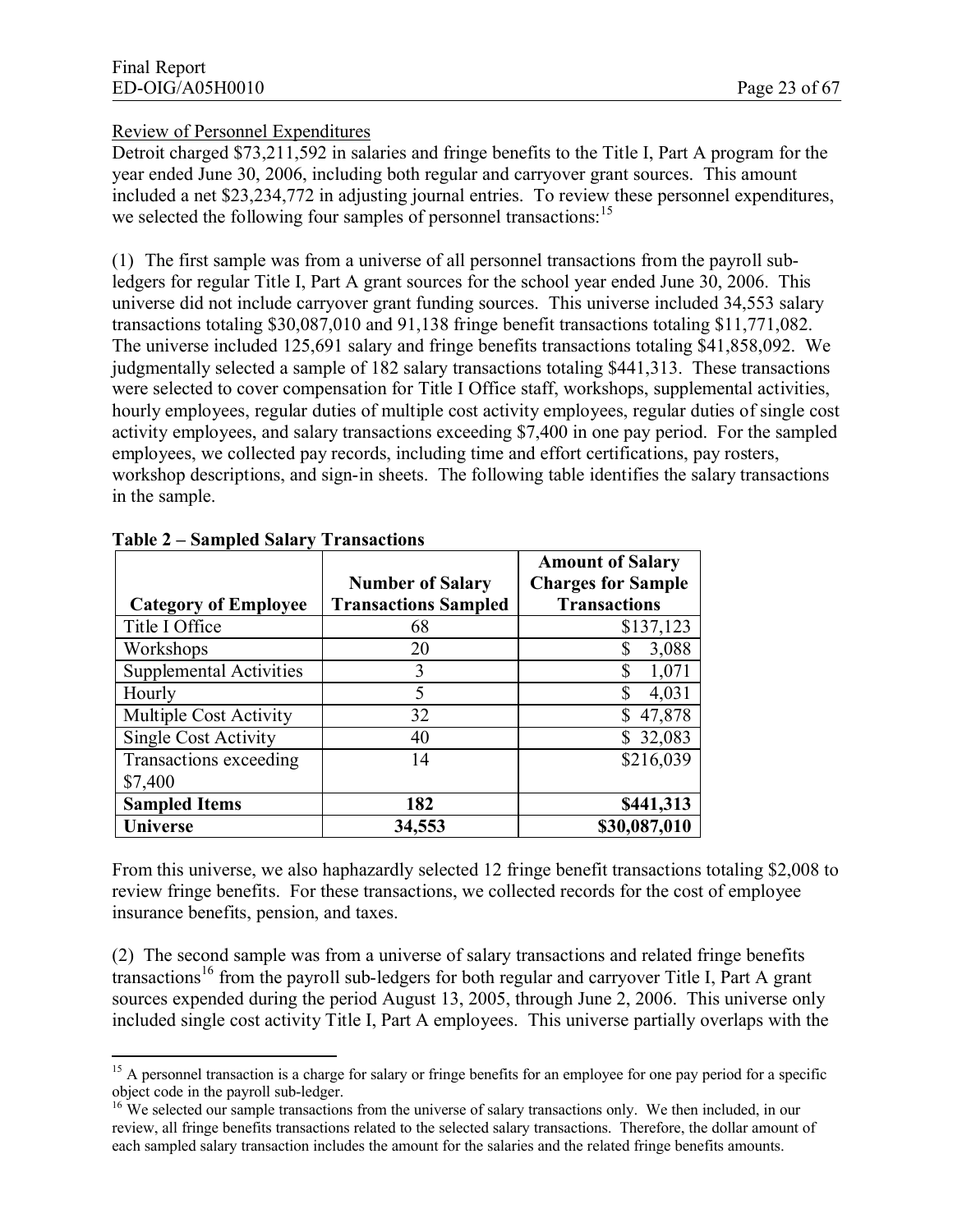universe in the first sample. We randomly sampled 400 salary transactions totaling \$863,512, which includes salaries and related fringe benefits, from a universe of 13,948 transactions totaling \$30,209,812 in salaries and related fringe benefits. For all 400 salary transactions, we reviewed available time-and-effort certifications. For the first 30 transactions, we also reviewed pay rosters and employee insurance benefit cost data to determine if Detroit charged the correct insurance benefits for each transaction.

(3) The third sample was from a universe of all salary and fringe benefits adjusting journal entries for the 2005-2006 school year. We judgmentally selected, based on transaction descriptions that did not appear to be Title I, Part A program related, 17 adjusting journal entries totaling a net \$21,844,901 from a universe of 49 adjusting journal entries totaling a net \$23,234,772 for the year ended June 30, 2006. This universe included both regular and carryover grant sources. We traced these transactions to adjusting journal entry documents.

(4) The fourth sample was from a universe of kindergarten teachers whose compensation for the 2005-2006 school year was charged to the Title I, Part A grant in one adjusting journal entry totaling \$11,499,897 in salaries and benefits. This adjusting journal entry was 1 of the 17 sampled entries included in the third sample. We judgmentally selected 5 teachers who received a total of \$408,576 in salary and fringe benefits from a universe of 145 kindergarten teachers, because these 5 employees were teachers at targeted assistance schools and paid with Title I, Part A funds. We compared the rosters of students who these teachers taught with a listing of Title I, Part A students at their schools.

#### Review of Non-Personnel Expenditures

For the 2004-2005 school year, we tested judgmentally selected non-personnel transactions with vendors that were included in the Detroit internal investigative report.<sup>17</sup> For those vendors that we determined had unallowable or inadequately documented costs during the 2004-2005 school year, we also reviewed all expenditures during the 2005-2006 school year. We reviewed a total of 90 judgmentally selected non-personnel transactions, totaling \$1,872,787, from a universe of 148 transactions totaling \$2,158,766. The transactions reviewed included 87 of 113 transactions with 11 vendors and 3 of 35 transactions for a series of Title I, Part A mini-grants from Detroit to schools.

For the 2005-2006 school year, we reviewed a total of 124 judgmentally selected non-personnel transactions, totaling \$10,417,114, from a universe of 28,515 non-personnel transactions totaling \$46,199,780. We also reviewed a total of 6 adjusting journal entries totaling a net negative \$3,027,550 from a universe of 98 adjusting journal entries totaling a net negative \$3,020,701. These 98 adjusting journal entries included both positive and negative transactions.

#### Data Reliability

To achieve our objectives, we relied, in part, on computer-processed general ledger and sub-ledger data originally obtained from Detroit's accounting system. This data contained our universe of Title I, Part A personnel and non-personnel expenditures for the 2004-2005 and 2005-2006 school years. We verified the completeness and accuracy of the data by reviewing supporting documentation to validate expenditure amounts recorded in Detroit's general ledgers

<sup>&</sup>lt;sup>17</sup> This report identified unallowable contracts but did not identify the total expenditures charged to the Title I, Part A grant for each vendor. To achieve Objective 2, we identified and tested expenditures for each vendor.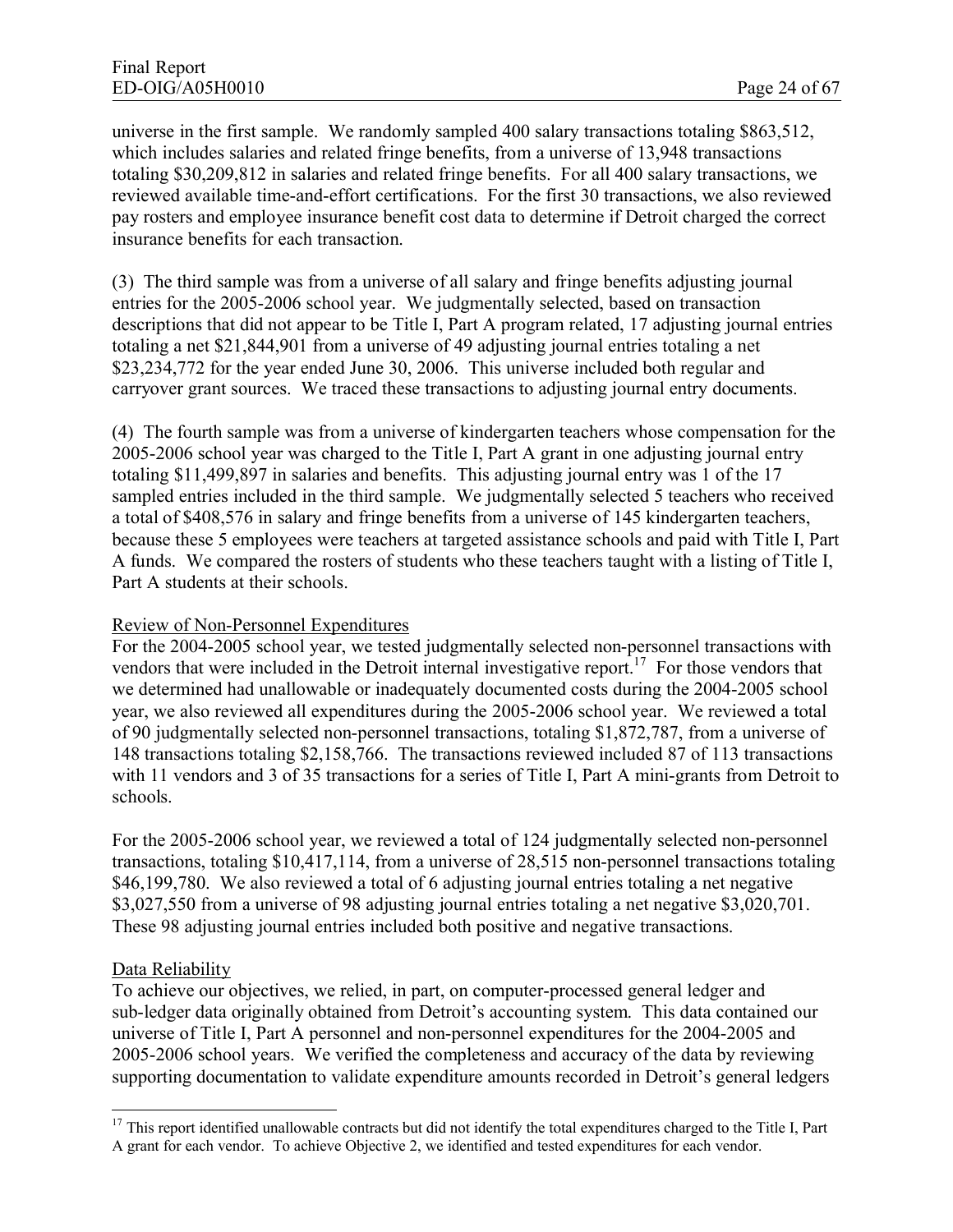and comparing sub-ledgers to the general ledgers. Expenditures were generally supported by evidence such as invoices, cancelled checks, time and effort certifications, and pay rosters. Therefore, we concluded that the computer-processed data were sufficiently reliable for the purposes of our audit.

We performed our audit work at Detroit's schools and administrative office in Detroit, Michigan, and our offices, from February through November 2007. We discussed the results of our audit with Detroit and MDE officials on November 27, 2007. Our audit was performed in accordance with generally accepted government auditing standards appropriate to the scope of the review described above.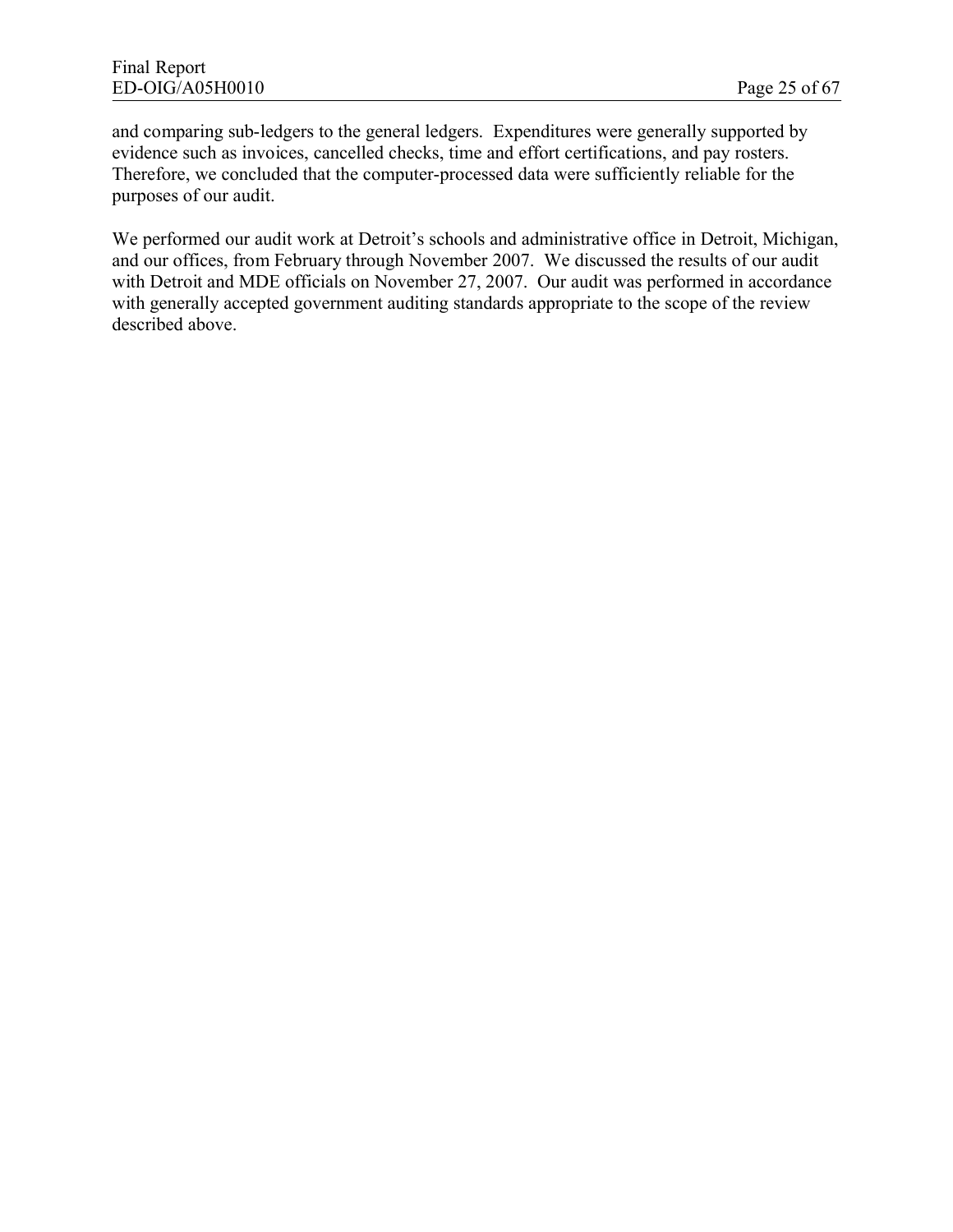# **Enclosure 1: Cost Schedules for the 2004-2005 School Year**

#### **TABLE A: Schedule of Sampled Costs Reviewed, Recommended for Acceptance, Unallowable Costs, and Inadequately Documented Costs for the 2004-2005 School Year (Excluding Indirect Costs)**

| <b>Cost Category</b> | <b>Total Paid to</b><br><b>Selected</b><br>Vendors | <b>Reviewed</b> | Costs<br><b>Total Costs   Recommended for   Unallowable  </b><br>Acceptance | Costs    | <b>Inadequately</b><br><b>Documented</b><br>Costs |
|----------------------|----------------------------------------------------|-----------------|-----------------------------------------------------------------------------|----------|---------------------------------------------------|
| Non-Personnel        |                                                    |                 |                                                                             |          |                                                   |
| Transactions         | \$2,158,766                                        | \$1,872,787     | \$196,462                                                                   | \$13,729 | \$1,662,596                                       |

#### **TABLE B: Total Unallowable and Inadequately Documented Costs for the 2004-2005 School Year (Including Indirect Costs)**

|                      |                    |                    |              |                           |                                            | <b>Total</b>      |
|----------------------|--------------------|--------------------|--------------|---------------------------|--------------------------------------------|-------------------|
|                      |                    | <b>Unallowable</b> | <b>Total</b> |                           | Inadequately   Inadequately   Inadequately |                   |
|                      | <b>Unallowable</b> | <b>Indirect</b>    |              | Unallowable   Documented  | <b>Documented</b>                          | <b>Documented</b> |
| <b>Cost Category</b> | Costs              | Costs              | Costs        | Costs                     | <b>Indirect Costs</b>                      | Costs             |
| Non-Personnel        |                    |                    |              |                           |                                            |                   |
| Transactions         | \$13,729(1)        | \$851              |              | $$14,580$ $$1,662,596(2)$ | \$102,392                                  | \$1,764,988       |

- (1) Contrary to OMB Circular A-87, *Attachment A, Paragraph C.1*, which provides that, to be allowable, costs must be, among other things, necessary and allocable to federal awards, Detroit overpaid \$13,729 to a vendor to provide consulting services. The contract with the vendor did not prescribe an hourly or weekly pay rate and was for an amount not to exceed \$18,000. Detroit paid this contractor for non-itemized invoices totaling \$31,729, which exceeded the contract's limit by \$13,729.
- (2) Contrary to OMB Circular A-87, *Attachment A, Paragraph C.1*, Detroit did not provide adequate documentation to show that these costs were necessary and reasonable for proper and efficient performance of federal awards, and allocable to federal awards.
	- Transactions were not supported by invoices or receipts (\$8,014).
	- · Transactions were supported by invoices that were vague and did not include adequate documentation (\$1,048,563). Detroit paid for (1) a Teacher Toolkit Video Conferencing Project but did not provide evidence of the project or what teachers the project was for (\$3,692), (2) an after school program for which it did not provide the specific dates the after school program occurred or a list of students and schools that participated in each session (\$37,100), (3) payments for invoices for which Detroit did not provide Production Reports and Financial Reports required by the contract with the vendor (\$148,604), and (4) a college preparatory program for which the invoices had no itemization of costs as required by the contract, including a description of the college preparatory program, an explanation of which students the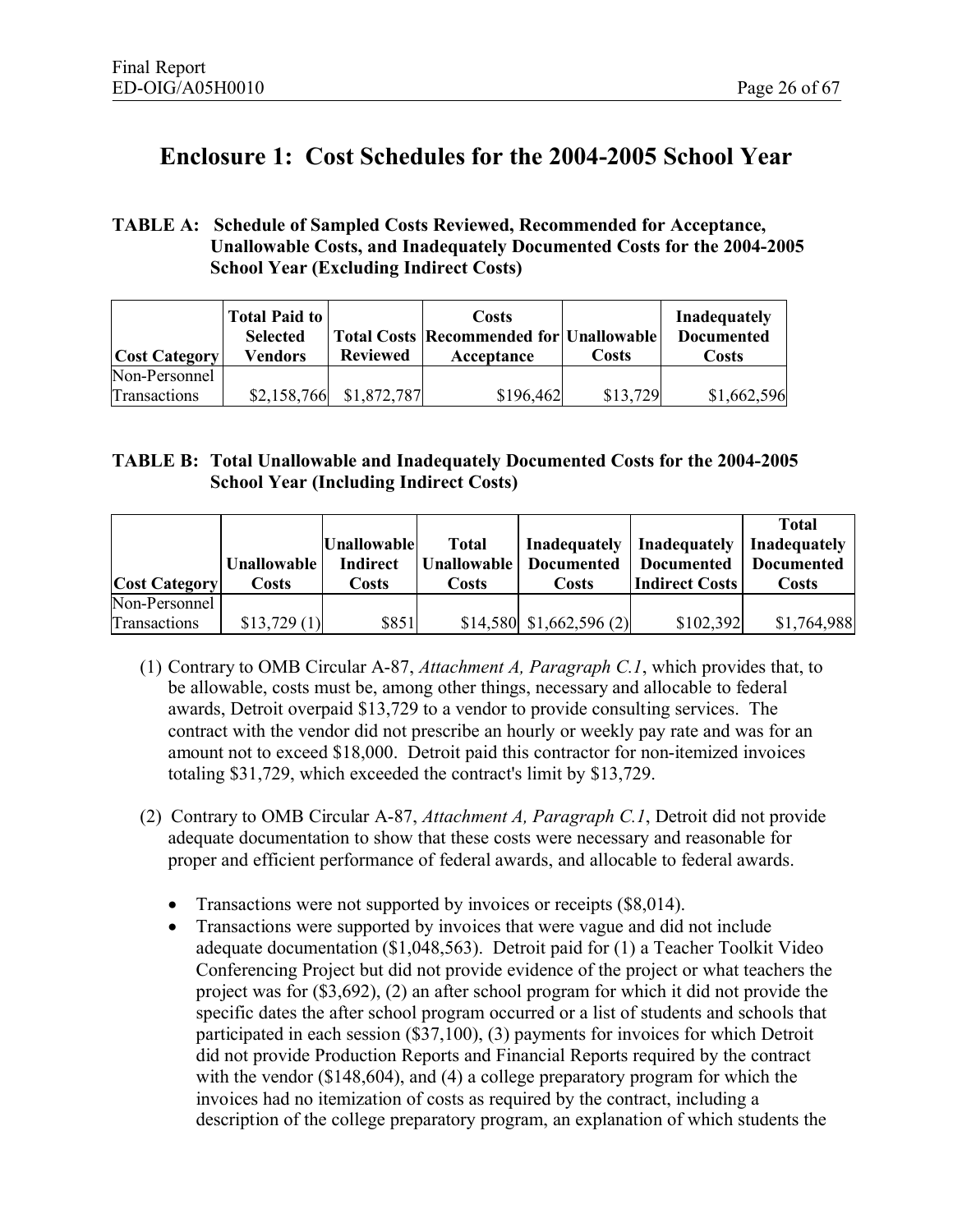program was made available to, the dates and locations the program occurred, or the names of all students who participated (\$859,167).

- Detroit paid for invoices dated before the services would have been received and provided no after-the-fact documentation that these services were received (\$246,167). Detroit paid for (1) martial arts training for which it did not provide the dates of the training or a list of the students who participated (\$150,000) and (2) consulting services with vague invoice descriptions that did not demonstrate benefit to the Title I, Part A program (\$96,167).
- Detroit paid contractors for duties similar to those of Detroit employees (\$111,713). Detroit paid for (1) assessment of Title I schools, which was similar to the duties of Title I Office program supervisors (\$5,000); (2) website management for which it did not explain why its internal information technology department did not provide this service (\$7,000); and (3) other consulting services, including completion of the Michigan Electronic Grants System applications and assisting with a U.S. Department of Education, Office of Inspector General audit, which were the prescribed duties of the Title I Office's Executive Director and Director (\$99,713).
- · Invoices paid were for the development of a case management system that was intended to track Title I grants and other federal and non-federal grants (\$173,140). The vendor did not complete this system, Detroit never used the system, and some of the invoices billed for a Deputy Consultant, which was not an approved position in the contract.
- · One invoice (\$75,000) was for a *Start up cost for Audit Compliance Services*. The contract with this vendor did not explain why this charge was necessary or how it was computed. Therefore, Detroit did not demonstrate the reasonableness of this payment. All of the subsequent invoices with this vendor, which was hired to monitor Title I programs, were inadequately documented.

#### **Auditee Comments and OIG Response**

Title I, Part A Funds Expended for Martial Arts Training (included in the draft report as Enclosure 1, Table B, Item 2, third bullet)

*Auditee Comments.* MDE and Detroit stated they provided a number of documents regarding these services that demonstrate benefit to the Title I, Part A program. They provided two cancelled checks totaling \$150,000, a program description, a list of all of the schools that received services, and sign-in sheets for all students who participated in the program from 2004-2006.

*OIG Response*. We determined we already reviewed most of the documentation provided for this sub-finding. The documentation included some sign-in sheets but did not include a list of all the schools that received services. The only new documentation provided was several sign-in sheets for December 2005, January 2006, and April 2006. These sign-in sheets adequately documented \$5,000 of the expenditures for these classes. Therefore, we re-classified as adequately documented \$5,000 of the \$155,000 included in the draft report. Because we have no evidence of benefit to the Title I, Part A program for the remaining expenditures, \$150,000 remains inadequately documented. We modified this enclosure to reflect this updated amount.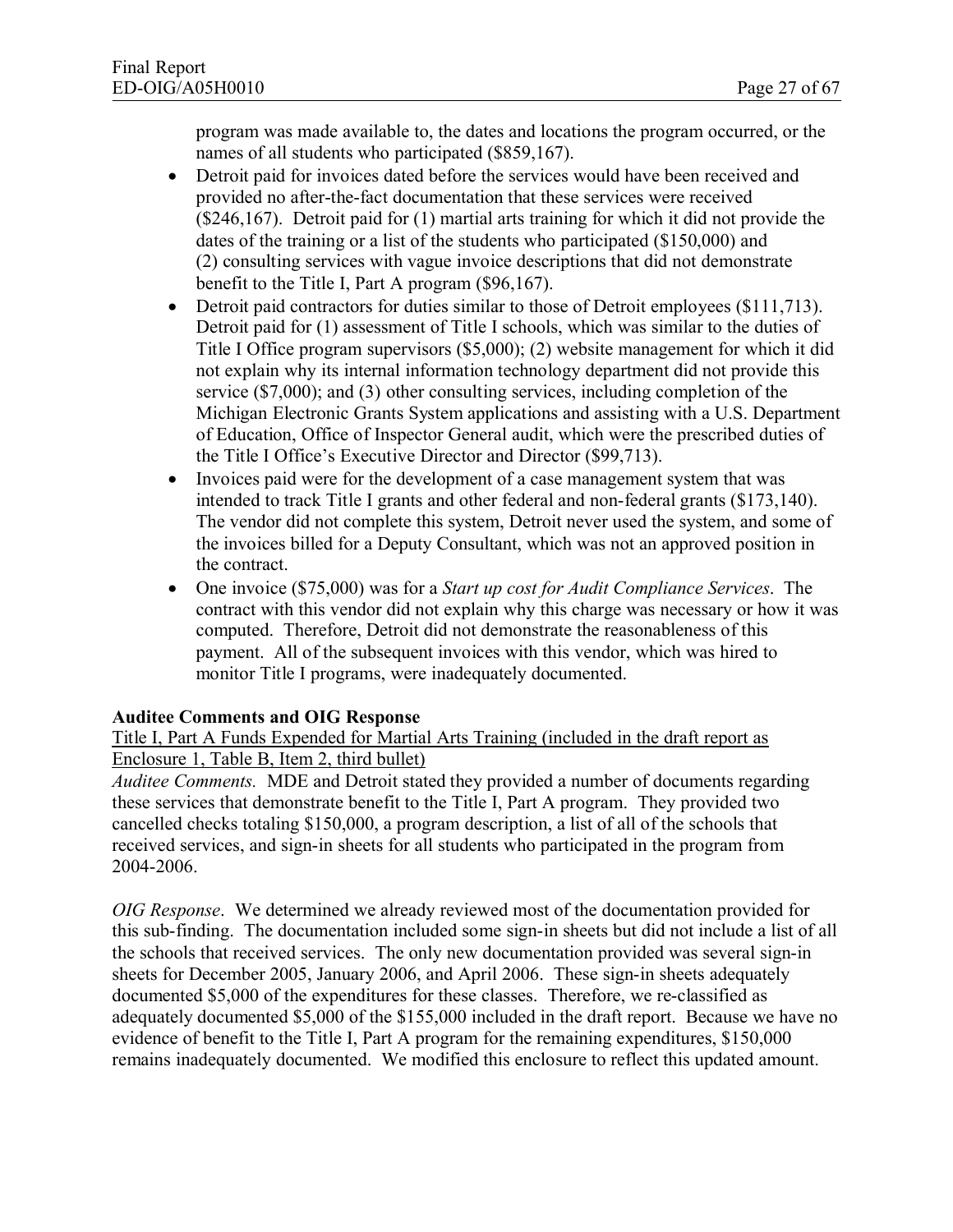#### Title I, Part A Funds Expended for Accounting and Financial Services

*Auditee Comments.* MDE and Detroit stated that they have submitted documentation to demonstrate that EVO Accounting and Financial Services (EVO) provided a benefit to the Title I, Part program. For certain transactions, MDE and Detroit stated they provided invoices with (1) weekly status reports that explain accomplishments, new project developments, observations and recommendations, planned tasks for the subsequent week, and a weekly schedule; and (2) timesheets. MDE and Detroit stated that the weekly timesheets detail the number of hours each EVO consultant worked. They also concluded that the documentation adequately documented the expenditures relating to five specific invoices.

*OIG Response*. The documentation provided did not demonstrate that Detroit's Title I, Part A program benefited from the expenditures relating to the following invoices or that the charges were reasonable. MDE's and Detroit's submissions in response to our draft report provided no after-the-fact support to show that EVO's services referred to on the invoices were received, as may have been documented on the Production Reports and Financial Reports for December 2004, January 2005, and February 2005. These reports were required by the contract between Detroit and EVO. We requested these reports during our audit, but MDE and Detroit did not provide them. The charges remain inadequately documented.

#### Invoice for \$6,712.50, dated January 3, 2005 (included in the draft report as Enclosure 1, Table B, Item 2, second bullet, number 3)

*Auditee Comments.* In response to our request for the employee hourly reports for the weeks covered by this invoice (the weeks ended December 17, 2004, and December 24, 2004), MDE and Detroit provided only employee hourly reports for the week ended December 31, 2004, which listed no billable hours for EVO. They did not provide the hourly reports for the weeks ended December 17, 2004, and December 24, 2004. MDE and Detroit stated that the employee hourly reports for the week ended December 31, 2004, demonstrate that (1) EVO was not previously paid for services rendered by its consultants for the weeks ended December 17 and 24, 2004; (2) EVO was not paid for 83.5 billable hours; and (3) Detroit paid this amount to compensate EVO for those billable hours.

*OIG Response*. MDE and Detroit did not provide support to change this portion of the sub-finding because (1) they did not provide employee hourly reports for the weeks covered by the invoice, (2) they did not provide the required Production Report and Financial Report for December 2004, and (3) the weekly client status report for December 31, 2004, is not reliable. The latter report is not reliable because it states that billable hours were 83.5 as of December 31, 2004, while the invoice bills for 89.5 hours through December 24, 2004. Thus, this invoice remains inadequately documented.

#### Invoice for \$45,833.33, dated January 4, 2005 (included in the draft report as Enclosure 1, Table B, Item 2, third bullet, number 2)

*Auditee Comments*. MDE and Detroit stated Detroit did not prepay the invoice because, while the invoice specified the services were to be provided in January 2005, the invoice is dated January 4, 2005, and Detroit paid the invoice on January 13, 2005 (as demonstrated by a "Distributed" stamp and hand-written date on the invoice).

*OIG Response*. This invoice for EVO services through the end of January was dated before most of the services were to be provided. Detroit's contract with EVO requires EVO to bill Detroit for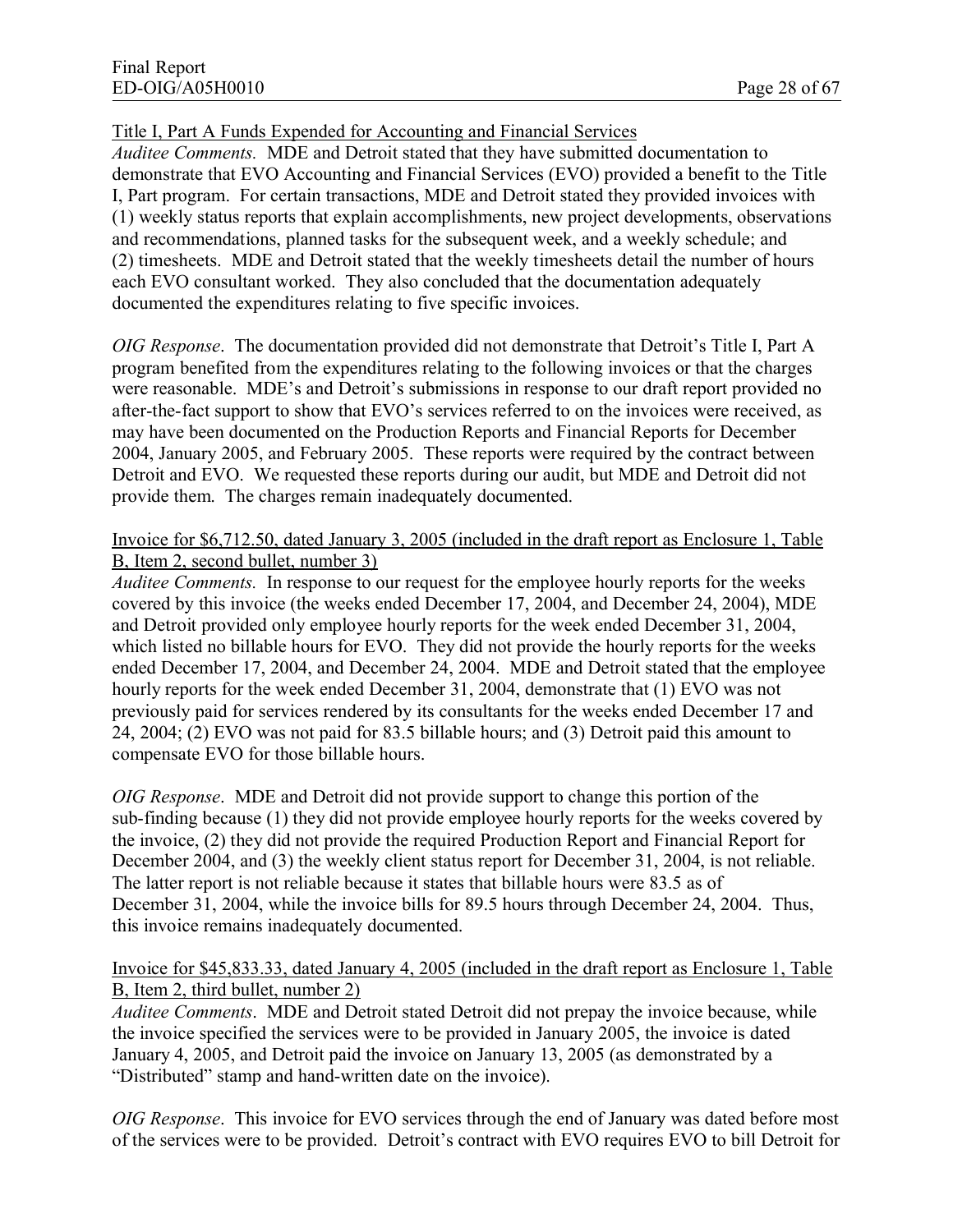services rendered the previous month. Also, the documentation provided no support to change this portion of the sub-finding because the documentation (1) is vague as to the services to be rendered, (2) did not provide employee hourly reports for the weeks covered by the invoice, and (3) did not provide the required Production Report and Financial Report for January 2005. Thus, this invoice remains inadequately documented.

#### Invoice for \$45,833.33, dated February 8, 2005 (included in the draft report as Enclosure 1, Table B, Item 2, third bullet, number 2)

*Auditee Comments*. MDE and Detroit stated Detroit did not prepay the invoice because, while the invoice specified the services were to be provided in February 2005, the invoice is dated February 8, 2005, and Detroit paid the invoice on February 10, 2005 (as demonstrated by a "Distributed" stamp and hand-written date on the invoice).

*OIG Response.* We do not agree that the stamp and date show when the invoice was paid. This invoice remains inadequately documented because the invoice was dated before most of the services were to be provided, and MDE and Detroit have not provided any after-the-fact support, such as the required Production Report and Financial Report for February 2005, demonstrating that services were received. Detroit's contract with EVO requires EVO to bill Detroit for services rendered the previous month.

#### Invoice for \$22,912.50, dated February 7, 2005 (included in the draft report as Enclosure 1, Table B, Item 2, fourth bullet, number 2)

*Auditee Comments*. MDE and Detroit stated the weekly status reports and time sheets for the weeks ended January 7, January 14, January 21, January 28, and February 4, 2005, demonstrate that EVO consultants provided services to Detroit for that time period. The hourly reports for the weeks ended January 7, 14, 21, and 28, 2005, indicate the consultants worked on the plan to assist Detroit with the U.S. Department of Education, Office of Inspector General audit and reviewed for compliance documents requested during the audit. MDE and Detroit disagreed with our view that these services were similar to the duties of the Title I Director.

*OIG Response.* We have not changed our conclusion that Detroit's expenditures for these services are not adequately documented because (1) the identified audit services were similar to the duties of the Title I Office's Executive Director and Director; (2) the audit services identified in the hourly reports were inconsistent with the duties identified in the contract between Detroit and EVO; and (3) Detroit did not provide the required Production Report and Financial Report for January 2005, which may have shown in detail the services rendered by EVO during that month.

#### Invoice for \$5,400, dated February 23, 2005 (included in the draft report as Enclosure 1, Table B, Item 2, fourth bullet, number 2)

*Auditee Comments*. MDE and Detroit stated the weekly status report and time sheets for the weeks ended February 11 and February 18, 2005, demonstrate that EVO consultants provided services to Detroit during that time period. The hourly reports for those weeks indicate the consultants worked on assisting Detroit with the U.S. Department of Education, Office of Inspector General audit. MDE and Detroit disagreed with our view that these services were similar to the duties of the Title I Director.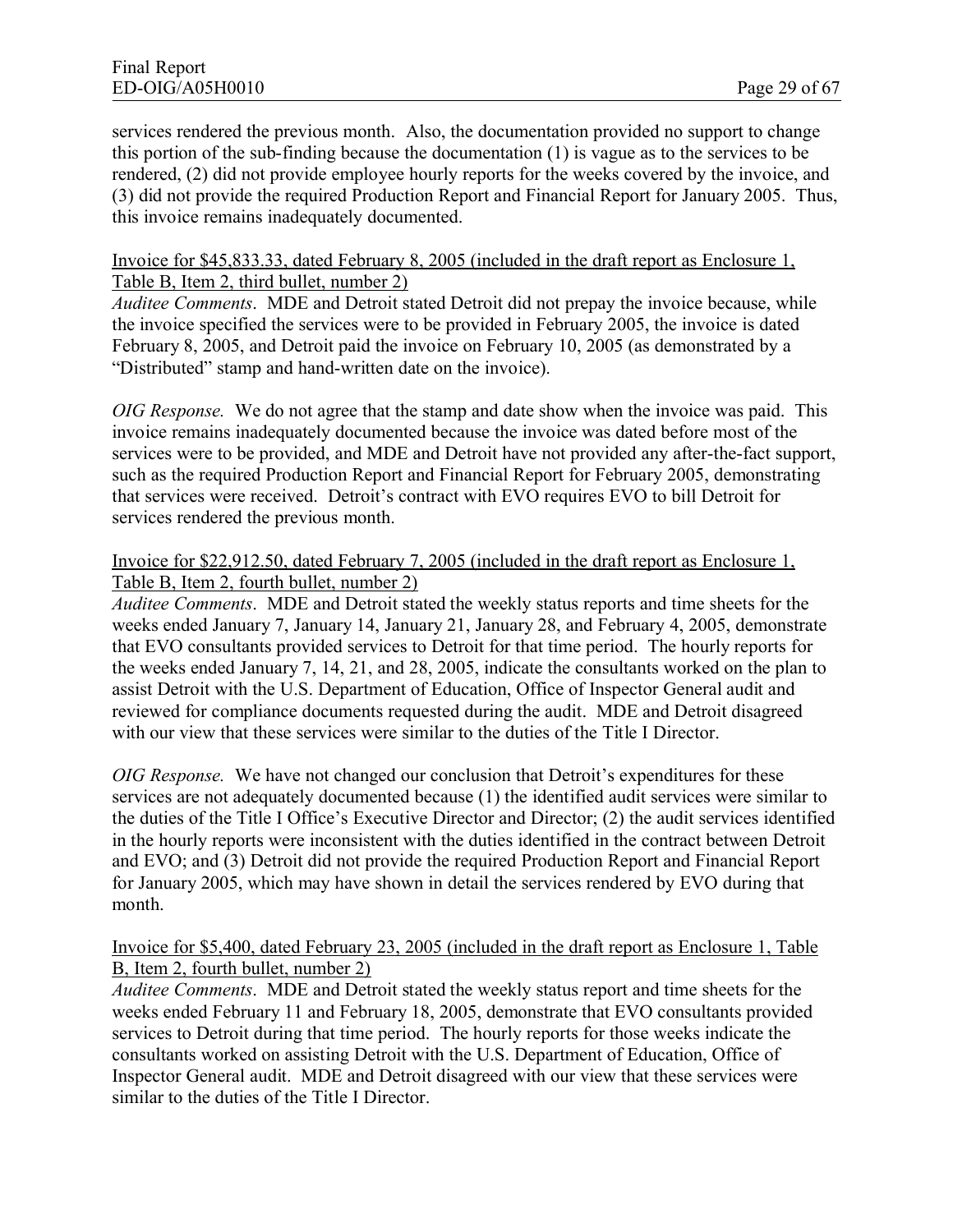*OIG Response.* We have not changed our conclusion that Detroit's expenditures for these services are not adequately documented because (1) the identified audit services were similar to the duties of the Title I Office's Executive Director and Director; (2) the audit services identified in the hourly reports were inconsistent with the duties identified in the contract between Detroit and EVO; and (3) Detroit did not provide the required Production Report and Financial Report for February 2005, which may have shown in detail the services rendered by EVO during that month.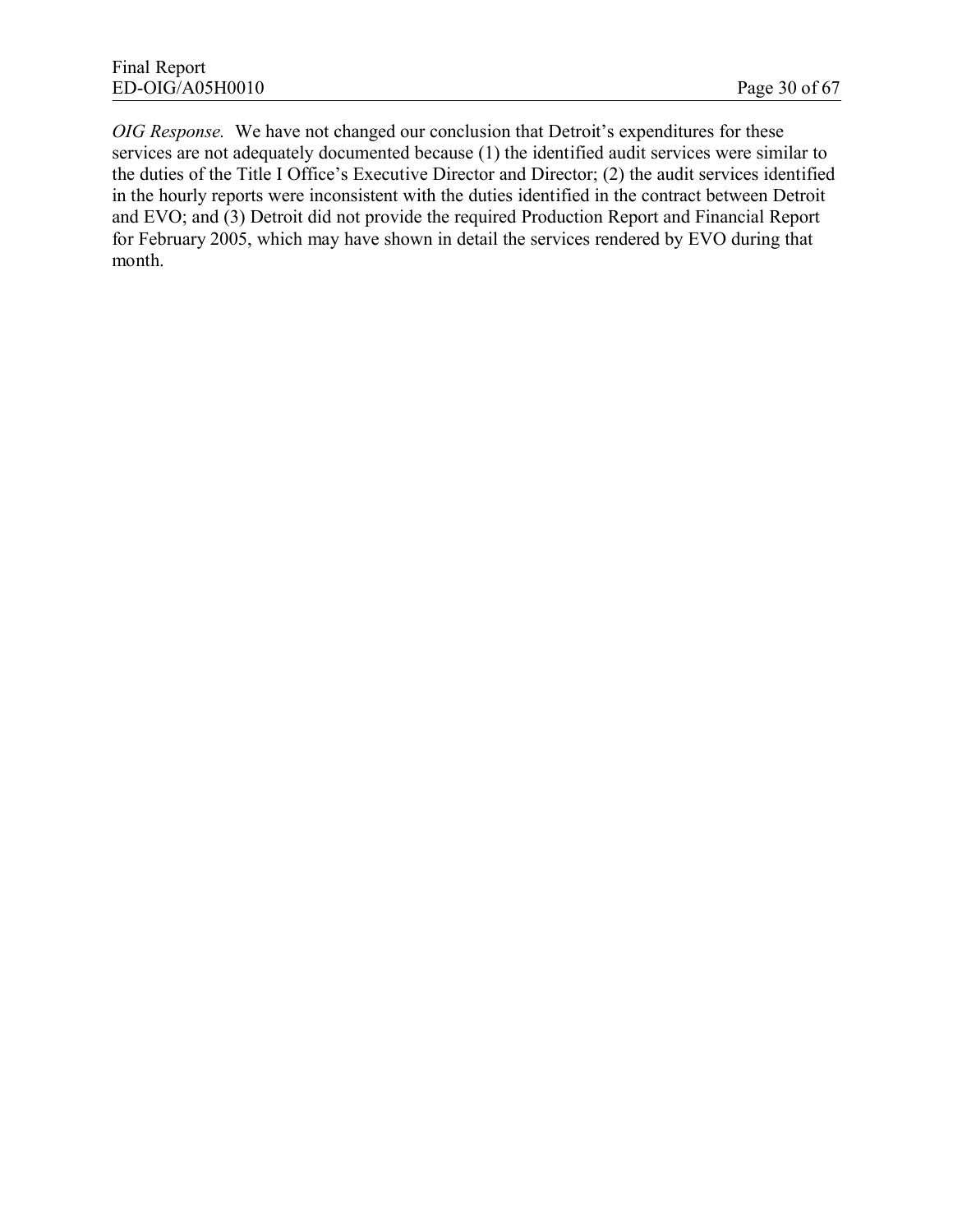# **Enclosure 2: Cost Schedules for the 2005-2006 School Year**

**TABLE A: Schedule of Sampled Costs Reviewed, Recommended for Acceptance, Unallowable Costs, and Inadequately Documented Costs for the 2005-2006 School Year (Excluding Indirect Costs)**

| <b>Cost Category</b>              | <b>Total</b><br><b>Charged to</b><br>Title I, Part A | <b>Total Costs</b><br>Reviewed <sup>18</sup> | <b>Costs</b><br><b>Recommended</b><br>for Acceptance | <b>Unallowable</b><br><b>Costs</b> | Inadequately<br><b>Documented</b><br>Costs |
|-----------------------------------|------------------------------------------------------|----------------------------------------------|------------------------------------------------------|------------------------------------|--------------------------------------------|
| Personnel<br><b>Transactions</b>  | \$49,976,820                                         | \$1,303,725                                  | \$861,447                                            | \$20,926                           | \$421,353                                  |
| Personnel<br>Adjusting            |                                                      |                                              |                                                      |                                    |                                            |
| Journal Entries                   | \$23,234,772                                         | \$21,844,901                                 | \$8,222                                              | \$173,563                          | \$21,663,117                               |
| Non-Personnel<br>Transactions     | \$46,199,780                                         | \$10,417,114                                 | \$7,349,980                                          | \$326,757                          | \$2,740,377                                |
| Non-Personnel<br><b>Adjusting</b> |                                                      |                                              |                                                      |                                    |                                            |
| Journal Entries                   | $(\$3,020,702)$                                      | $(\$3,027,550)$                              | $(\$3,027,550)$                                      | \$0                                | \$0                                        |
| Totals (net)                      | \$116,390,670                                        | \$30,538,190                                 | \$5,192,099                                          | \$521,246                          | \$24,824,847                               |

<sup>&</sup>lt;sup>18</sup> Some totals in this table do not add to the exact dollar because of rounding differences. All amounts are rounded to the nearest dollar.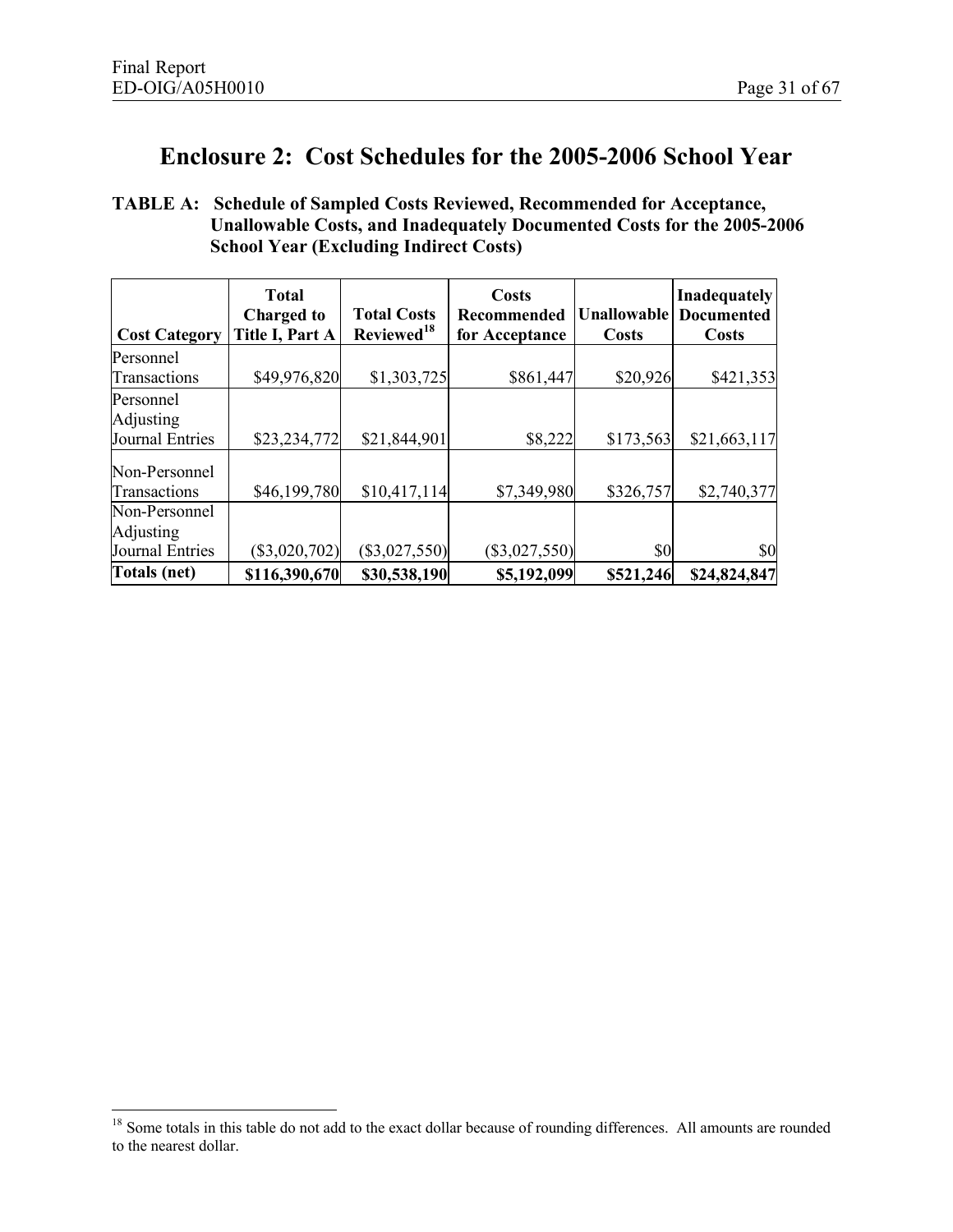|                            |                    | <b>Unallowable</b> | <b>Total</b>        | <b>Inadequately</b> | Inadequately<br><b>Documented</b> | <b>Total</b><br><b>Inadequately</b> |
|----------------------------|--------------------|--------------------|---------------------|---------------------|-----------------------------------|-------------------------------------|
| Cost                       | <b>Unallowable</b> | <b>Indirect</b>    | <b>Unallowable</b>  | <b>Documented</b>   | <b>Indirect</b>                   | <b>Documented</b>                   |
| Category                   | <b>Costs</b>       | <b>Costs</b>       | $\text{Costs}^{19}$ | <b>Costs</b>        | Costs                             | <b>Costs</b>                        |
| Personnel                  |                    |                    |                     |                     |                                   |                                     |
| Transactions <sup>20</sup> | \$786,955          | \$53,033           | \$839,988           | \$22,913,957        | \$1,488,368                       | \$24,402,325                        |
| Personnel                  |                    |                    |                     |                     |                                   |                                     |
| Adjusting                  |                    |                    |                     |                     |                                   |                                     |
| Journal Entries            | \$173,563          | \$12,011           | \$185,574           | \$21,663,117        | \$1,481,375                       | \$23,144,492                        |
| Non-Personnel              |                    |                    |                     |                     |                                   |                                     |
| Transactions               | \$326,757(1)       | \$21,906           | \$348,664           | \$2,740,377(2)      | \$177,872                         | \$2,918,249                         |
| Non-Personnel              |                    |                    |                     |                     |                                   |                                     |
| Adjusting                  |                    |                    |                     |                     |                                   |                                     |
| Journal Entries            | \$0                | \$0                | \$0                 | \$0                 | \$0                               | \$0                                 |
| <b>Totals</b>              | \$1,287,275        | \$86,950           | \$1,374,226         | \$47,317,451        | \$3,147,615                       | \$50,465,066                        |

#### **TABLE B: Total Unallowable and Inadequately Documented Costs for the 2005-2006 School Year (Including Indirect Costs)**

(1) OMB Circular A-87, *Attachment A, Paragraph C.1*, provides that, to be allowable, costs must be, among other things, necessary and allocable to federal awards.

- · Detroit paid for capital expenditures for general purpose equipment and improvements to buildings that MDE did not approve (\$137,780), including payments for digital copiers (\$57,492) and classroom repairs and renovations (\$80,288). OMB Circular A-87, *Attachment B, Paragraph 15.b* provides that capital expenditures for general purpose equipment and improvements to buildings which materially increase their value or useful life are unallowable as direct charges, except where approved in advance by the awarding agency. Detroit budgeted for these expenditures on its Consolidated Application under the category 'Purchased Services,' rather than 'Capital Outlay,' which is for equipment items with a cost of \$5,000 or more per unit. Therefore, MDE was not aware that Detroit was budgeting for capital expenditures.
- Detroit paid for services to non-Title I schools or ineligible students (\$100,399), including payments totaling \$42,943 for reading and mathematics testing at two, non-Title I schools (Bates Academy and Renaissance High School) and payments for supplemental educational services for students not attending a Detroit school (\$57,456).
- Detroit paid for invoices that exceeded the approved contract amount or paid for shipping costs that were prohibited by a contract (\$86,781). This amount included an overpayment to a vendor for consulting services for \$81,950, which was for the first option year of the contract with the vendor (for the period September 1, 2005, through August 31, 2006). The amount paid (\$1,314,570) exceeded the approved amount in the contract (\$1,232,620) by \$81,950. Also, Detroit paid a vendor \$4,831 for shipping.

<sup>&</sup>lt;sup>19</sup> Some totals in this table do not add to the exact dollar because of rounding differences. All amounts are rounded to the nearest dollar.

<sup>&</sup>lt;sup>20</sup> The costs for personnel transactions in this table include amounts applied or projected to the universe of personnel costs based on sample testing.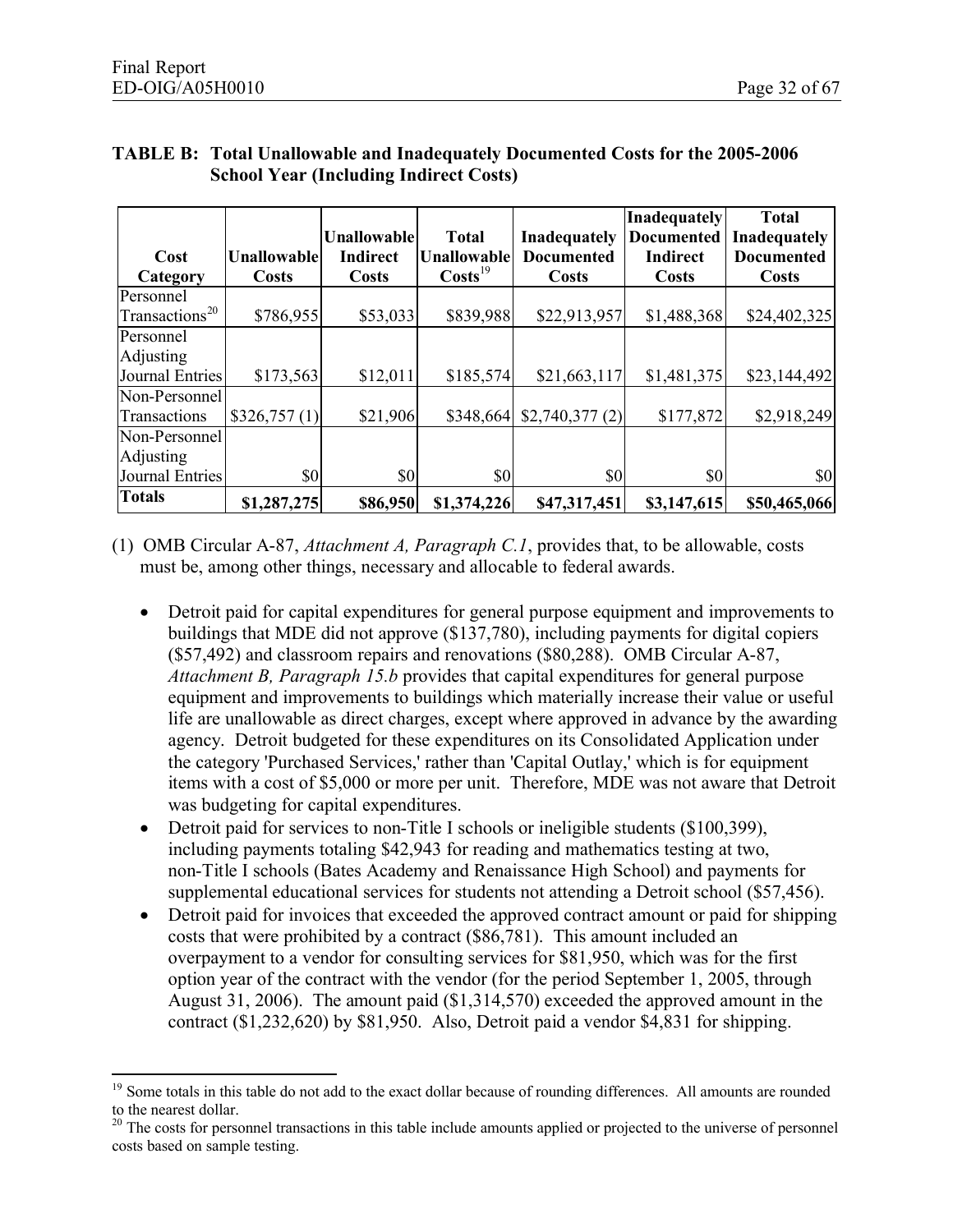However, according to the contract with this vendor, the vendor could not charge for shipping expenses.

- Detroit paid for an invoice twice (\$1,043). Detroit voided the check for one of the payments but did not reverse the duplicate charge to the Title I, Part A program.
- A credit was not applied to the Title I, Part A program (\$755). Detroit purchased 31 computers for Blackwell Institute and received one that was damaged. The school received a credit of \$755 for this damaged computer, which was no longer at the school. However, this credit was not applied to the Title I, Part A program.

#### **Auditee Comments and OIG Response**

Capital Expenditures (included in the draft report as Enclosure 2, Table B, item 1, first bullet) *Auditee Comments*. MDE and Detroit concurred that MDE did not pre-approve the capital expenditures. MDE and Detroit provided a sworn affidavit from MDE's Field Services Consultant in the Office of School Improvement stating this employee reviewed documentation related to some of these expenditures after-the-fact. The employee concluded that \$90,146 of these capital expenditures would have been allowable. MDE and Detroit also provided copies of invoices.

*OIG Response.* MDE and Detroit did not provide any new documentation and agreed that it did not approve these expenditures in advance. OMB Circular A-87, *Attachment B, Paragraph 15.b* provides that capital expenditures for general purpose equipment and improvements to buildings which materially increase their value or useful life are unallowable as direct charges, except where approved in advance by the awarding agency. Without the draft report, MDE would not have approved, or even been aware of, these capital expenditures because Detroit misclassified them as 'Purchased Services' instead of 'Capital Outlay' on its Consolidated Application.

Payments for Reading and Mathematics Testing Software (included in the draft audit report as Enclosure 2, Table B, item 1, second bullet, for \$42,943)

*Auditee Comments*. MDE and Detroit stated the contract for testing software with Renaissance Learning, Inc. did not include Bates Academy. MDE and Detroit also provided a letter from this vendor stating Renaissance High School was originally in the contract, but its software license was transferred to Chadsey High School. MDE and Detroit stated this documentation demonstrates that the \$42,943 was not for non-Title I, Part A schools and is therefore allowable.

*OIG Response.* \$39,307 of the \$42,943 involved a vendor other than Renaissance Learning, Inc., so the contract and letter MDE and Detroit described above were only relevant to \$3,636 of this sub-finding. The invoice from Renaissance Learning, Inc. included both Chadsey High School and Renaissance High School, so the statement that the license was transferred to Chadsey High School is not valid. Therefore, the \$3,636 paid to this vendor remains unallowable.

As part of the response to another sub-finding, MDE and Detroit provided the contract related to \$39,307 of the \$42,943, but this contract included no documentation, such as a list of schools, to refute this sub-finding. Both Renaissance High School and Chadsey High School were also included on the invoices from that vendor, so the statement that the license was transferred to Chadsey High School is not valid. Therefore, the \$39,307 paid to that vendor remains unallowable.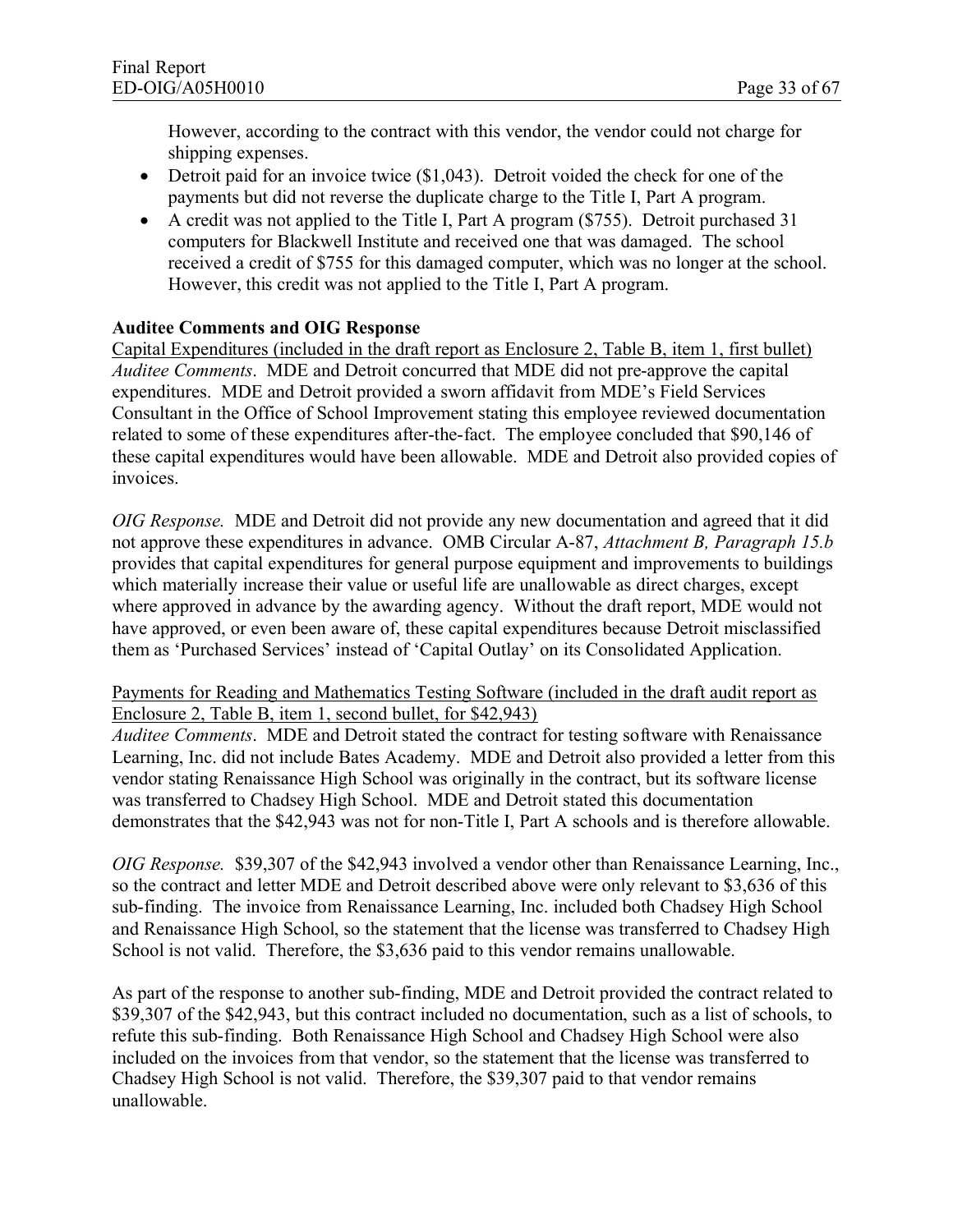- (2) Contrary to OMB Circular A-87, *Attachment A, Paragraph C.1*, Detroit did not provide adequate documentation to show that these costs were necessary and reasonable for proper and efficient performance of federal awards, and allocable to federal awards.
	- Transactions were not supported by invoices or receipts (\$20,763).
	- Invoices were vague and did not include adequate documentation (\$452,170). Detroit paid \$92,600 for an invoice that stated that a Project Manager, Technical Assistant, and 40 Assessment Advisors provided services from September 2005 through March 2006. The invoice listed an amount for each month, with no detail of hours worked. Detroit did not provide the contract or other evidence to explain what Title I services were provided or the hours worked. Detroit also paid \$161,000 for a science program that the vendor would have provided two years prior to this payment. Detroit provided no after-the-fact support to demonstrate what services were received or what students or schools were served. Detroit also paid for two invoices totaling \$164,713 for school nurses who would have provided services over two years prior to the payments. Detroit did not provide the contracts for the nurses applicable to the periods covered by the invoices and did not provide a description of the type of services provided or Consultants' Reports, which were required by the contract with the vendor for a previous year. Detroit also paid \$33,857 for meals at local hotels for Title I school events but could not support the number of meals purchased.
	- Detroit leased computers for which it could not provide evidence of existence or use by Title I students (\$976,900). Detroit leased 1,534 desktop computers and 554 laptop computers, including installation and insurance, for \$879,426. Detroit provided us with the shipping report from the vendor and shipping records from the schools that were to receive these computers. For 5 of 22 judgmentally selected schools, the number of computers listed on the vendor's shipping reports was greater than the number of computers shipped to these schools according to Detroit's shipping records. Therefore, Detroit's shipping records for these 5 schools did not support all of the computers shipped to those respective schools according to the vendor's shipping records. Also, during our visit to 1 of these schools (Cleveland High School), the school did not show us any of the 22 computers that were leased for the school, according to the vendor's shipping report. We have no assurance that (1) Detroit can physically account for \$876,428 of the computers or laptops leased for \$879,426 or that (2) those computers are currently being used by eligible Title I students. Detroit also paid \$550,145 for computers that were supported by an invoice that did not list the number of units purchased or a per unit price. Based on another invoice for identical computers that was dated within 16 days of the invoice date, we calculated that Detroit purchased 589 computers at a per unit price of \$934.24. Because Detroit provided serial numbers and locations for only 500 computers, 89 computers totaling \$83,025 are unaccounted for and inadequately documented. Also, Detroit purchased 37 computers for Cleveland Middle School. Because we could not physically verify 13 of the computers at the school and because we have evidence that 12 of the 13 computers were either stolen, damaged, or were reported missing, 13 computers totaling \$17,447 are inadequately documented.
	- Detroit paid for supplemental educational services that were not supported by detailed attendance forms (\$17,581). These forms, required by the contracts with vendors, were necessary to document students tutored, hours tutored, and dates of service.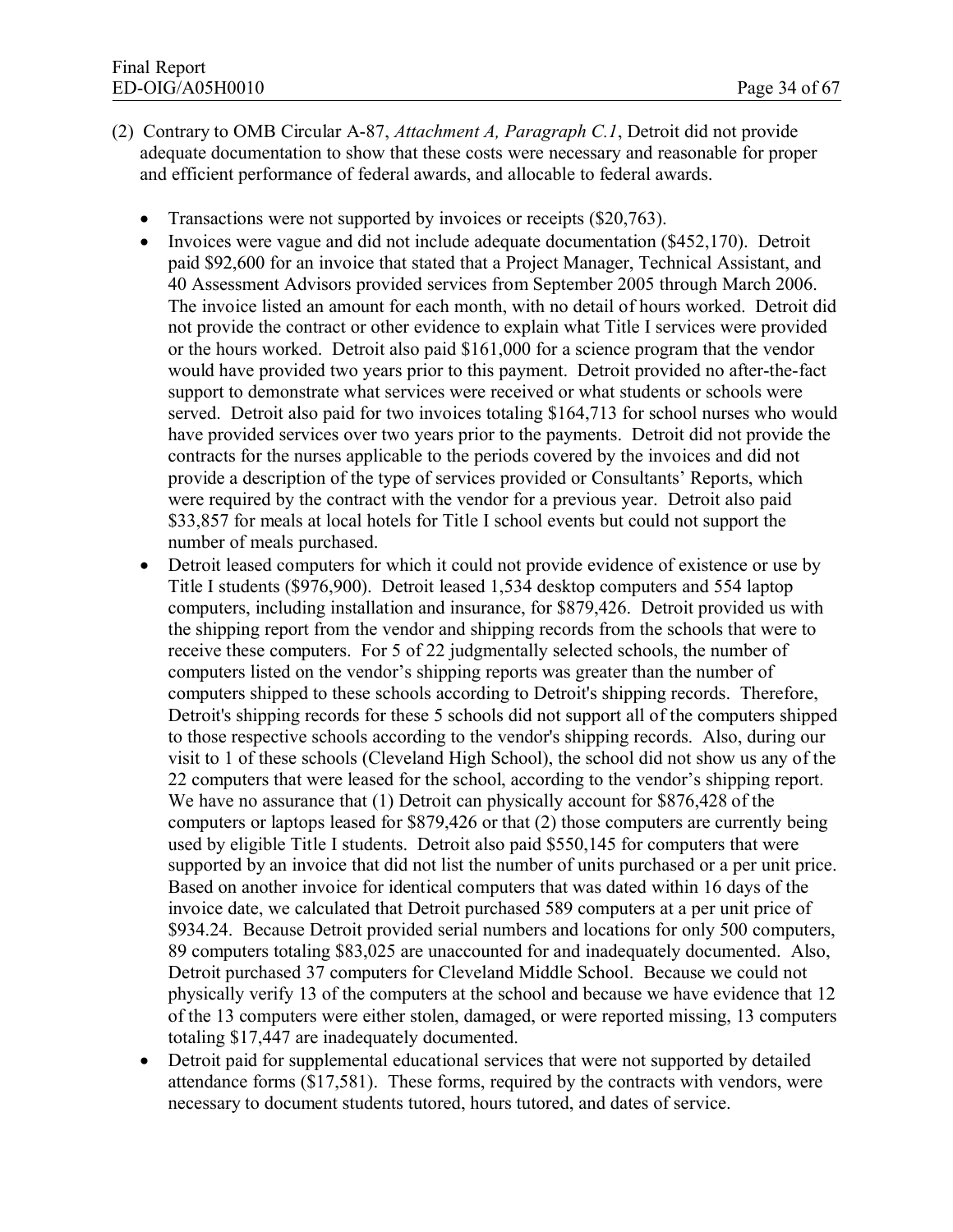- Detroit paid \$4,028 for movies  $(\$1,500)$ , incentives  $(\$314)$ , gym mats  $(\$790)$ , and book bags and T-shirts (\$1,423) for which it provided no evidence of benefit to the Title I, Part A program.
- Detroit paid \$5,675 for gift cards for which it provided no record of whether the appropriate students received the gift cards (which were awarded for attendance and involvement in a program that encouraged students to improve academic achievement and employability skills).
- Detroit paid invoices before the services would have been received (\$1,254,935) and did not provide any after-the-fact documentation demonstrating benefit to the Title I, Part A program. One invoice (\$1,232,620) included pre-payment for, among other items, (1) 75 consultant days for \$112,500, (2) training materials for \$105,900, and (3) 448 consultant days for \$672,000. Detroit only provided support for 10 consultant days paid for \$15,000. For the remaining \$1,217,620 of this invoice, Detroit did not provide the specific dates that the consulting services would have been provided at schools, the locations of the services, a list of the specific training materials received, or evidence that it received \$105,900 in training materials. Therefore, \$1,217,620 of this invoice is inadequately documented. For another invoice (\$37,315), Detroit received the invoice 4 months before, and paid it 3 months before, the vendor was scheduled to provide the service. Detroit provided no after-the-fact support to demonstrate that this service was provided.
- Detroit paid for temporary employees whose duties were similar to those of Title I Office employees (\$8,325). The duties of these temporary employees included monitoring and creating Title I budgets, which are similar to the duties of the Title I Director and Program Supervisors. Detroit did not explain why it hired these temporary employees or demonstrate that they provided any services beyond what the Title I Director and Program Supervisors were already paid to do.

#### **Auditee Comments and OIG Response**

Harvard Graduate School of Education Professional Program Expenses (included in the draft report as Enclosure 2, Table B, item 2, first bullet, for \$37,315)

*Auditee Comments*. MDE and Detroit provided the invoice for this transaction which lists the per-participant charge and provided a list of the participants. MDE and Detroit stated that this documentation adequately documents the expense.

*OIG Response.* The invoice, dated February 20, 2006, and paid on March 16, 2006, was for services to be provided on June 25-30, 2006. Therefore, Detroit received this invoice 4 months before, and paid it 3 months before, the vendor was scheduled to provide the service. MDE and Detroit provided no after-the-fact support to demonstrate that the service was provided. Therefore, we classified this cost as having an invoice paid before the services would have been received with no after-the-fact support demonstrating benefit to the Title I, Part A program, rather than a cost not supported by an invoice. We moved this cost to Enclosure 2, Table B, item 2, seventh bullet.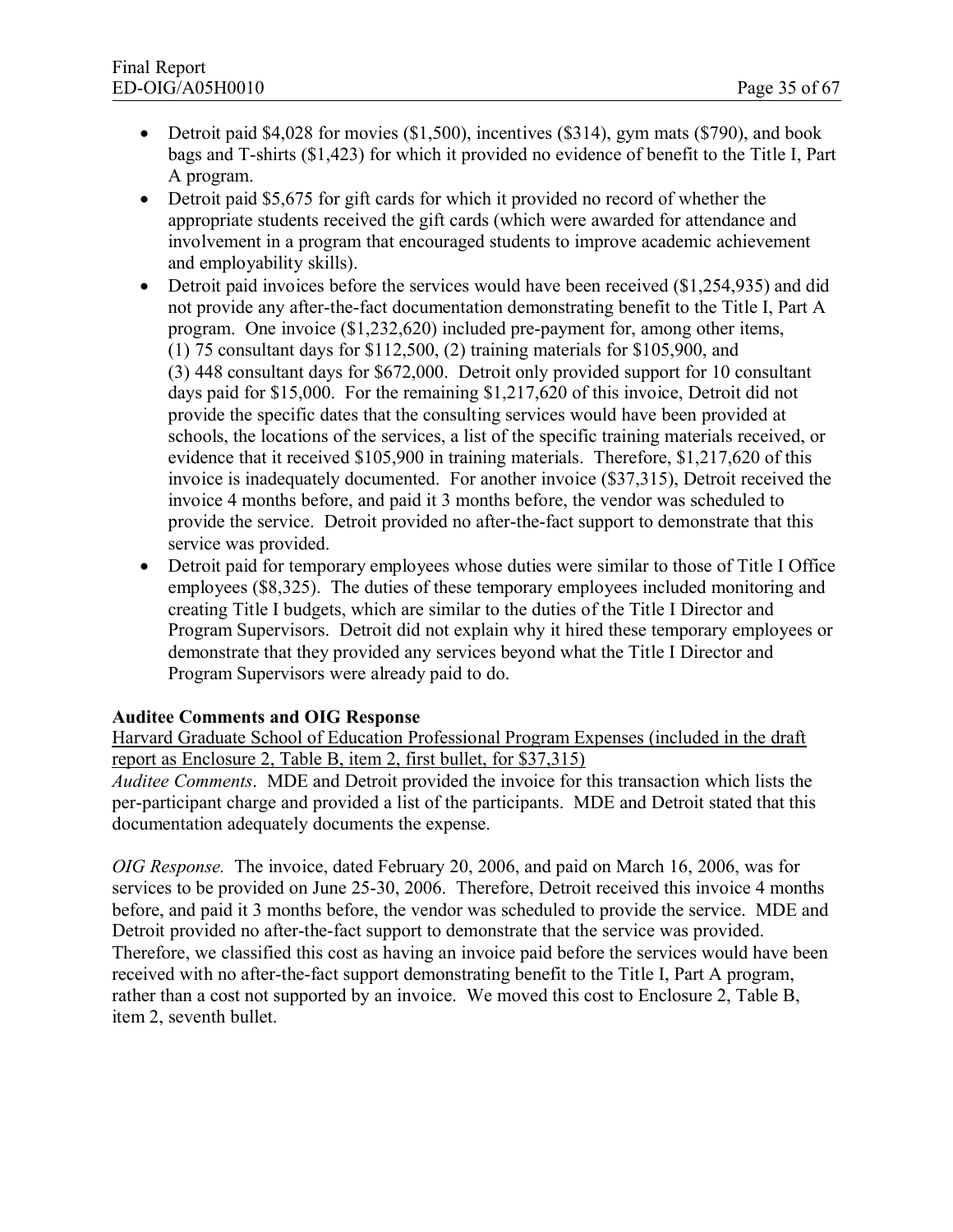Payment for Meals with Title I, Part A Funds Related to 3-Day Workshop (included in the draft report as Enclosure 2, Table B, item 2, second bullet, for \$23,527) *Auditee Comments*. MDE and Detroit stated they provided (1) documentation to support the number of meals purchased, including the \$23,527 that was inadequately documented; and (2) workshop agendas, contemporaneous sign-in sheets for staff, and a list of the Center for School Leaders staff and Detroit central-level staff that attended.

*OIG Response.* MDE and Detroit provided a list of the Center for School Leaders staff and Detroit central-level staff that attended for March 9-11, 2006, and sign-in sheets for these three days. During the audit, we already received and reviewed the sign-in sheets for March 9 and March 11. The sign-in sheets for March 10 were new sign-in sheets that were completely different from the ones Detroit provided during the audit. While most of the names are different, we identified 13 names that were on both sign-in sheets. Some of the 13 names were initialed on both sheets, and others were only initialed on one sheet. MDE and Detroit did not explain why these individuals would have signed two sign-in sheets for the same day. Additionally, the initials for 6 names on the 2 sign-in sheets appear different. These discrepancies place the authenticity and credibility of both sign-in sheets for March 10 in question. Therefore, we did not accept either sign-in sheet and classified the entire amount paid for meals for March 10 as inadequately documented. Because we will no longer accept any of the sign-in sheets provided for March 10, \$10,330 that we previously determined was adequately documented is now inadequately documented. In total, \$33,857 is now inadequately documented. We modified this enclosure to reflect this updated amount.

Detroit provided additional sign-in sheets for March 11. However, these sign-in sheets appeared to be for a different event because they were identified with the title 'NBPTS 2005-2006 Additional Sessions' rather than 'The Challenge of Leadership. . .' title that was on the other sign-in sheets for March 10 and March 11. We also did not accept the list of the Center for School Leaders staff and Detroit central-level staff that attended because it did not include any initials. Also, one name on this list also appeared on a sign-in sheet without signed initials.

#### Computers Leased with Title I, Part A Funds (included in the draft report as Enclosure 2, Table B, item 2, third bullet, for \$879,426)

*Auditee Comments*. MDE and Detroit disagreed that Detroit purchased the computers and stated that they were leased. MDE and Detroit also stated that each school's *Receipt of Equipment Form* documents that the leased computers were received by Detroit schools, and therefore, Detroit adequately documented this expense.

*OIG Response.* MDE and Detroit provided (1) documentation of a cancelled purchase order and a new purchase order for the leased computers, (2) the invoice, and (3) *Receipt of Equipment Forms* for 4 schools (Academy of the Americas, Bennett, Cleveland, and George Washington Carver). The only new documentation provided was the *Receipt of Equipment Forms.* We reviewed the *Receipt of Equipment Forms* for the 4 schools to determine if they matched the shipping records from the vendor. The serial numbers for computers provided for two schools (Academy of the Americas and Bennett) did not match. Only 3 of 22 computer serial numbers for Cleveland matched. However, because we were unable to view any of the computers listed on the shipping report from the vendor during our visit to Cleveland, we did not accept this documentation. Ten of 11 serial numbers matched for George Washington Carver. Because the Principal signed this form documenting that these 10 computers were at the school as of October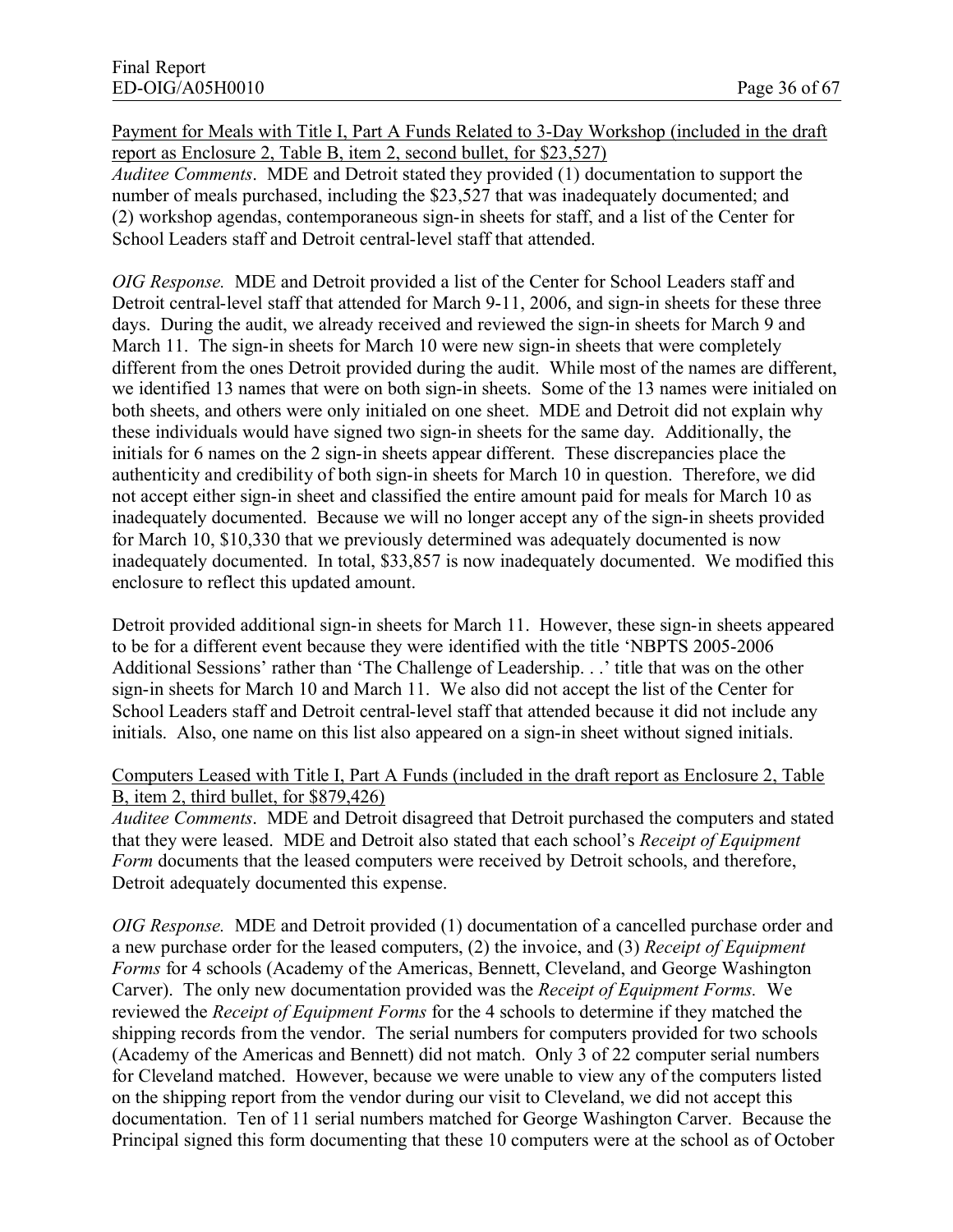29, 2007, we accepted this documentation for the 10 computers. Therefore, \$2,998 of the \$879,426 is now adequately documented and \$876,428 of the \$879,426 remains inadequately documented. We modified this enclosure to reflect these updated amounts.

We modified this finding to state that Detroit leased the computers. Regardless of whether Detroit purchased or leased the computers, it should be able to account for the computers that were shipped to each school. Detroit has not demonstrated schools received computers leased with Title I, Part A funds.

#### Title I, Part A Funds Expended for Consulting Services (included in the draft report as Enclosure 2, Table B, item 2, seventh bullet, for \$1,232,620)

*Auditee Comments*. MDE and Detroit stated they provided documentation that clearly demonstrates the \$1,232,620 benefited the Title I, Part A program and stated there is no evidence that Detroit prepaid invoices. MDE and Detroit also stated they provided supplementary documents that further demonstrate the vendor provided services to Detroit that benefited the Title I, Part A program, including the *Algebraic Thinking Report for Fourth Quarter, 2005-2006;* an example of the schedule for a professional development *Algebraic Thinking Project* session; a chart of the distribution of assessment used for each *Skill Builder Assessment;* and student textbook distribution for school year 2005-2006. In addition, it provided a number of sign-in sheets for training sessions conducted by the vendor for 6th and 8th grade teachers for the following dates: August 1-5, 2005; August 8-12, 2005; July 24-28, 2006; and July 31-August 4, 2006. MDE and Detroit also stated that because this documentation describes the services provided, the goods that were delivered, and confirms the dates that training sessions occurred, it demonstrates that Detroit's Title I, Part A program received a benefit from this expenditure.

*OIG Response.* The documentation provided clearly indicates that Detroit paid this invoice before it would have received most of these services. The invoice was dated September 22, 2005, and Detroit paid the invoice on November 17, 2005. The invoice was for the period September 1, 2005, through August 31, 2006. The *Algebraic Thinking Report for Fourth Quarter, 2005-2006* includes an undated and unsigned report from the vendor that gives short summaries of conclusions for many schools, but provides no evidence of if or when required visitations or consultations sessions were made to these schools. While the invoice itemizes a total of 448 school visits (8 each to 56 schools), the documentation states that the vendor made at least 1,386 school visits (14 each to 99 schools). We have no evidence of when this report was written or by whom. The large discrepancy in the number of schools served and the total number of school visits and the lack of dates or signatures of any Detroit or vendor official discredits the entire vendor report. The example of the schedule for a professional development *Algebraic Thinking Project* session did not identify the year the session took place. Therefore, we cannot determine if it took place during the period covered by the invoice, and we cannot accept it as support. The chart of the distribution of assessment used for each *Skill Builder Assessment* provides no evidence of consulting days or visitation to schools, so we cannot accept it. The student textbook distribution for school year 2005-2006 is too vague to accept as support because it does not identify the specific books that would have been provided or list the cost per book. It also does not indicate that any items were actually distributed to schools and has no signatures or dates. The sign-in sheets provided for August 1-5, 2005, and August 8-12, 2005, are not relevant because they did not relate to the period covered by the invoice. The sign-in sheets provided for July 24-28, 2006, and July 31-August 4, 2006, are relevant to the period covered by the invoice and adequately document 10 consulting days provided by the vendor. For this expenditure,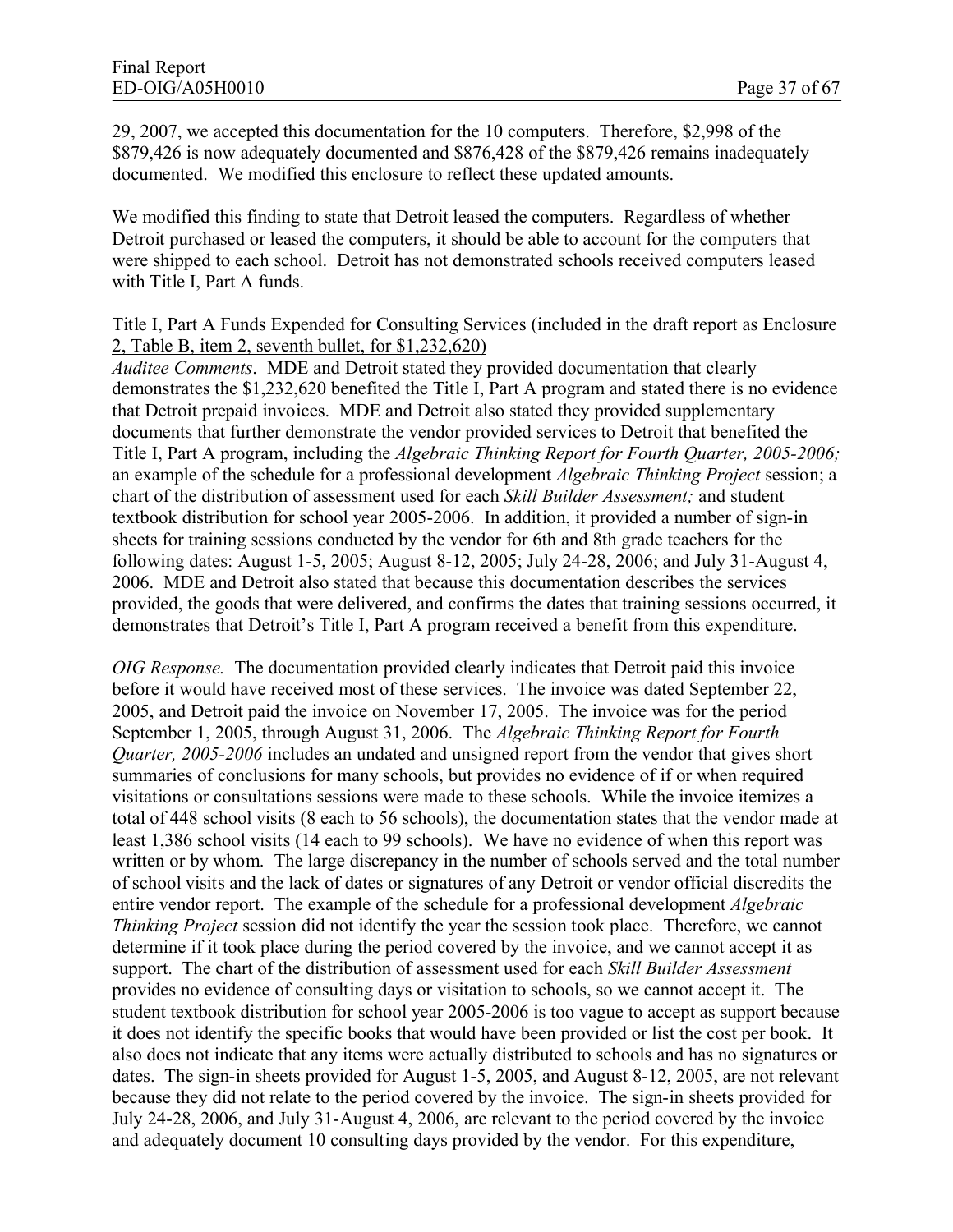\$15,000 is adequately documented. Other than documentation for 10 consulting days, Detroit provided none of the specific after-the-fact documentation we requested to demonstrate it received any of the items on the invoice. Therefore, \$1,217,620 of the \$1,232,620 remains inadequately documented. We modified this enclosure to reflect this updated amount.

#### Title I, Part A Funds Expended for Math and Reading Testing (included in the draft report as Enclosure 2, Table B, item 2, second bullet, for \$1,885,374)

*Auditee Comments*. MDE and Detroit provided contracts and contract modifications with the vendor for 2002-2007. MDE and Detroit referred to specific portions of the contract provided and stated that this documentation covers a number of different goods and services provided to Detroit and supports these expenditures for \$1,885,374.

*OIG Response.* The contract MDE and Detroit provided demonstrated benefit to Title I, Part A schools. Therefore, we reclassified these expenditures totaling \$1,885,374 as adequately documented in this enclosure.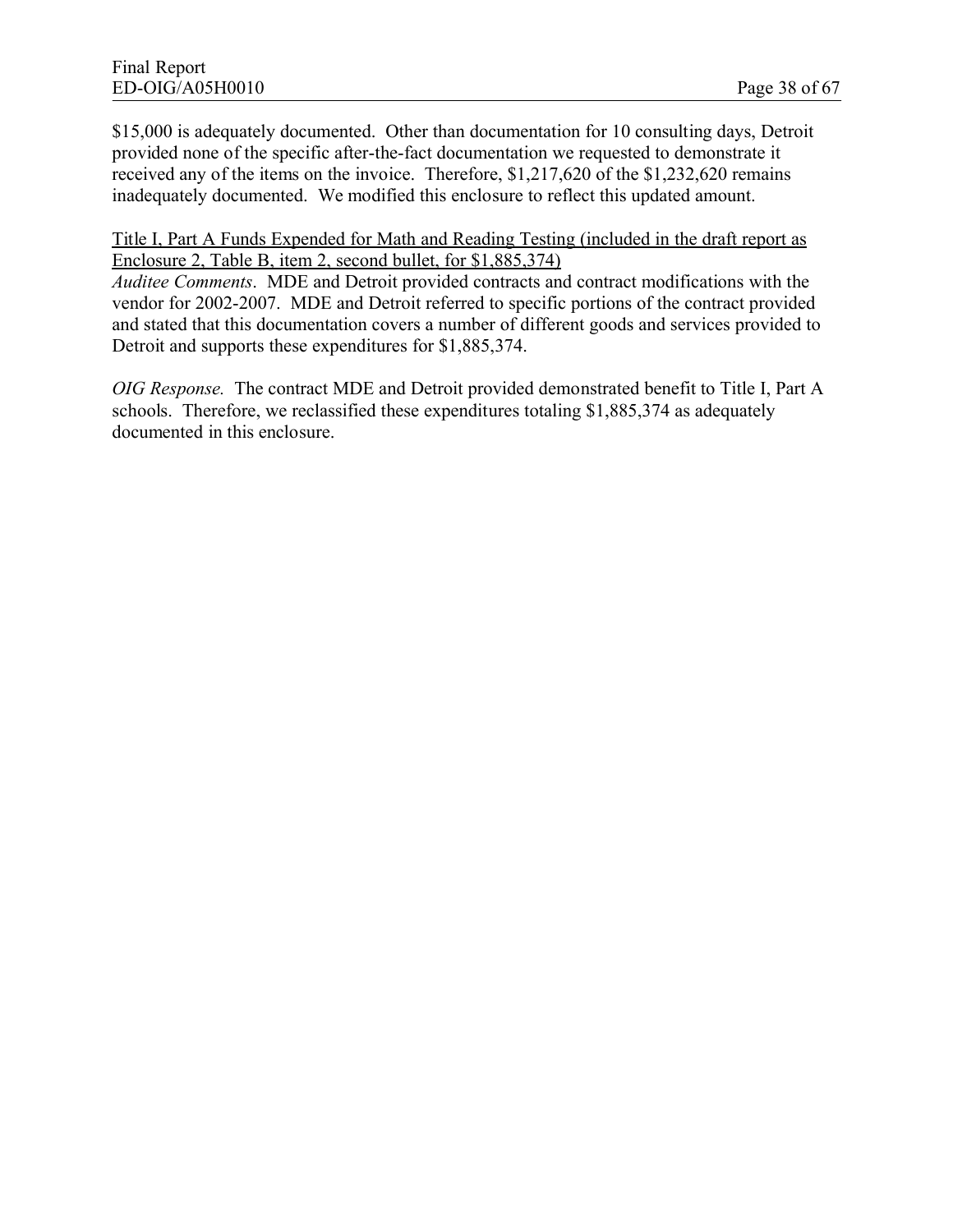|                                             |              |                   |                                         | <b>Duplicated with</b>             |
|---------------------------------------------|--------------|-------------------|-----------------------------------------|------------------------------------|
|                                             | Unduplicated | <b>Duplicated</b> | <b>Total</b>                            | <b>Finding Number</b>              |
| <b>PERSONNEL</b>                            |              |                   |                                         |                                    |
| <b>TRANSACTIONS</b>                         |              |                   |                                         |                                    |
| Unallowable - Finding 1A                    | \$571,025    | \$0               | \$571,025                               |                                    |
| Unallowable - Finding 1B                    | \$203,000    | \$0               | \$203,000                               |                                    |
| Unallowable - Finding 1D                    | \$65,962     | \$7,329           | \$73,292 1B                             |                                    |
| <b>Total Unallowable Costs<sup>21</sup></b> | \$839,988    | \$7,329           | \$847,317                               |                                    |
|                                             |              |                   |                                         |                                    |
| Inadequately Documented -                   |              |                   |                                         |                                    |
| Finding 2A                                  | \$8,042,577  | \$1,077,363       | $$9,119,940$ <sub>2E<sup>22</sup></sub> |                                    |
| Inadequately Documented -                   |              |                   |                                         |                                    |
| Finding 2B                                  | \$12,268,402 | \$711,358         |                                         | \$12,979,760 1A, 1B, and $1D^{23}$ |
| Inadequately Documented -                   |              |                   |                                         |                                    |
| Finding 2C                                  | \$3,252      | \$22              | \$3,274 1B                              |                                    |
| <b>Inadequately Documented -</b>            |              |                   |                                         |                                    |
| Finding 2E                                  | \$4,088,095  | \$0               | \$4,088,095                             |                                    |
| <b>Total Inadequately</b>                   |              |                   |                                         |                                    |
| <b>Documented Costs</b>                     | \$24,402,325 | \$1,788,743       | \$26,191,069                            |                                    |
| <b>Total Unallowable and</b>                |              |                   |                                         |                                    |
| <b>Inadequately Documented</b>              |              |                   |                                         |                                    |
| <b>Costs</b>                                | \$25,242,313 | \$1,796,072       | \$27,038,385                            |                                    |
|                                             |              |                   |                                         |                                    |
| PERSONNEL ADJUSTING                         |              |                   |                                         |                                    |
| <b>JOURNAL ENTRIES</b>                      |              |                   |                                         |                                    |
| Unallowable - Finding 1C                    | \$173,082    | $\overline{\$0}$  | \$173,082                               |                                    |
| Unallowable - Finding 1E                    | \$12,492     | $\overline{\$0}$  | \$12,492                                |                                    |
| <b>Total Unallowable Costs</b>              |              |                   |                                         |                                    |
|                                             | \$185,574    | \$0               | \$185,574                               |                                    |
| Inadequately Documented -                   |              |                   |                                         |                                    |
| Finding 2D                                  | \$23,144,492 | \$173,082         | \$23,317,574 1C                         |                                    |
| <b>Total Unallowable and</b>                |              |                   |                                         |                                    |
| <b>Inadequately Documented</b>              |              |                   |                                         |                                    |
| <b>Costs</b>                                | \$23,330,065 |                   | \$173,082 \$23,503,147                  |                                    |

#### **TABLE C – Schedule of Unallowable and Inadequately Documented Personnel Cost Duplication**

Finding 1A = Excessive Employee Insurance Benefits, page 6.

Finding 1B = Excessive Title I Office Employee Compensation, page 6.

<sup>&</sup>lt;sup>21</sup> Some totals in this table do not add to the exact dollar because of rounding differences. All amounts are rounded to the nearest dollar.

 $22$  We are 90 percent confident that the projected duplicated inadequately documented employee insurance benefits are \$1,014,467, plus or minus \$181,372 (17.88 percent). Including indirect costs of \$62,897, the duplicated amount is a projected \$1,077,363.

<sup>&</sup>lt;sup>23</sup> Cost Duplication =  $$442,396$  with Finding 1A only, \$195,671 with Finding 1B only, \$65,962 with Finding 1D only, and \$7,329 with both Findings 1B and 1D.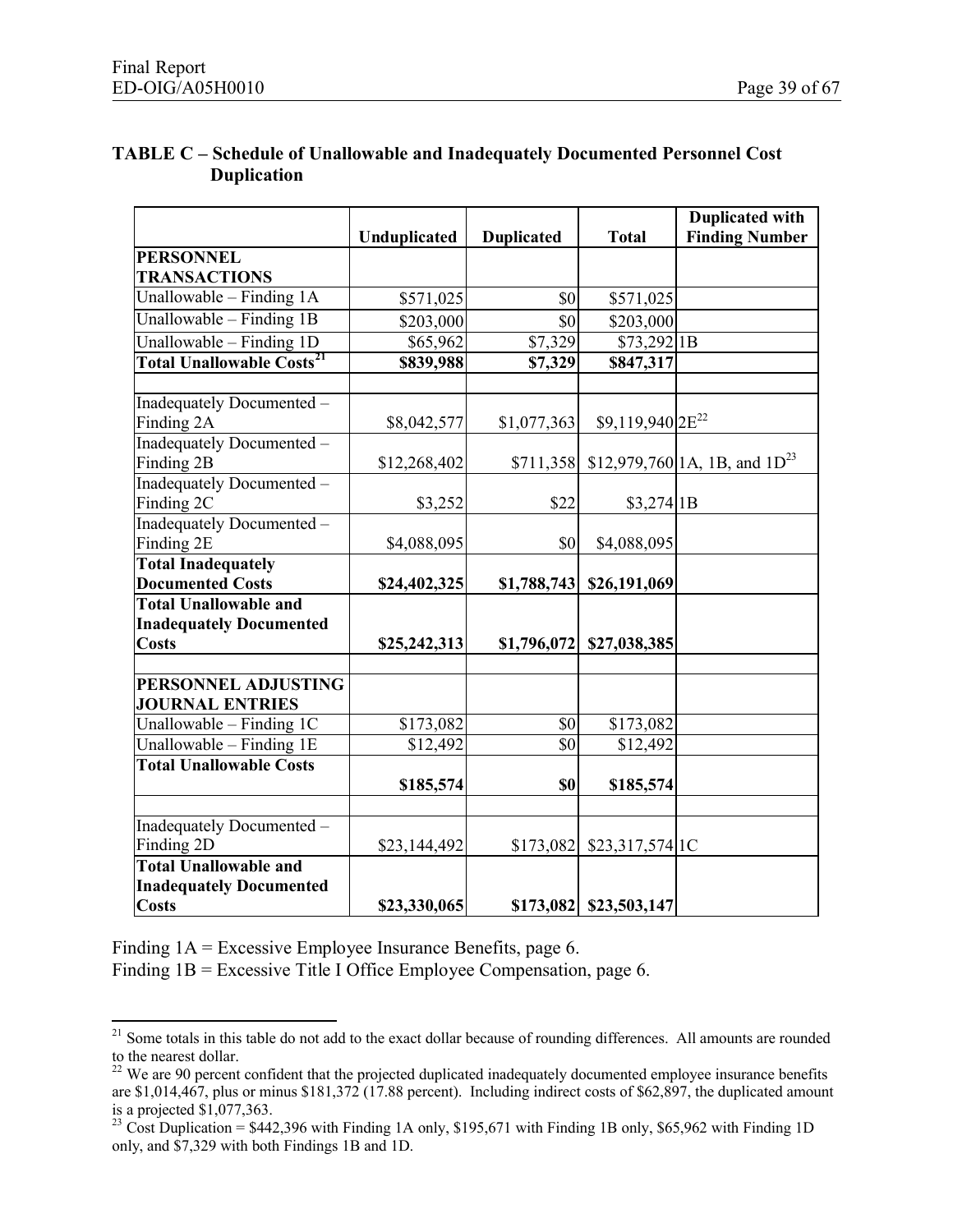Finding 1C = Excessive Targeted Assistance Teacher Compensation, page 7.

Finding 1D = Disciplinary Administrative Leave Compensation, page 7.

Finding  $1E =$  Duplicate Compensation Charge, page 8.

Finding 2A = Inadequate Time and Effort Certifications, page 11.

Finding 2B = Inadequate Personal Activity Reports for Non-Workshop Duties, page 11.

Finding 2C = Inadequate Personal Activity Reports for Workshop Duties, page 11.

Finding 2D = Inadequate Time and Effort Certifications or Personal Activity Reports for

Compensation Charges in Adjusting Journal Entries, page 12.

Finding 2E = Inadequately Documented Employee Insurance Benefits, Page 13.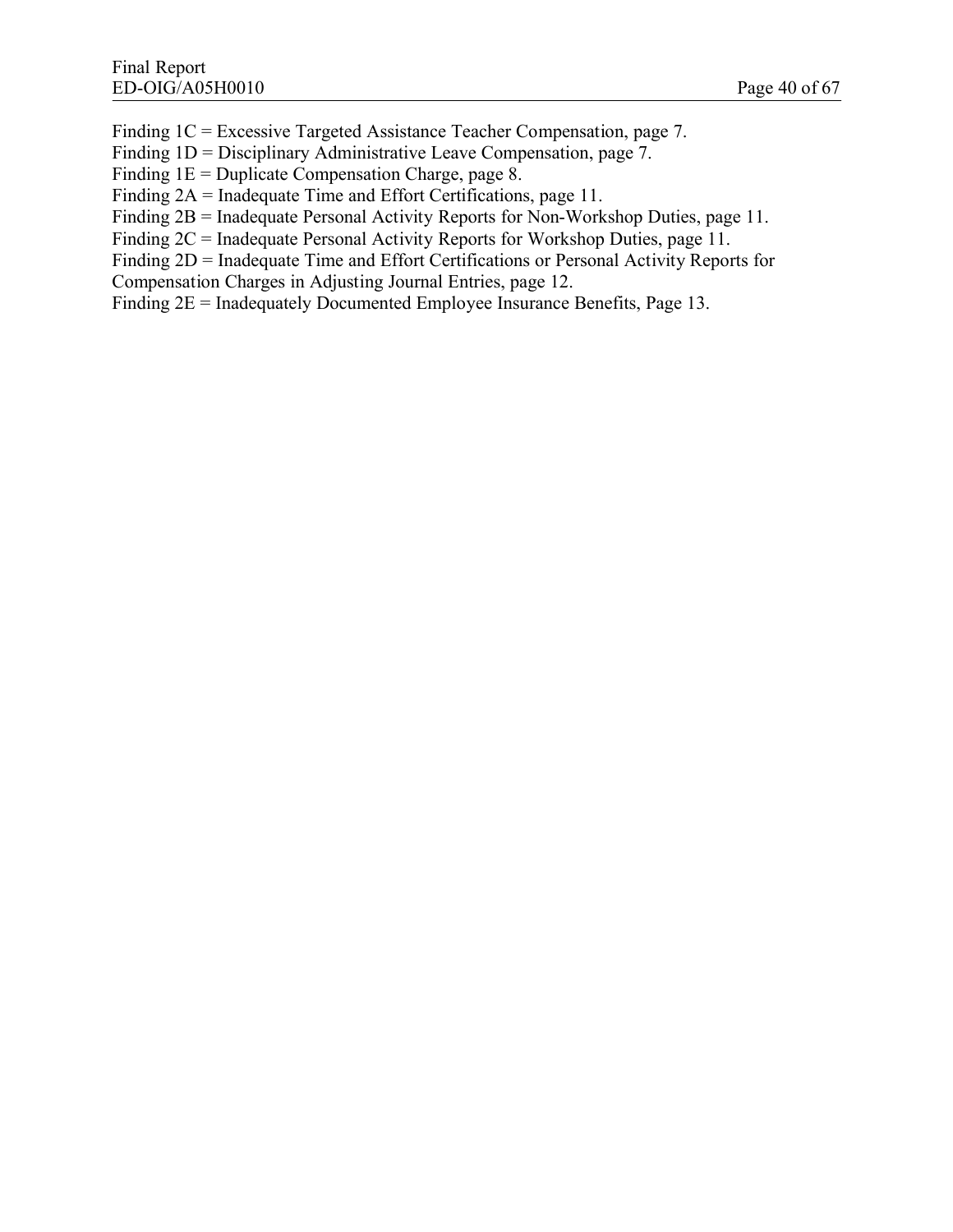# **Enclosure 3: Auditee's Comments**

On March 13, 2008, MDE and Detroit provided comments to the draft report and 17 exhibits. On March 28, 2008, MDE and Detroit provided supplemental comments to the draft report and an additional 7 exhibits. We documented the comments and the supplemental comments in this enclosure. The exhibits will be made available upon request.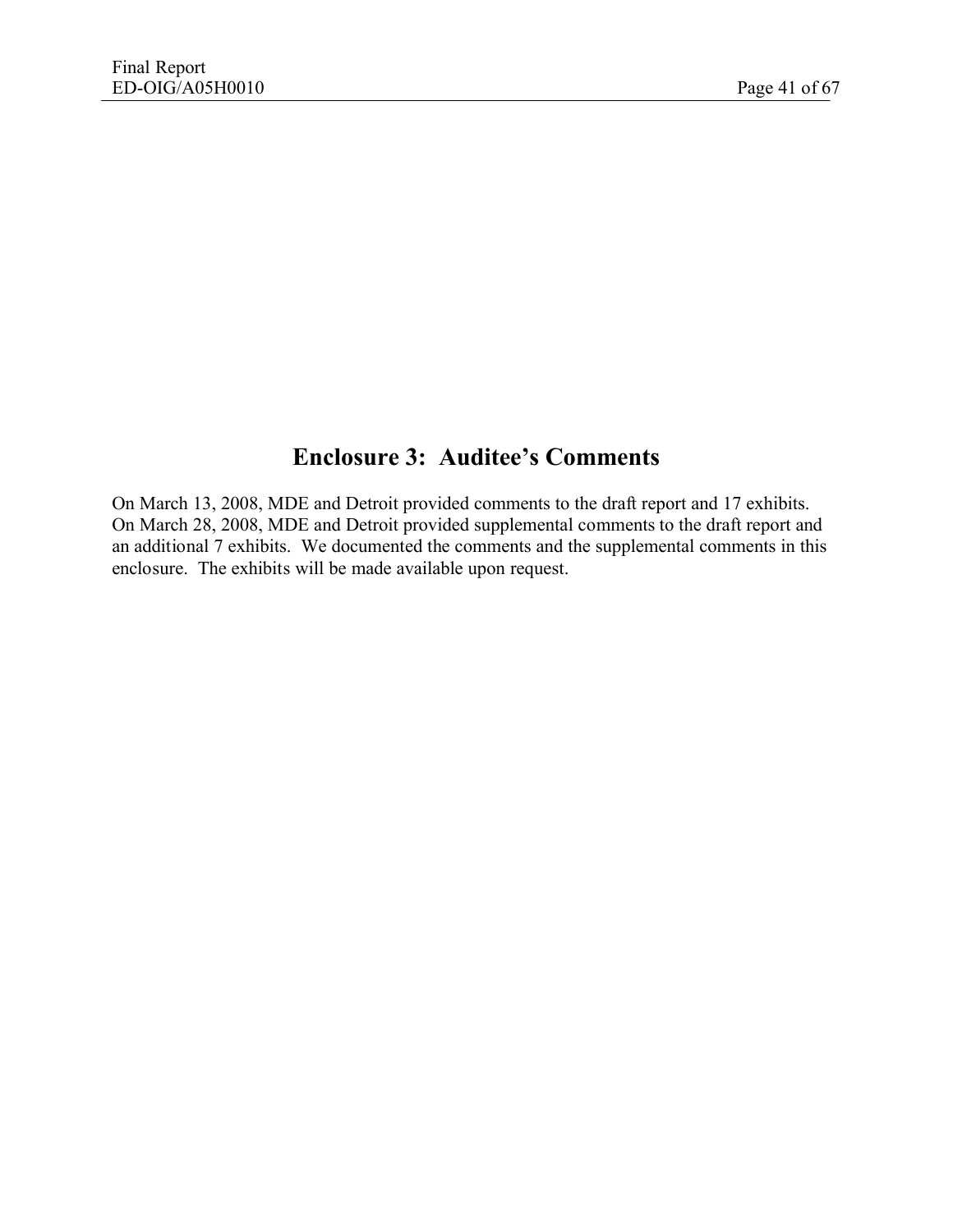

JENNIFER M. GRANHOLM GOVERNOR

STATE OF MICHIGAN DEPARTMENT OF EDUCATION LANSING



MICHAEL P. FLANAGAN SUPERINTENDENT OF PUBLIC INSTRUCTION

March 13, 2008

Mr. Gary Whitman Regional Inspector General for Audit U.S. Department of Education Office of Inspector General 500 West Madison Street Suite 1414 Chicago, IL 60661

RE: The School District of the City of Detroit's Use of Title I, Part A Funds Under the No Child Left Behind Act of 2001; Office of Inspector General Draft Audit Report (Control Number ED-OIG/A05H0010)

Dear Mr. Whitman:

Thank you for the opportunity to comment on the above referenced Office of Inspector Draft Audit Report. Because that report dealt extensively with Detroit Public Schools' (DPS) use of funds under Title I, Part A of the No Child Left Behind Act, we worked closely with DPS staff in responding to your proposed findings. I am enclosing a detailed response, which was developed collaboratively by the Michigan Department of Education (MDE) and DPS. I am also enclosing a number of exhibits referenced in our response.

We find compelling assertions involving the audit's failure to review all available provided documentation, erroneous reliance upon budgeted rather than actual expenditures, schoolwide flexibility, issues regarding small sample sizes, and a failure to analyze harm to the Federal interest. We are also deeply concerned about the educational impact that any financial disallowance would have on this very financially distressed school district. We are grateful for your cooperative approach in granting us a 5-week extension on our original response due date. Nonetheless, given the extensive nature of the findings, as well as significant recent turnover among the DPS staff, we know that there is much more relevant material to be analyzed and submitted. We request your authorization to make a subsequent supplemental response to these findings, particularly those involving documentation regarding goods and services received by DPS (primarily addressed in Findings No. 3 and 4).

**STATE BOARD OF EDUCATION**

KATHLEEN N. STRAUS – PRESIDENT · JOHN C. AUSTIN – VICE PRESIDENT CAROLYN L. CURTIN – SECRETARY · MARIANNE YARED MCGUIRE – TREASURER NANCY DANHOF – NASBE DELEGATE · ELIZABETH W. BAUER REGINALD M. TURNER · CASANDRA E. ULBRICH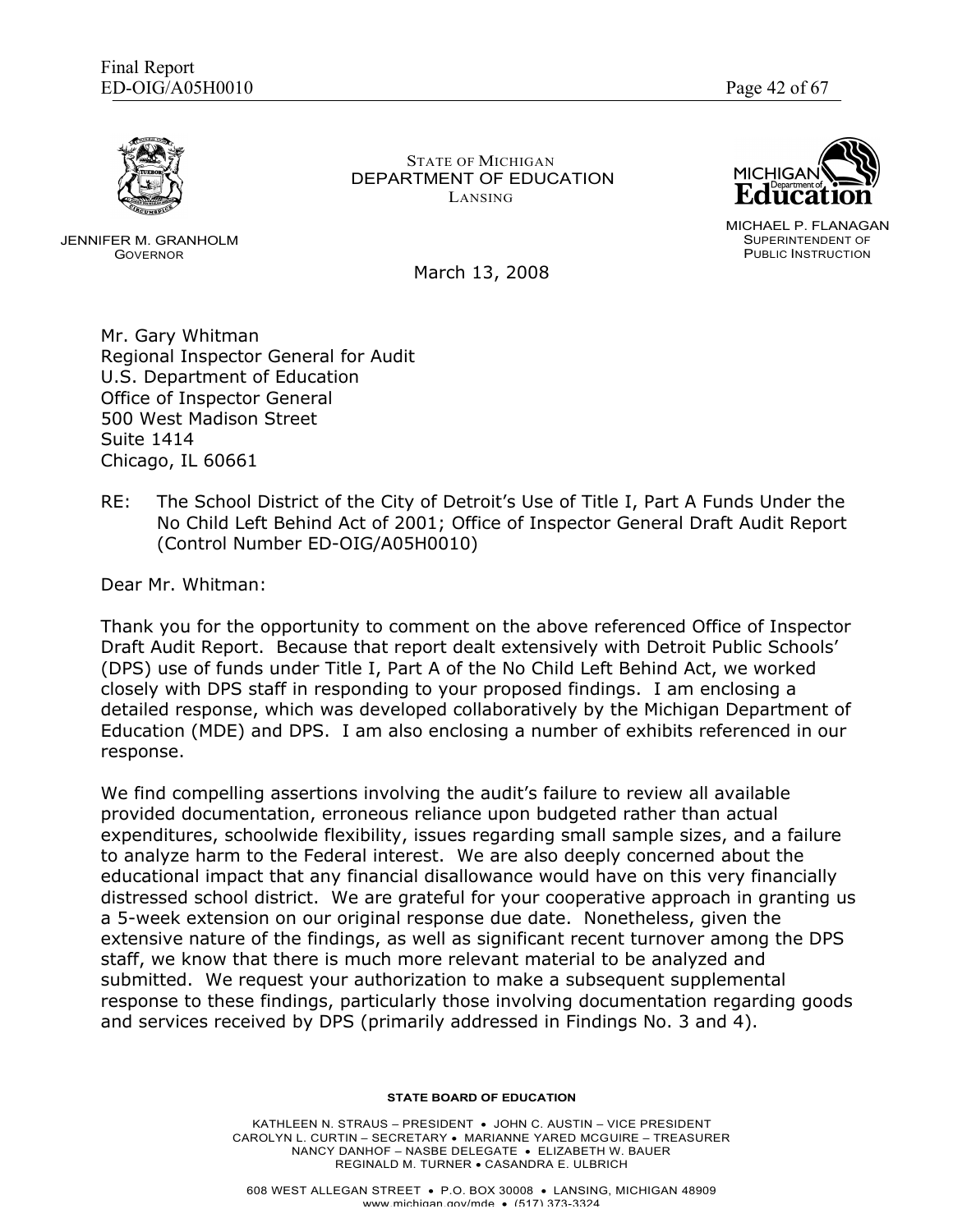Mr. Gary Whitman Page 2 March 13, 2008

We strongly request your reconsideration of the audit findings and recommendations.

If we can provide further information, please contact Michael Radke, Assistant Director, Office of School Improvement, at 517-373-3921.

Thank you for your consideration in this matter.

Sincerely,

/s/

Michael P. Flanagan Superintendent of Public Instruction

Enclosure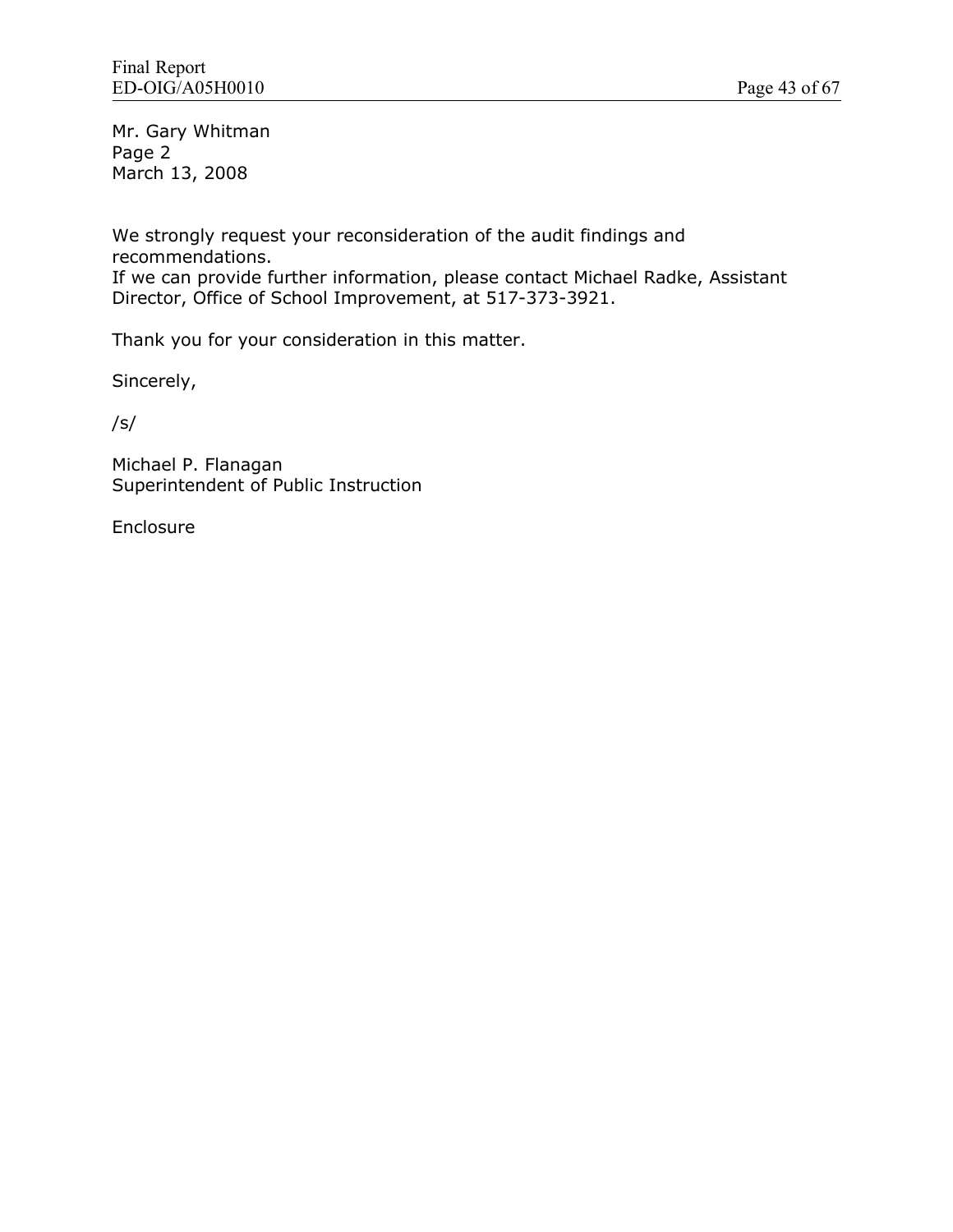#### **Michigan Department of Education Response to Draft Audit Report: ED-OIG/A05H0010**

Submitted to: Mr. Gary Whitman Regional Inspector General for Audit U.S. Department of Education Office of Inspector General 500 West Madison Street Suite 1414 Chicago, IL 60661

This is the response of the Michigan Department of Education ("MDE") to the U.S. Department of Education's Office of Inspector General ("OIG") Draft Audit Report ED-OIG/A05H0010 ("Draft Audit Report"), issued January 9, 2008, entitled *The School District of the City of Detroit's Use of Title I, Part A Funds Under the No Child Behind Act of 2001*. OIG reviewed Title I, Part A ("Title I-A") programs operated by the Detroit Public Schools ("DPS") for fiscal years 2004-2005 and 2005-2006. OIG erroneously concluded that DPS did not properly administer Title I-A funds expended over that time period.

MDE and DPS respectfully submit that the audit methodology used was seriously flawed for the following reasons:

- 1) It appears that the audit failed to review the voluminous documentation and accounting records supporting the Title I-A expenditures at issue.
- 2) The Draft Audit Report erroneously relies in some sections on the amounts budgeted rather than the actual expenditures documented after the fact.
- 3) The audit failed to take into account any schoolwide flexibility, despite the fact that DPS overwhelmingly consists of schoolwide programs.
- 4) The Draft Audit Report's methodology uses extremely small sample sizes to estimate larger findings. Although DPS has approximately 14,960 employees, the audit consistently sampled a small number of transactions to arrive at its findings for the entire school district. Small employee sample sizes for a district with as many employees as DPS possesses are not statistically significant.
- 5) The audit failed to analyze harm to the Federal interest, as required, in making findings and failed to properly consider valid after-the-fact documentation.

MDE's response below, based on each Draft Audit Report finding, addresses the overarching flaws in audit methodology, the inaccuracy of each of the rationales supplied for the finding, and supporting documentation for DPS's expenditures.

#### **I. Finding No. 1 – Personnel Costs Charged to Title I, Part A**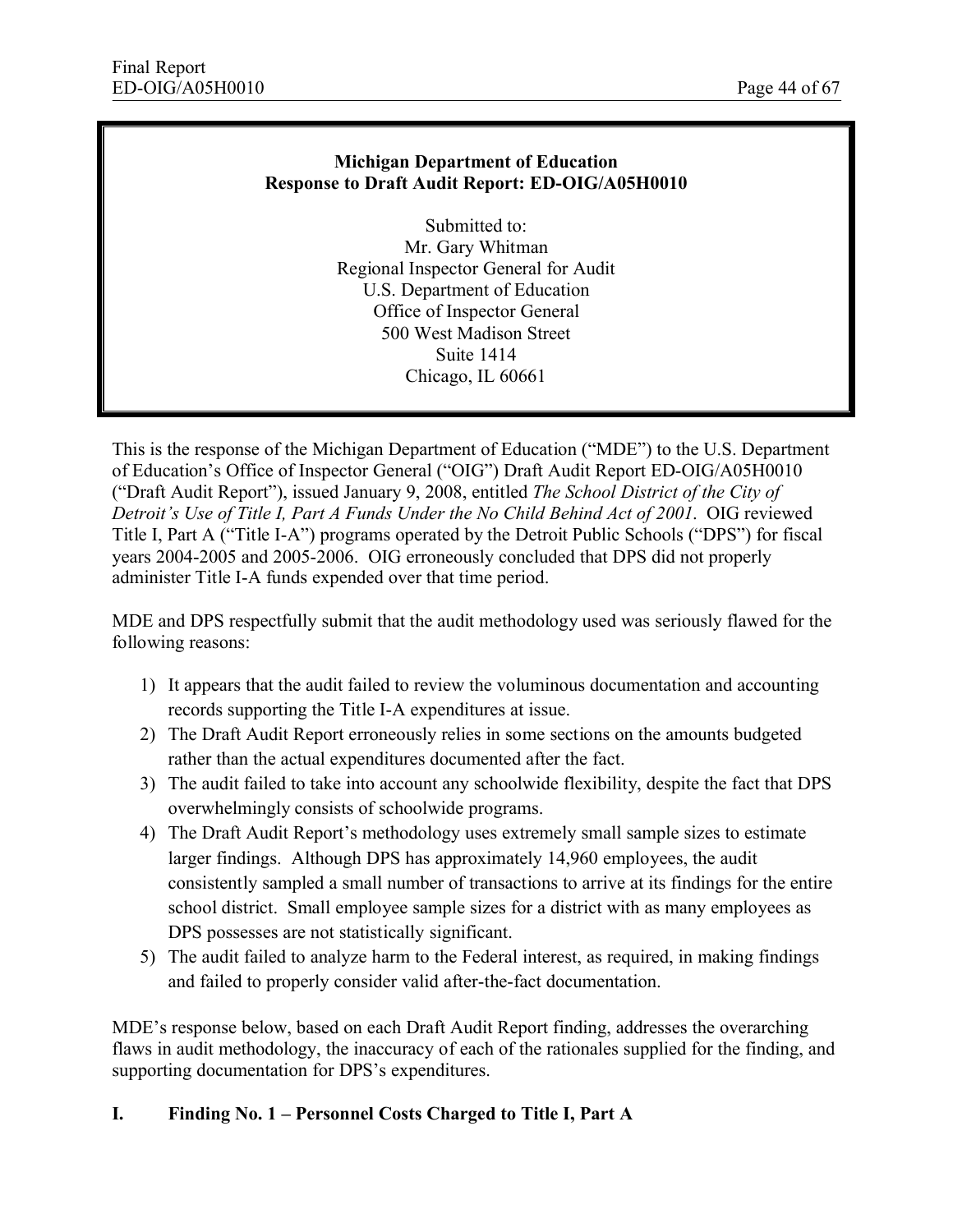#### *Head Start Program Compensation*

OIG found that DPS charged salaries, benefits, and related indirect costs to its Title I-A program for Head Start program teachers and assistants through ten adjusting journal entries in the amount of \$5,180,663 for school year 2005-2006. OIG stated that DPS did not identify the employees whose compensation was transferred to Title I-A and did not provide personnel activity reports for these employees to certify that they worked on Title I-A program activities. OIG cited OMB Circular A-87, Attachment A, Paragraph C.3.c, which does not allow costs allocable to a particular Federal award or cost objective to be charged to other Federal awards to overcome fund deficiencies.

In order to recover funds, there must be an analysis reflecting the value of the program services actually obtained in a determination of harm to the Federal interest. 20 U.S.C. 1234a(a)(2). The U.S. Department of Education ("USDE") may require recipients to return only an amount that is proportional to the extent of the harm its violation caused to an identifiable Federal interest associated with the program. 34 C.F.R. § 81.32(a)(1). MDE and DPS acknowledge that the accounting procedures could have been clearer. However, these DPS teachers served students who were Title I-eligible, in an educational program that is an allowable Title I program. Under the Elementary and Secondary Education Act (ESEA) Sec. 1115(b)(2)(B), a child who, at any time in the preceding two years participated in a Head Start program, is eligible for Title I-A targeted assistance services. For students attending schoolwide programs, ESEA Section 1114(a)(2) does not require schoolwide programs to identify children as Title I-A eligible or to ensure that the services provided to children are supplementary. Therefore, all DPS Head Start students for school year 2005-2006 were also eligible to received Title I-A services.

DPS has provided a Head Start program description, a calendar describing program activities, a list of DPS Head Start schools, a Head Start program student application, and a roster of all Head Start students who participated in the program.<sup>1</sup> DPS's Head Start program description states the following:

To meet the identified need to provide full day service for children enrolled in Head Start, Title I funds have been allocated to compliment and extend the program service day for children eligible for both Title I and Head Start. The Title I funds support a portion of the teacher and school service assistant salaries and fringe benefits to all for the extended daily schedule and *educational services for the children most at risk of not meeting the State's challenging student achievement standards*. Head Start funds provide other salaries, fringes, and services. (Emphasis added.)

DPS ensured that all of its students met the eligibility criteria for Head Start, which also qualified them for Title I-A services under ESEA Sec. 1115(b)(2)(B). DPS's documentation supports this fact. DPS has provided a Head Start student application.<sup>2</sup> The application contains an "Enrollment Criteria Point System" for the purpose of identifying eligible Head Start students. The point system takes into account factors such as family income, nutrition, age, and other indicators. DPS also provided Head Start class lists for all Head Start students in each school operating a Head Start program. These lists demonstrate that each student is eligible for Head

<sup>&</sup>lt;sup>1</sup> See Exhibit 1.

<sup>2</sup> See *Id*.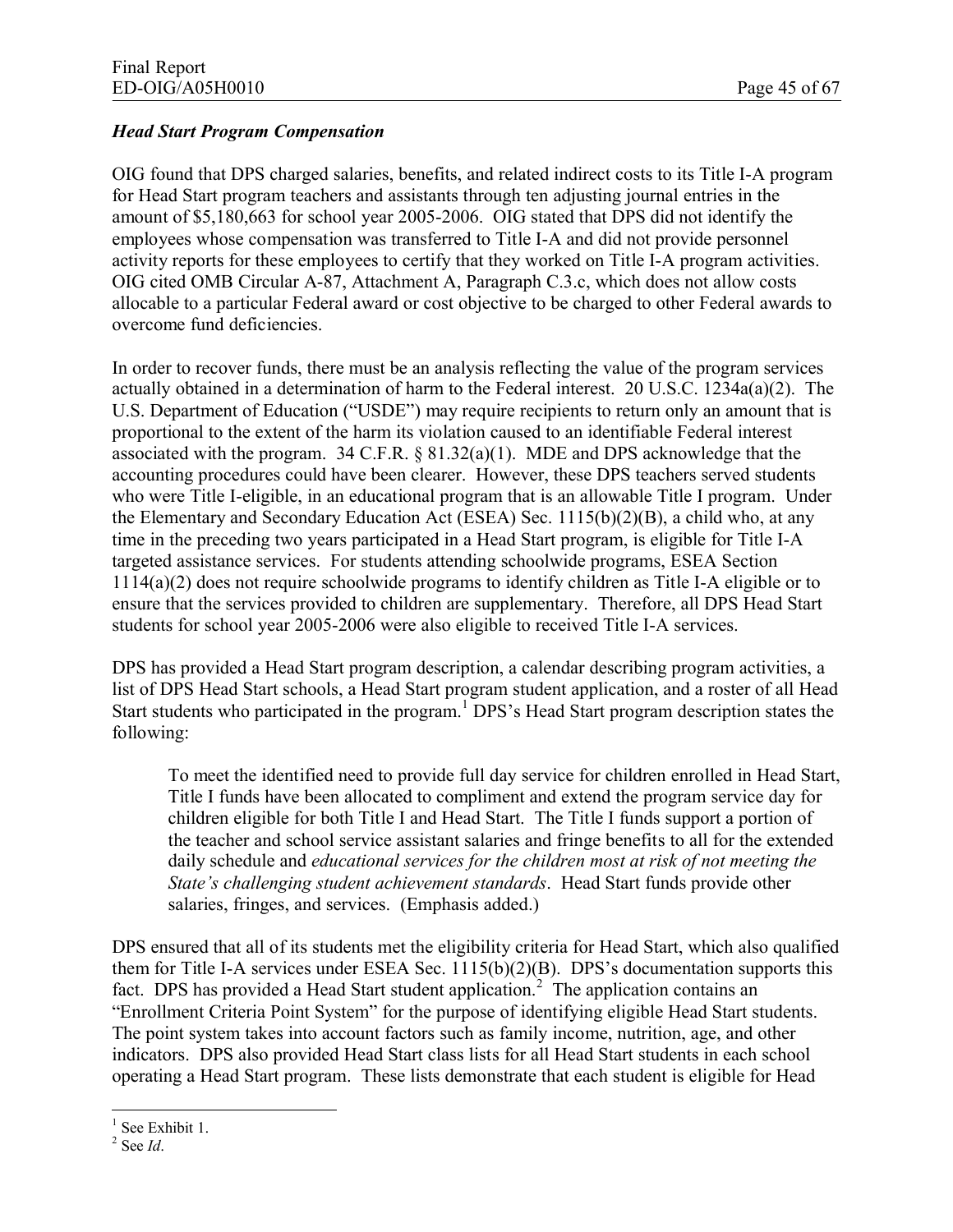Start based upon accruing the requisite number of points under the Enrollment Criteria Point System. The lists ensure that DPS's schools that operate Head Start programs only serve eligible students, as all DPS students participating in Head Start are eligible for Title I-A. Therefore, the DPS teachers who taught Head Start students were also instructing Title I-eligible students in a Title I-A program. Because these DPS teachers were serving Title I-eligible students, there is no harm to the Federal interest in paying them from Title I-A funds.

### *Employee Insurance Benefits*

OIG found that, based on its projection, DPS charged excessive insurance benefits to Title I-A in the amount of \$1,143,944 for the 2005-2006 school year. OIG based this projection on a sample of 30 selected employees, where it found that, in 29 transactions, Title I-A was overcharged by \$2,601. The State respectfully submits that OIG miscalculated the amounts DPS charged to its Title I-A program. The amounts OIG cited were based upon beginning of the year estimates by Ceridian, a private contractor used by DPS to assist with its payroll accounting. Ceridian stated that it arrived at an annual amount of insurance benefits charged to DPS based upon benefits rates calculated in June, before the charges actually occurred.<sup>3</sup> Therefore, OIG's finding was not based upon *actual* insurance benefit amounts charged to the Title I-A program, but on *projections* by Ceridian as to insurance benefit amounts DPS would charge based on prior year estimates.

Reporting budget estimates rather than actual expenditures violates Federal cost principles. Under OMB Circular A-87, Paragraph 8.h.(5)(e), "Budget estimates or other distribution percentages determined before the services are performed do not qualify as support for charges to Federal awards." OIG has issued findings against grant recipients for using budget estimates. For instance, OIG issued a finding against a subgrantee for charging "personnel costs that were based on budgeted rather than actual school expenditures."<sup>4</sup> OIG further stated that because the charge was "based on budgeted rather than actual costs, there is no assurance that the amount was, in fact, used for allowable personnel costs."<sup>5</sup> In another audit, OIG cited a subgrantee for failure to track expenditures, stating that:

[Officials] prepared the budget on a per-school basis, but they did not account for Title I expenditures for each school. Without determining how much each school actually received, we could not determine if [subgrantee] demonstrated that its schoolwide program in each school reasonably addressed the intent of the program, particularly as it related to the most disadvantaged students. $<sup>6</sup>$ </sup>

Ceridian acknowledges that the amount that DPS's account is charged can change up to twice per year, as follows:

<sup>&</sup>lt;sup>3</sup> See Exhibit 2, email correspondence between [employee name deleted], a Ceridian employee, and [employee name deleted], Executive Director of the Chief Financial Officer, Detroit Public Schools.

<sup>4</sup> Office of Inspector General Final Audit Report, dated December 6, 2006, entitled *KIPP Foundation's* 

*Administration of the Fund for the Improvement of Education Grants* (Control Number ED-OIG/A09G0010). 5 See *Id*.

<sup>6</sup> Office of Inspector General Final Audit Report, dated April 10, 2007, entitled *Hempstead Union Free School District's (Hempstead) Elementary and Secondary Education Act of 1965, as amended (ESEA),<sup>6</sup> Title I, Part A (Title I) Non-Salary Expenditures* (Control Number ED-OIG/A02G0007).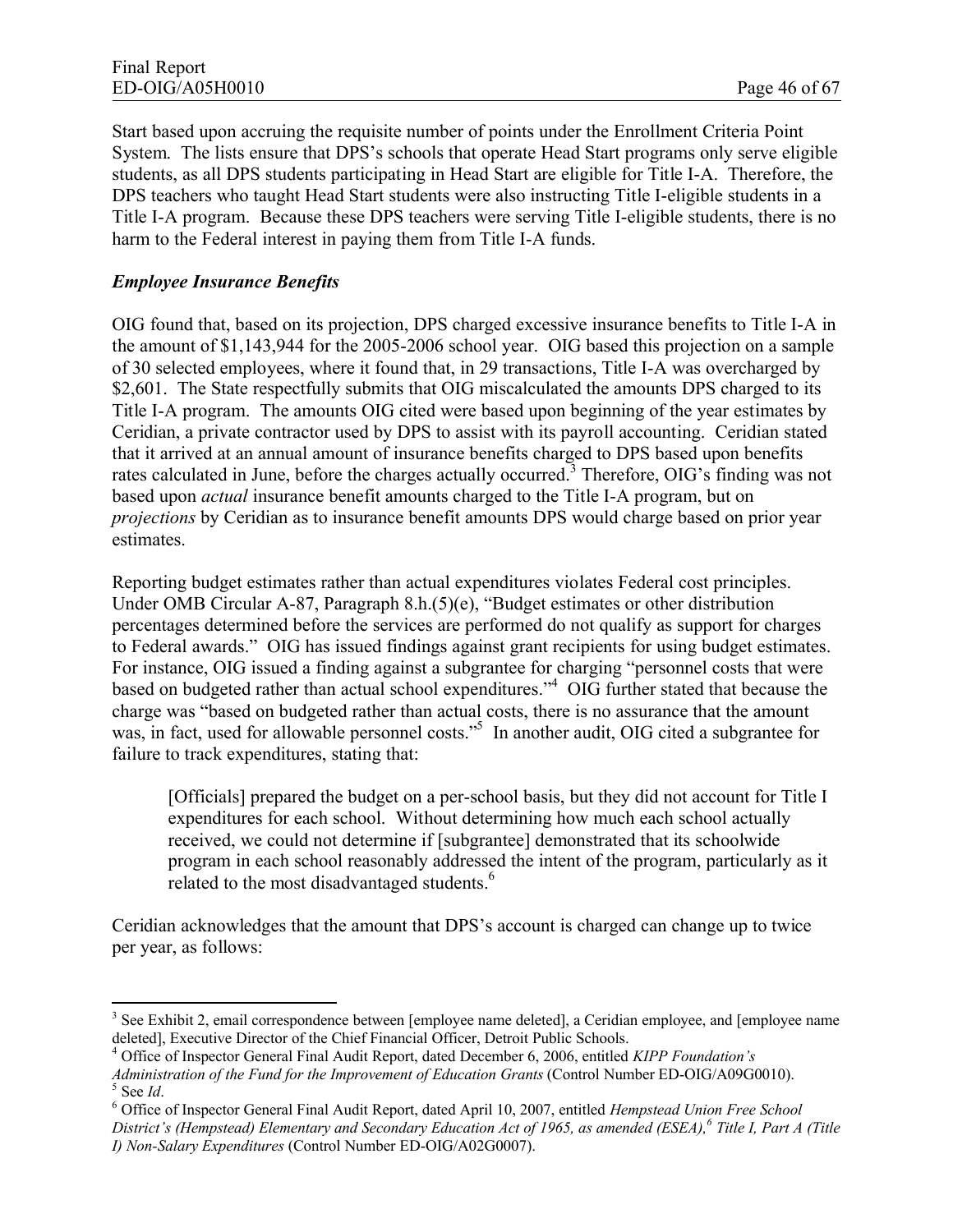1) [W]hen we [Ceridian] receive the renewal rates from DPS that are effective on 7/1 of every year and 2) [W]hen the employee can potentially go through open enrollment and change what plan they are in. Both of these scenarios can change [the] employer amount.<sup>7</sup>

As Ceridian indicates, due to changes in insurance rates and employee insurance benefit choices, it is impossible to accurately predict month-by-month charges to DPS based upon a beginning of the year estimate.

Ceridian also provided a sample spreadsheet for five DPS employees, which shows both the beginning-of-the-year estimates by Ceridian and the actual charges to employee insurance benefits.  $\delta$  The Ceridian spreadsheet demonstrates that often, due to changes in insurance benefit rates and employee benefits choices, Ceridian's estimated insurance charges are not representative of actual charges to employee insurance benefits.<sup>9</sup>

The amounts Ceridian provided to OIG were estimates, not DPS actual charges for employee insurance benefits. Because OIG only examined Ceridian estimates, not actual DPS employee insurance benefits, it did not investigate the proper documentation. Because of this flaw in OIG's analysis, DPS should not have to repay any amounts it charged to Title I-A for employee insurance benefits.

#### *Fringe Benefits Charges for Employee Insurance*

OIG found that DPS improperly charged employee insurance benefits to Title I-A in the amount of \$571,025 for employees who worked on Title I-A supplemental activities, including workshops and after-school programs, for the 2005-2006 school year. OIG provided a sample of 5 selected employees where it found improper distribution of Title I-A funds for insurance benefits.<sup>10</sup>

Under OMB Circular A-87, Attachment B, Paragraph 8.d.(5), the cost of fringe benefits in the form of employer contributions must be allocated to Federal awards and all other activities in a manner consistent with the pattern of benefits attributable to the individuals or group(s) of employees whose salaries and wages are chargeable to such Federal awards and other activities. Here, DPS charged Title I-A for funds expended on employee insurance benefits for employees who worked on both non-Title I-A and Title I-A activities *proportionally* to the compensation paid to each employee. For example, [employee name deleted], Employee ID 35912 (one of the employees identified in Exception Report #5), one of the sampled employees, was paid as follows for the identified pay periods:

<sup>7</sup> See Exhibit 2.

<sup>8</sup> See *Id*.

<sup>&</sup>lt;sup>9</sup> On the Ceridian sample spreadsheet, for each of the five employees listed, there are two columns each for the following categories: medical, dental and vision benefits. The first column for each category represents the estimated cost, while the second column represents the actual cost. There are discrepancies for some employees between Ceridian's estimated cost and the actual costs expended.

<sup>&</sup>lt;sup>10</sup> See Exception Report #5.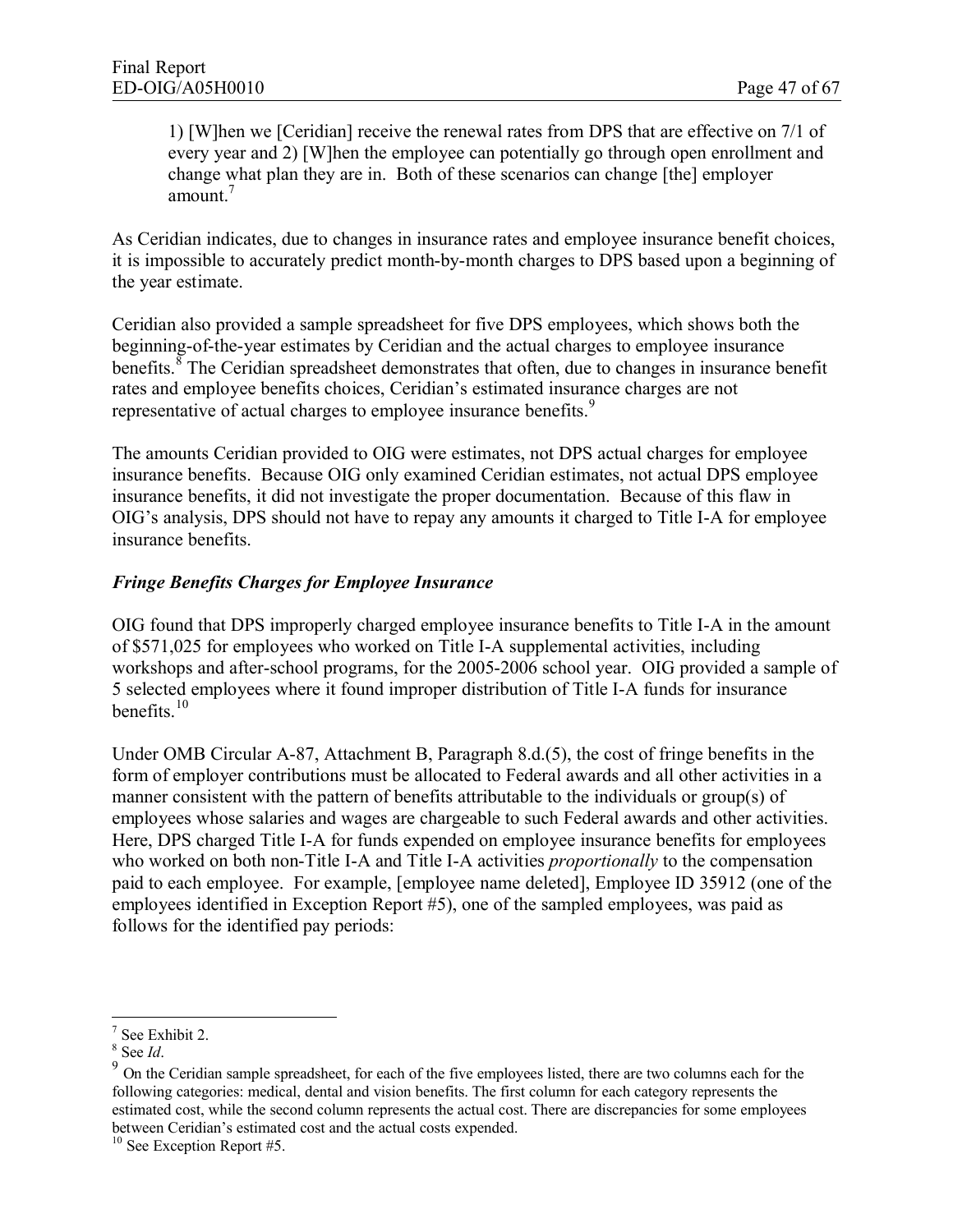|         |            |           |            | <b>DPS</b> |           |           |           |           |
|---------|------------|-----------|------------|------------|-----------|-----------|-----------|-----------|
|         |            |           |            | General    |           |           |           | Title I-A |
|         | <b>DPS</b> |           |            | Fund       | Title I-A | Total     | Title I-A | $%$ of    |
| Pay End | General    | Title I-A | Total      | Insurance  | Insurance | Insurance | $%$ of    | Insurance |
| Date    | Fund Pay   | Pav       | Gross Pay  | Cost       | Cost      | Cost      | Gross Pay | Cost      |
| 9/9/05  | \$2,736.73 | \$172.50  | \$2,909.23 | \$228.57   | \$14.40   | \$242.97  | 5.93%     | 5.93%     |

The chart immediately above demonstrates that [employee name deleted] was paid Title I-A funds for compensation and employee insurance benefits in equal proportion. DPS has provided similar data, including a spreadsheet and payroll distribution data by employee for the five sampled employees as evidence that Title I-A funds were expended in equal proportion for employee compensation and insurance benefits.<sup>11</sup> These documents prove that DPS expended its Title I-A funds in accordance with the Federal cost principles in OMB Circular A-87.

#### *Title I Targeted Assistance Teacher Compensation for Golightly and Beard Schools*

OIG found that DPS charged excessive compensation to Title I-A for salaries, benefits, and indirect costs of teachers who taught ineligible children in Title I-A targeted assistance schools in the amount of \$173,082 for the 2005-2006 school year. OIG provided a sample of five selected kindergarten teachers from Title I-A targeted assistance schools and determined that they taught both Title I-A and non-Title I-A students. Specifically, OIG stated that the five sampled DPS teachers taught ineligible students at Golightly Educational Center ("Golightly") and Beard  $("Beard")$ <sup>12</sup>

For school year 2005-2006, Golightly had a poverty rate of forty-eight percent and Beard had a poverty rate of seventy-nine percent.<sup>13</sup> The Title I-A schoolwide model is based on the belief that once poverty reaches a certain threshold in a school, it makes more sense to improve the whole instructional program than to provide services separately to some students. Under ESEA Sec. 1114(a)(1), a local educational agency, such as DPS, may operate schoolwide programs for schools serving an attendance area with forty percent or more of the children from low-income families. Section 1114(a)(2) does not require schoolwide programs to identify children as Title I-A eligible or to ensure that the services provided to children are supplementary. Instead, schoolwide program schools can serve all students using Federal funds. ESEA presumes that a school eligible to operate as a schoolwide program will operate as a schoolwide program. ESEA Sec. 6315(a). Title I presumes that unless a school is ineligible or "opts out" of the schoolwide program, it will operate as a schoolwide program school.

Although the Draft Audit Report treats Golightly and Beard as targeted assistance schools, they meet the qualifications of schoolwide program schools under Section 1114 and essentially function as schoolwide programs. As evidence that Golightly and Beard operated similarly to a schoolwide school, DPS has provided their school plans, which demonstrate that both schools adhere to a number of the statutory requirements for a schoolwide plan in Section 1114(b).<sup>14</sup>

 $11$  See Exhibit 3. On the document entitled "Detroit Public Schools Payroll Distribution Data by Employee," expenditures under Project ID 0000000000 are funds drawn from DPS's General Fund, while expenditures under Project ID 0000020005 are funds drawn from DPS's Title I-A fund.

<sup>&</sup>lt;sup>12</sup> See Exception Report #11.

<sup>&</sup>lt;sup>13</sup> See Exhibit 4.

<sup>&</sup>lt;sup>14</sup> See Exhibit 5.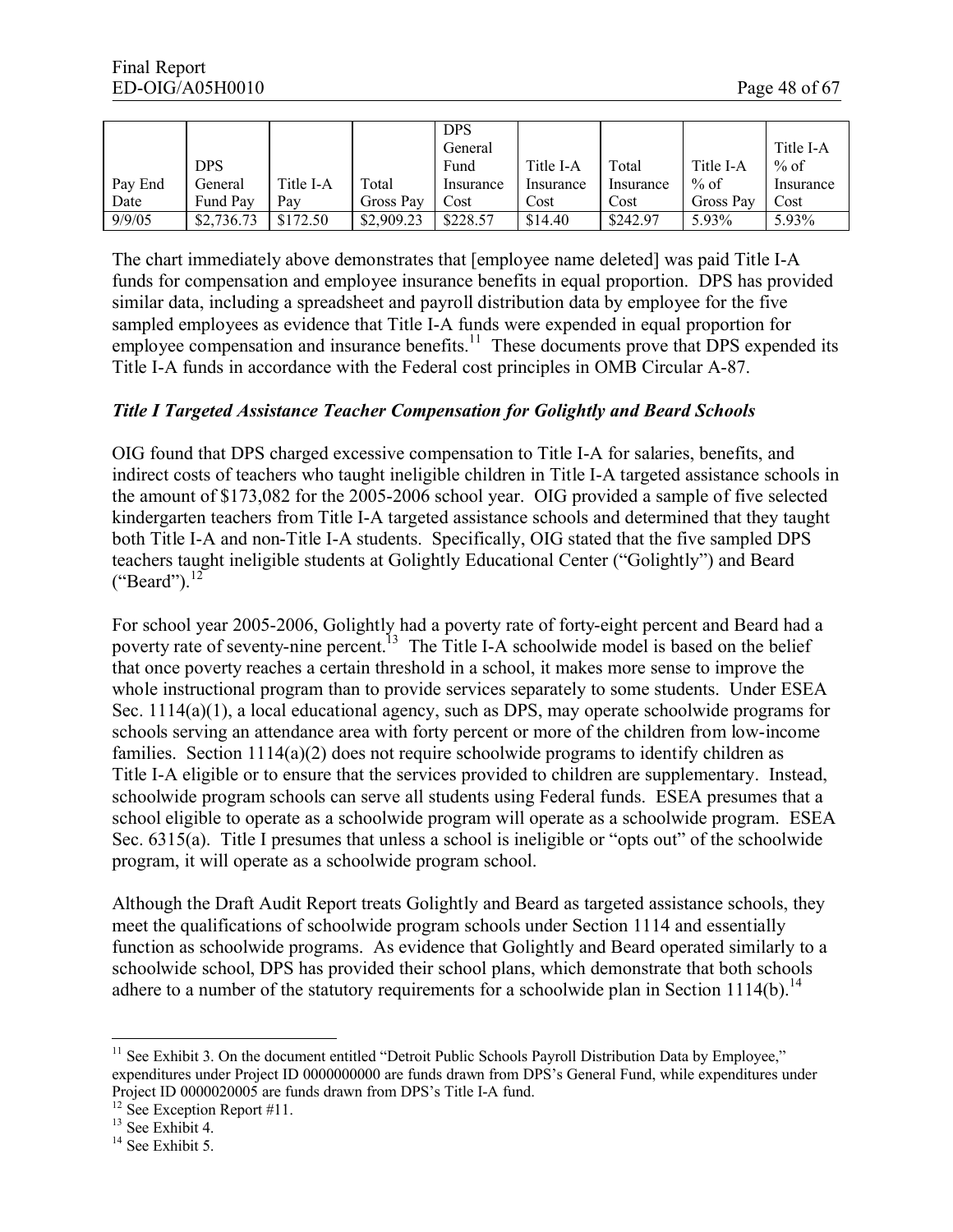Golightly's school plan includes a number of required schoolwide program elements, such as:

- The plan was developed with the input of Golightly's school staff and a school improvement team consisting of parents, community and business members, students, staff and administrators. It was developed using the five-phase school improvement model developed by DPS to ensure that all school plans are aligned and comply with Federal, state, and district requirements. The plan uses data-driven decision-making and research-based proven practice strategies in identifying the needs of the school.
- · Golightly conducted a needs assessment to identify areas where improvements are necessary. The school analyzed the disaggregated Michigan Educational Assessment Program (MEAP) data, which showed improvement in reading and math skills among its students. Golightly needs to improve the experience level of non-certified and substitute teachers in regular positions, address personnel scarcity, and improve the teacher-tostudent ratio. Through the school's Performance Improvement System, the school aspires to enhance the academic program while developing and expanding a diversified curriculum that facilitates the needs of all students.
- The plan identifies students at risk of not meeting student academic achievement standards through a set of risk factors, which include collecting data on students transferring into Golightly, students in temporary housing, number of suspensions per student for the year, and students changing schools in the past year. The school also relies upon teacher observations and assessment performance to identify students with difficulties. To address these needs, Golightly offers after-school enrichment activities and tutoring.
- · Golightly has a number of opportunities for parental involvement. The school has a leadership team that involves parents within the school's decision-making process. Golightly also has a school committee, which represents all stakeholders, including parents, which meets monthly and discusses various strengths and weaknesses and focuses on academic student achievement.

Beard's School Improvement Plan also includes a number of the required elements, such as:

• The plan addresses the process of identifying the needs of low-achieving children through a number of different techniques. Teachers identify students with difficulties based on classroom observations, student portfolios, progress reports, parent observations, reading and mathematics assessments, and daily logs. For students identified as at risk of not meeting academic standards, there are additional measures taken, including (1) Bilingual staff to interpret for English language learners, (2) Individual Education Plans for all Prekindergarten students, (3) multi-level instruction, (4) and small group instruction for children with academic challenges.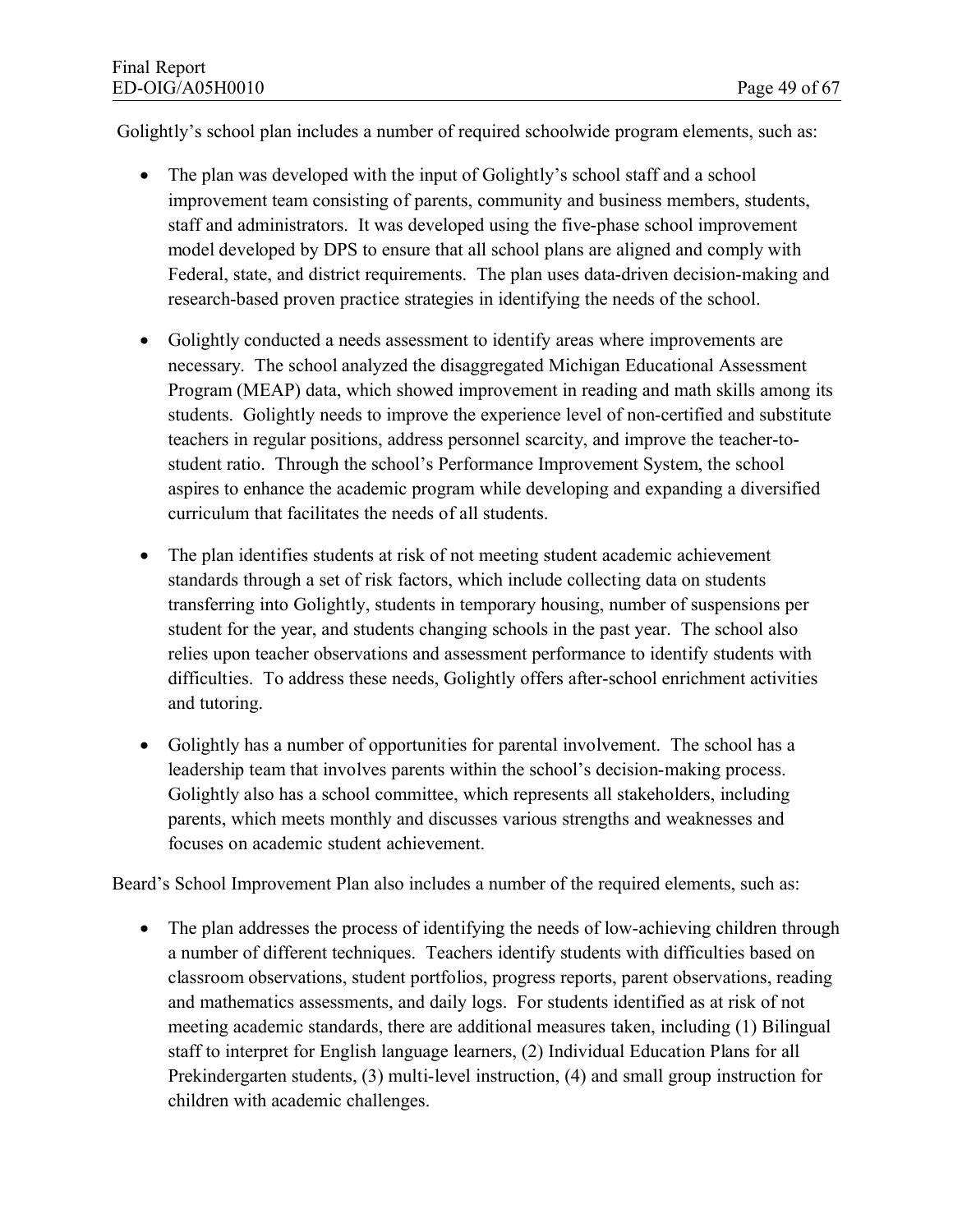- The plan provides for high-quality and ongoing professional development for teachers, principals through programs such as "6+1 Writing Traits," "Hampton Brown Training," and a number of bilingual education and early childhood professional development programs. Professional development also occurs through visits to other classrooms for cooperative peer observation, progress reports and evaluations, and extended learning activities.
- · The plan addresses attempts to increase parental involvement through a number of activities. Beard involves parents through monthly parent meetings, home activity calendars, district parenting classes, a parent group, and parental involvement on school improvement and Title I committees. The school has a student/parent/school compact with a number of pledges by parents, Beard staff, and students. Also, Beard holds adult and community education activities, including English, GED, parenting, literacy, Omni arts and education, and Migrant Education programs. In addition, the school conducts library classes for parents.
- The plan contains activities to assist preschool children transitioning from early childhood programs to local elementary programs, including the following: (1) Prekindergarten teachers, parents, and students visiting kindergarten classes and meeting with teachers to receive an overview of expectations; (2) Preschoolers participate in cross-grade activities with kindergarteners; (3) Teachers introduce lessons explaining the similarities and differences in the upcoming grade; (4) Kindergartners visit the local elementary school; (5) Professional Growth and Development opportunities for teachers to attend workshops on bridging the grade levels; (5) Teachers attend collaborative learning sessions for pre-kindergarten and 1st grade learning; and (6) Linking curriculum expectations with correlations between grade levels.

This documentation demonstrates that these high-poverty schools were functioning as schoolwide programs. Therefore, they should be treated as schoolwide programs for purposes of determining whether the expenditures resulted in any harm to the Federal interest. Because funds in a schoolwide program may be used to benefit all students in a school, the Federal expenditures in this case would have been allowable had the two schools been treated as schoolwide program schools. Therefore, there is no identifiable harm to the Federal interest in this case because Golightly and Beard schools were eligible to operate as schoolwide programs and essentially functioned as schoolwide schools.

# **II. Finding No. 2 – Time and Effort Certifications and Personnel Activity Reports**

#### *Time and Effort Certifications for Single Cost Objective Employees*

OIG found that, for a number of sampled salary transactions, DPS did not provide adequate time and effort certifications for single cost objective employees for school year 2005-2006.<sup>15</sup> For

<sup>&</sup>lt;sup>15</sup> See Attachment to Exception Report #7.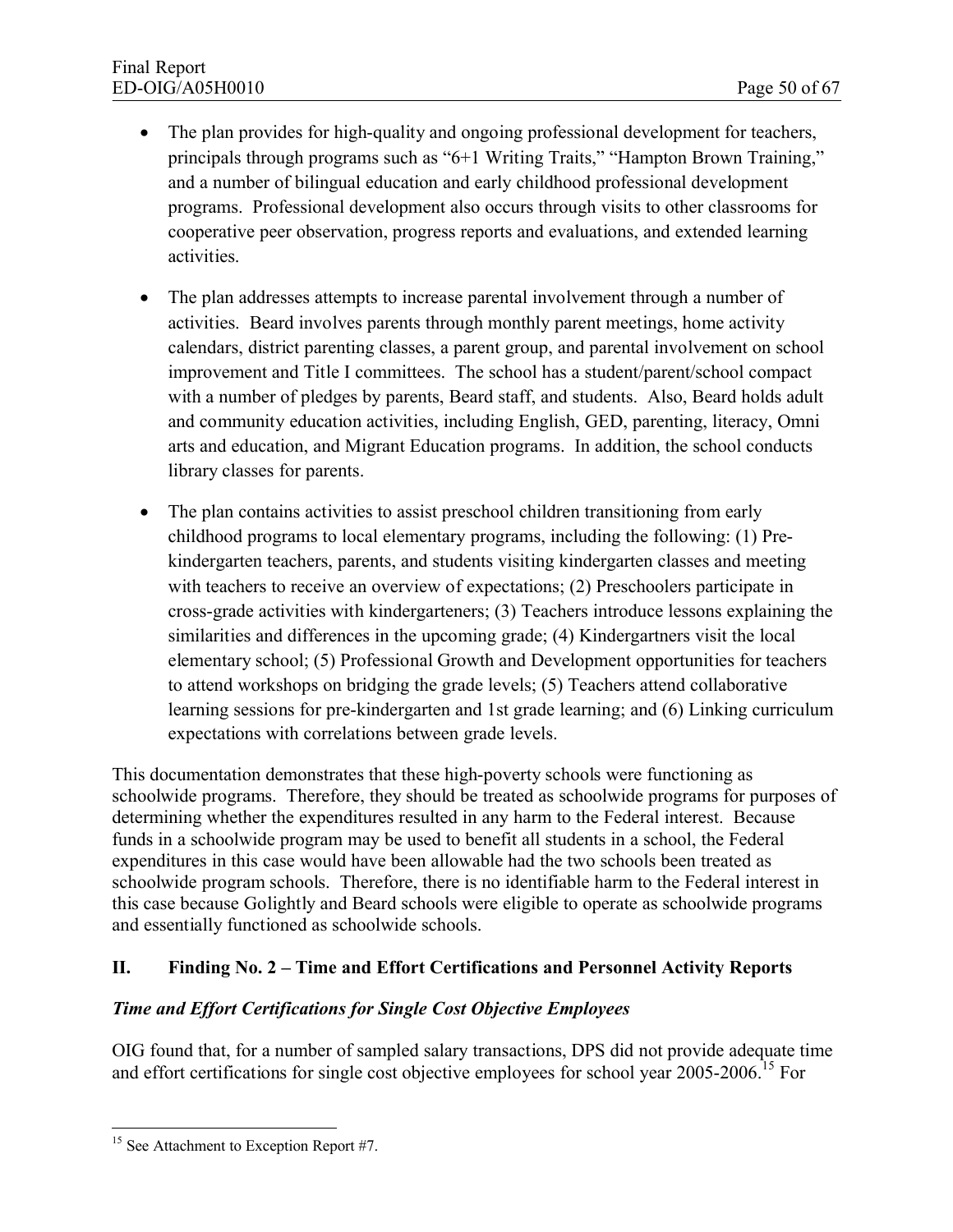some of the employees sampled, DPS has provided after-the-fact time and effort certifications.<sup>16</sup> These certifications confirm that the employee worked 100% of his or her time on a single cost objective for the relevant time period and are signed by each employee's school administrator or principal.

Under OMB Circular A-87, Attachment B, Paragraph 8.h.(3) states,

Where employees are expected to work solely on a single Federal award or cost objective, charges for their salaries and wages will be supported by periodic certifications that the employees worked solely on that program for the period covered by the certification. These certifications will be prepared at least semi annually and will be signed by the employee or supervisory official having first hand knowledge of the work performed by the employee.

All of DPS's certifications meet these requirements, as each (1) certifies that the employee worked only on Title I-A activities for the relevant work period, (2) is prepared semi-annually, and (3) is signed by a supervisor with first-hand knowledge of the employee's work. For example, [employee name deleted], a teacher at Drew Middle School, has a certification that confirms that she only worked on Title I-A activities for July 1, 2005 – November 30, 2005, which was signed by [employee name deleted], the principal of Drew Middle School. All of the semi-annual certification provided by DPS similarly meet all of the requirements of OMB Circular A-87 Attachment B, Paragraph 8.h.(3).

It is well settled that recipients may use after-the-fact documentation to reconstruct the time and effort they spent on Federal programs. See Application of the New York State Department of Education, Docket No. 90-70-R (1994) ("This tribunal will also accept the after-the-fact affidavits executed by supervisors and submitted by NYSED in the case at bar."); Consolidated Appeals of the Florida Department of Education, Docket Nos. 29-293-88 & 33-297-88 (1990) ("The use of later affidavits... is not categorically precluded... This Panel... finds the [affidavits submitted] to be credible and useful evidence."); Application of Escambia County Board of Education, Docket No. 89-9-R (1989) ("The Education Appeal Board (EAB) and the Secretary of Education have indicated that after-the-fact evidence can be considered to substantiate costs disallowed in a Final Letter of Determination."); Appeal of Fort Valley State College, Docket No. 21(196)85 (1987) ("The EAB has in the past permitted such expenditures if, after the fact, the grantee can support them with alternative, equivalent, or contemporaneous documentation."); Appeal of Government of Guam, Docket No. 30(162)84 (1986) ("The Secretary agrees that where appropriate, a Panel can permit a recipient to meet its burden by constructing a time distribution formula based on credible evidence."); Appeal of Albany State College, Docket No. 41(173)84 (1986) ("[T]he Department of Education... has indicated its satisfaction with certain after-the-fact affidavits and has revised its demand accordingly.").

There is no limit on the types of after-the-fact documentation that can be submitted as long as the evidence is "credible." Application of Escambia County Board of Education, Docket No. 89-9-R (1989). See also Appeal of Fort Valley State College, Docket No. 21(196)85 (1987). When

<sup>&</sup>lt;sup>16</sup> See Exhibit 6. DPS has provided semi-annual certifications for July 1, 2005 to November 30, 2005 for the following employees: [11 employee names deleted]. DPS has provided semi-annual certifications for December 31, 2005 to May 30, 2006 for the following employees: [26 employee names deleted].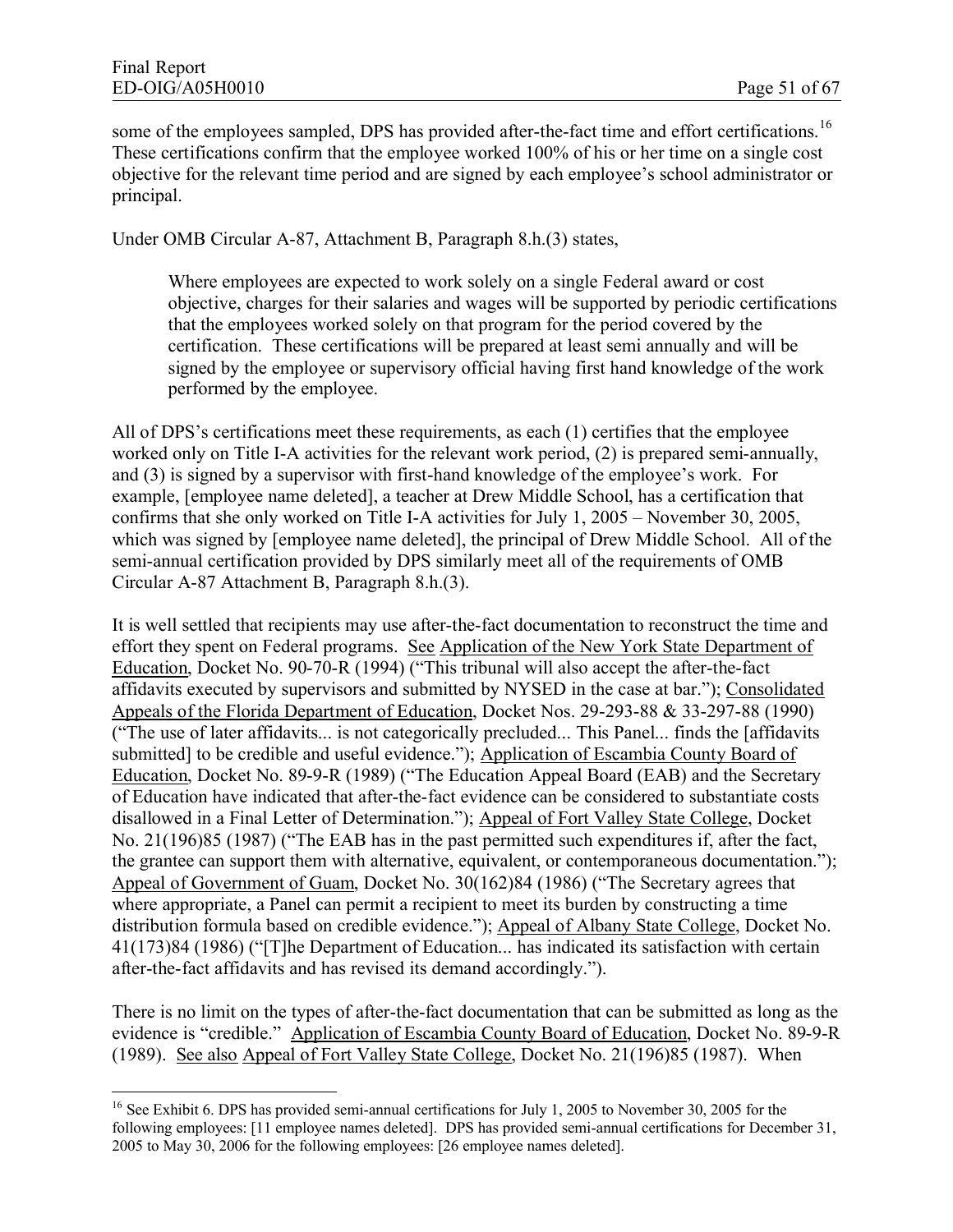reviewing affidavits, the U.S. Department of Education's Office of Administrative Law Judges (OALJ) typically looks to a variety of factors to determine if they are credible such as whether they are specific and whether the affiant had personal knowledge of the facts set out in the affidavit. See, e.g., Appeal of Indiana State Library, Docket No. 19(219)86 (1987). For example, the OALJ rejected affidavits from a supervisor that did not have actual knowledge of how the relevant employees spent their time. See Application of the New York State Department of Education, Docket No. 90-70-R (1994). The OALJ also rejected documentation that did not specifically relate to the amount of time an employee spent on a particular cost objective such as travel logs. See, e.g., Application of Escambia County Board of Education, Docket No. 89-9-R (1989). The OALJ has, however, repeatedly accepted affidavits from supervisors with first hand knowledge of an employee's activities, especially when such affidavits are supported by job descriptions, work evaluations and payroll records supporting the statements made in the affidavit. See Application of New York State Education Department, Docket No. 91-81-R (1995); Application of the New York State Department of Education, Docket No. 90-70-R (1994); Consolidated Appeals of the Florida Department of Education, Docket Nos. 29-293-88 & 33-297-88 (1990).

DPS's after-the-fact, semi-annual certifications constitute an accurate, credible representation of relevant single cost objective employees' time for a number of reasons. First, because the sampled DPS employees worked on a sole cost objective, Title I-A, for school year 2005-2006, there is little risk of confusion regarding work activities. An administrator or principal, without a significant amount of research, could determine which employees worked on a single cost objective for relevant time periods. Second, because each of the semi-annual certifications was signed by an administrator or principal, DPS has demonstrated that its staff is certain that each of the sampled employees was a single cost objective employee. Because of the credibility of these certifications, DPS has proven that its Title I-A expenditures for these employees have been adequately documented.

# *Personnel Activity Reports for Multiple Cost Objective Employees*

OIG found that DPS did not provide adequate personnel activity reports for multiple cost objective employees whose compensation was charged in part to Title I-A funds for school year 2005-2006. OIG identified \$12,979,760 in salaries, benefits, and related indirect costs charged for multiple cost objective employees without adequate documentation. OIG sampled five multiple cost objective employees. [five employee names deleted], in making its finding.<sup>17</sup> DPS provided after-the-fact documentation of each employee's activities, including daily lesson plans, counseling logs, activity sheets, and weekly logs to demonstrate activities performed by these employees. OIG stated that these lesson plans were not after-the-fact reports of actual time spent on Title I-A activities.

While DPS did not provide personnel activity reports, it did provide after-the-fact documentation of the actual activities performed by the sampled DPS employees. As noted above, it is wellsettled that recipients may use after-the-fact documentation to reconstruct the time and effort they spent on federal programs. Each sampled DPS employee has provided documentation to demonstrate the activities performed by each employee, as follows:

<sup>&</sup>lt;sup>17</sup> See Exception Report #6.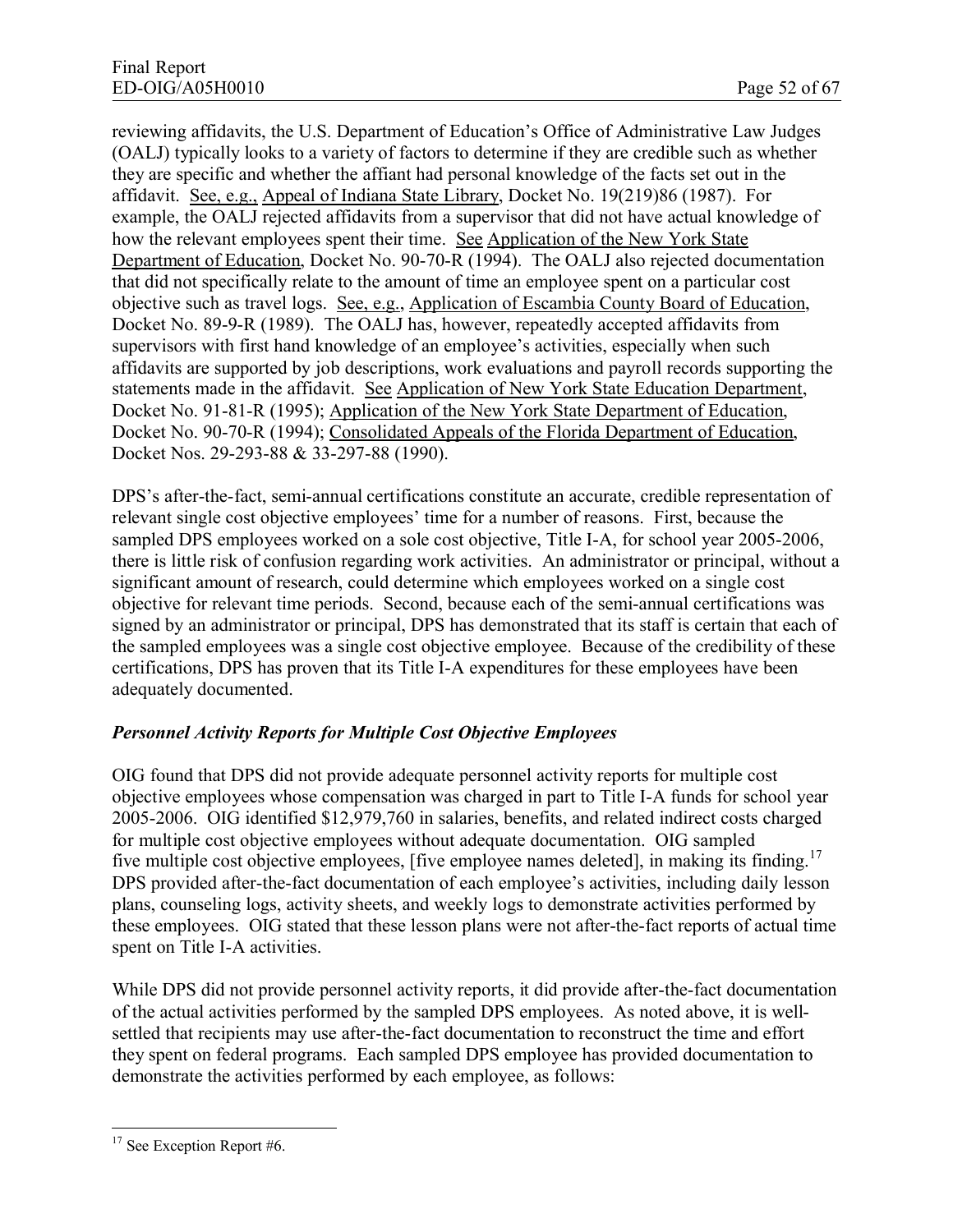#### 1) [employee name deleted]

For school year 2005-2006, [employee name deleted] was a guidance counselor at Mark Twain School & Academy ("Mark Twain") whose compensation was paid fifty percent from Title I-A funds and fifty percent from Michigan Section 31a funds. DPS has provided weekly logs of her activities for the entire 2005-2006 school year, from September 5, 2005 to June 12, 2006.<sup>18</sup> Because these activity logs were created contemporaneously to the activities [employee name deleted] undertook, with her first-hand knowledge, they should be considered an accurate, credible representation of her time.

For school year 2005-2006, Mark Twain operated a schoolwide program. Therefore, under ESEA Section 1114(a)(2), in serving students for that school year, Mark Twain staff was not required to identify children as Title I-A eligible or to ensure that the services provided to children were supplementary. Instead, Mark Twain staff was allowed to serve all students using Federal funds. In her capacity as a guidance counselor paid with Title I-A funds, [employee name deleted] could serve all students within the school. Therefore, in this case, there is no harm to the federal interest because [employee name deleted]'s activities are allocable to Title I-A purposes.

2) [employee name deleted]

For school year 2005-2006, [employee name deleted] was the Project Director for the Head Start program within DPS's central office whose compensation was paid twenty percent from Title I-A funds and eighty percent from Head Start funds. DPS has provided weekly logs of her activities for the entire 2005-2006 school year, from July 4, 2005 to June 30, 2006.<sup>19</sup> Because these activity logs were created contemporaneously to the activities [employee name deleted] undertook, with her first-hand knowledge, they should be considered an accurate, credible representation of her time. [employee name deleted] is paid from both Title I-A and Head Start funds. The activity logs created by [employee name deleted] denoted which activities were allocable to Title I-A and Head Start purposes. While OIG stated that the documentation submitted by DPS did not specify what proportion of each employee's time was expended on Title I-A activities, [employee name deleted]'s weekly logs demonstrate that she consistently worked on Head Start and Title I-A activities every day. Therefore, her salary was properly charged to those two programs. As a result, in this case, there is no harm to the federal interest because [employee name deleted]'s activities were allocable to Title I-A purposes.

3) [employee name deleted]

For school year 2005-2006, [employee name deleted] was a mathematics teacher at Robinson Middle School ("Robinson") whose compensation was paid thirty percent from Title I-A funds and seventy percent from Michigan Section 31a funds. DPS has provided a calculation of her time distribution and samples of her lesson plans from different points within the 2005-2006 school year.<sup>20</sup> As the documentation states, middle school teachers, such as [employee name deleted], follow the same schedule every day, so these lesson plans are representative of her activity on a day-to-day basis. Therefore, because [employee name deleted] taught the same six

<sup>&</sup>lt;sup>18</sup> See Exhibit 7.

 $19$  See Exhibit 8.

<sup>20</sup> See Exhibit 9.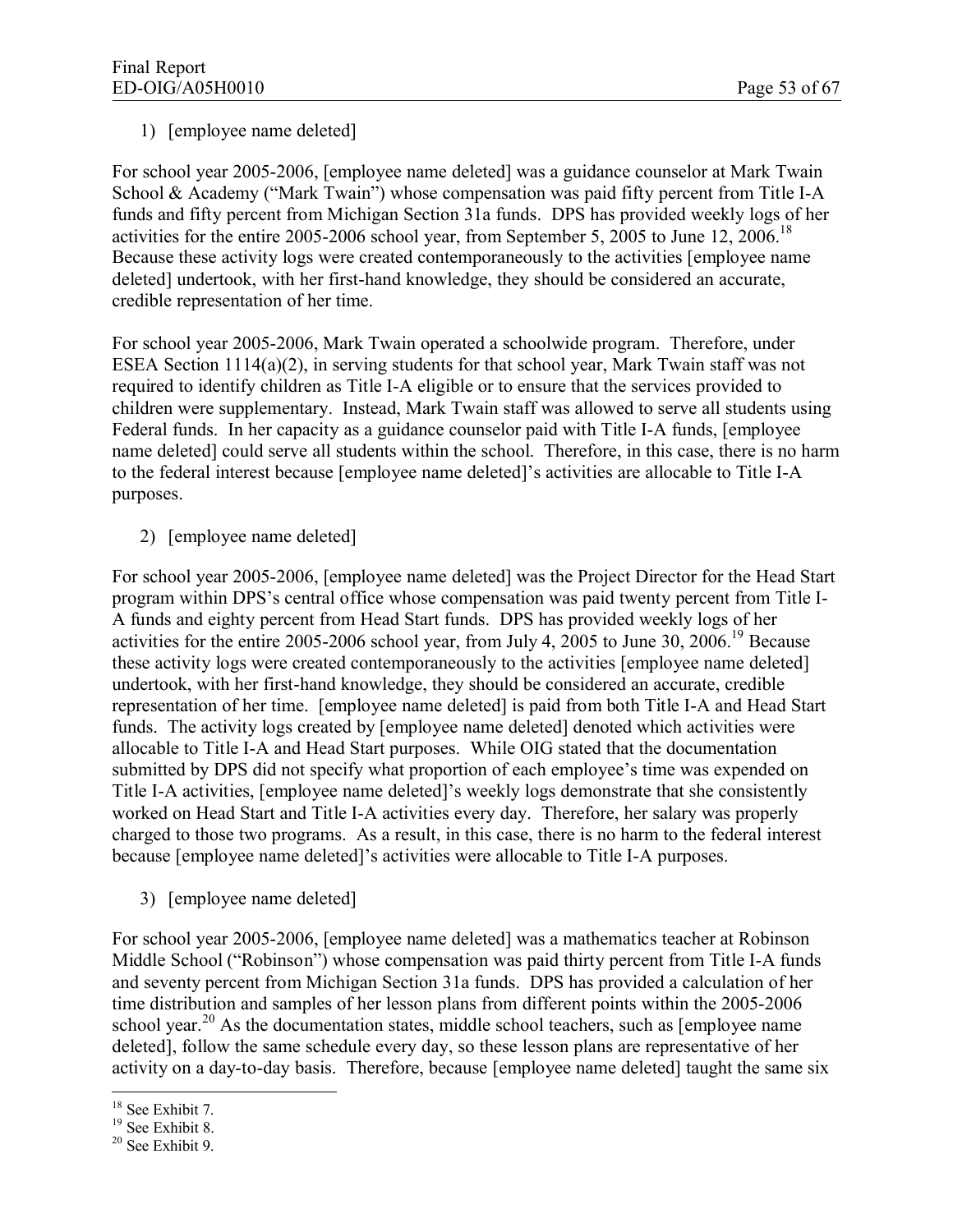block periods noted on the calculation of her time distribution, her Title I-A and Michigan Section 31a activities were static throughout the school year. [Employee name deleted]'s lesson plans were created contemporaneously to her activities, with her first-hand knowledge, such that they should be considered an accurate, credible representation of her time.

For school year 2005-2006, Robinson operated a schoolwide program. Therefore, under ESEA Section 1114(a)(2), in serving students for that school year, Robinson staff was not required to identify children as Title I-A eligible or to ensure that the services provided to children were supplementary. Instead, staff was allowed to serve all students using Federal funds. In her capacity as a mathematics teacher, paid with Title I-A funds, [employee name deleted] could serve all students within the school. Therefore, in this case, there is no harm to the federal interest because [employee name deleted]'s activities are allocable to Title I-A purposes.

4) [employee name deleted]

For school year 2005-2006, [employee name deleted] was a school service assistant at Clippert Academy Magnet School ("Clippert") whose compensation was paid fifty percent from Title I-A funds and fifty percent from Michigan Section 31a funds. DPS has provided daily logs of her activities for the entire 2005-2006 school year, from September 12, 2005 to June 15, 2006.<sup>21</sup> [Employee name deleted] provided daily information regarding her activities and the students she served. Because these activity logs were created contemporaneously to the activities [employee name deleted] undertook, with her first-hand knowledge, they should be considered an accurate, credible representation of her time.

For school year 2005-2006, Clippert operated a schoolwide program. Therefore, under ESEA Section 1114(a)(2), in serving students for that school year, Clippert staff was not required to identify children as Title I-A eligible or to ensure that the services provided to children were supplementary. Instead, Clippert staff was allowed to serve all students using Federal funds. In her capacity as a school service assistant, paid with Title I-A funds, [employee name deleted] could serve all students within the school. Therefore, in this case, there is no harm to the federal interest because [employee name deleted]'s activities are allocable to Title I-A purposes.

5) [employee name deleted]

For school year 2005-2006, [employee name deleted] was a mathematics instructional specialist at Louis Pasteur Elementary School ("Louis Pasteur") whose compensation was paid fifty percent from Title I-A funds and fifty percent from Michigan Section 31a funds. DPS has provided a sample week, January 17-21, 2005, explaining [employee name deleted]'s time distribution.<sup>22</sup> [Employee name deleted] followed the same schedule every day, so these time distribution records are representative of his activity on a day-to-day basis for the entire school year. [Employee name deleted]'s records were created contemporaneously to his activities, with his first-hand knowledge, such that they should be considered an accurate, credible representation of his time spent.

<sup>21</sup> See *Id*.

<sup>22</sup> See Exhibit 10.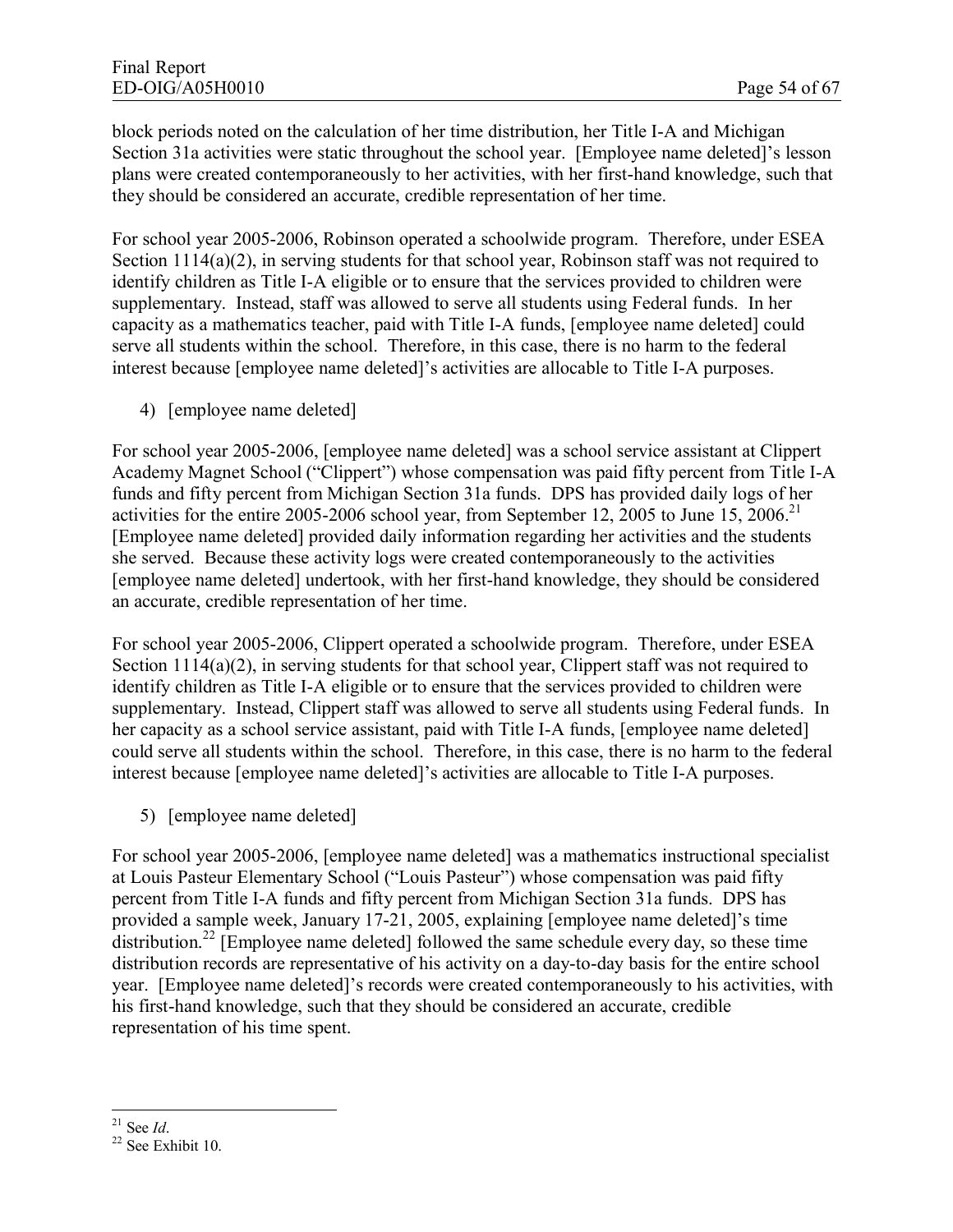For school year 2005-2006, Louis Pasteur operated a schoolwide program. Therefore, under ESEA Section 1114(a)(2), in serving students for that school year, Louis Pasteur staff was not required to identify children as Title I-A eligible or to ensure that the services provided to children were supplementary. Instead, staff was allowed to serve all students using Federal funds. In his capacity as a mathematics instructional specialist, paid with Title I-A funds, [employee name deleted] could serve all students within the school. Therefore, in this case, there is no harm to the federal interest because [employee name deleted]'s activities are allocable to Title I-A purposes.

## **III. Finding No. 3 – Title I, Part A Funds for Non-Personnel Costs**

#### *Payments for Reading and Mathematics Testing Software*

OIG found that DPS paid for reading and mathematics testing software for non-Title I-A schools, Bates Academy and Renaissance High School, with Title I-A funds in the amount of \$42,943 in school year 2005-2006. DPS has provided the contract for testing software with Renaissance Learning, Inc.<sup>23</sup> The contract indicates that Bates Academy was not one of the DPS schools that received services from Renaissance Learning.

DPS has also provided a letter from Renaissance Learning indicating that Renaissance High School was originally on the contract, but that the software licenses were removed and transferred to Chadsey High School, effective December 1, 2005.<sup>24</sup> DPS also provided an inhouse memorandum addressing this issue with the same explanation.

This documentation demonstrates that DPS did not expend funds for the purchase of software for non-Title I-A schools. Therefore, DPS should not be required to return \$42,943 for this expenditure.

#### *Harvard Graduate School of Education Professional Program Expenses*

OIG found that DPS had transactions unsupported by invoices or receipts, including an expense for a professional education program at Harvard Graduate School of Education. Specifically, OIG stated that it received only a purchase order for this expense.<sup>25</sup> DPS has provided a detailed invoice of the expense.<sup>26</sup> The invoice, for \$37,315, explains the per participant charge, \$2,195, for seventeen total DPS participants. DPS also provided a list of staff who attended the program, which occurred June 25-30, 2006. These documents demonstrate that DPS has adequately documented this expense in accordance with the cost principles in OMB Circular A-87.

#### *Payment for Meals with Title I, Part A Funds Related to 3-Day Workshop*

OIG found that DPS paid \$23,527 for meals at local hotels for Title I-A school events but could not support the number of meals purchased. In fact, DPS has documentation to support the number of meals purchased. The Holiday Inn Fairlane-Dearborn quoted DPS a price for a three-

<sup>23</sup> See Exhibit 11.

<sup>24</sup> See *Id*.

 $25$  See Attachment to Exception Report #8.

<sup>26</sup> See Exhibit 12.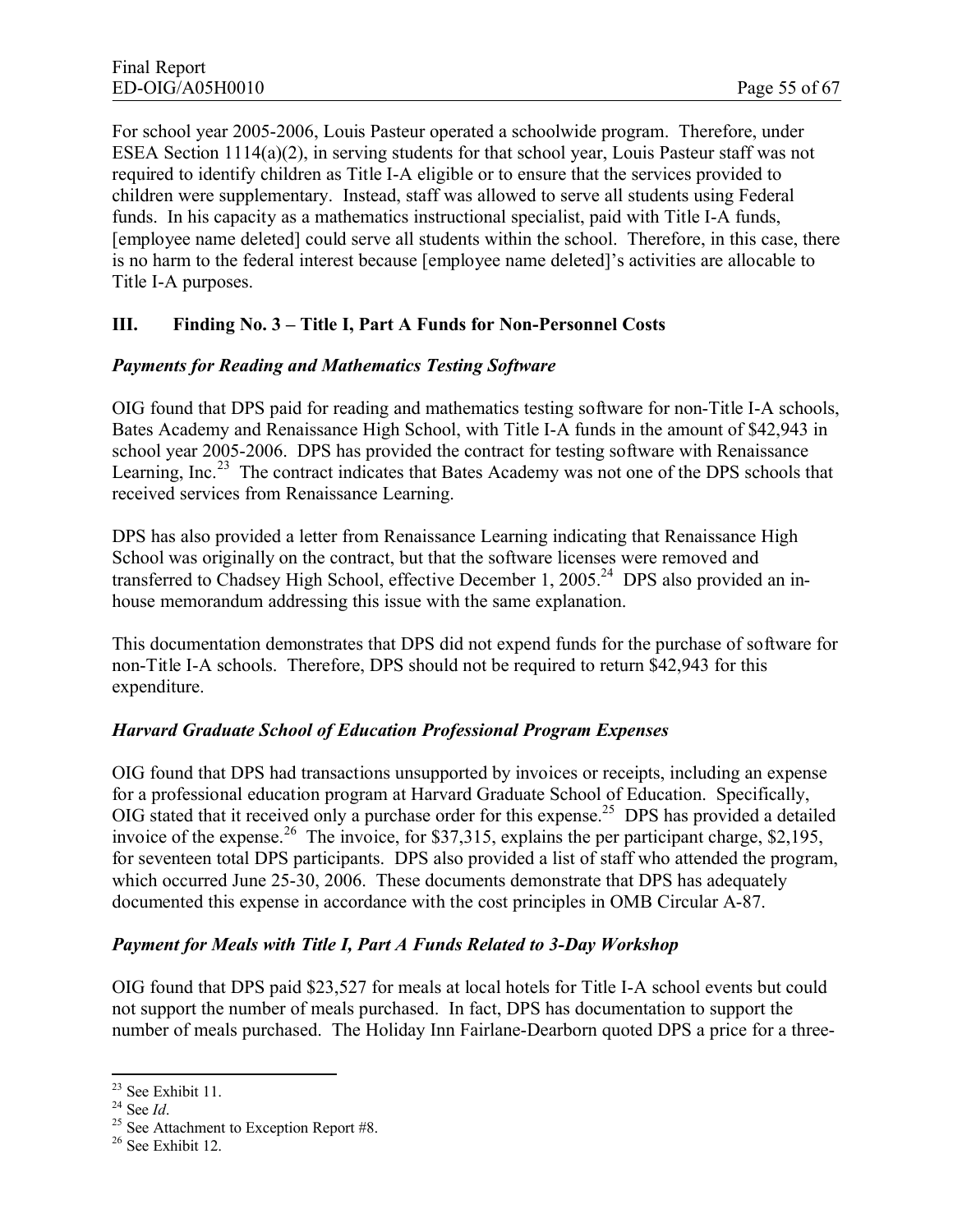day workshop that took place March 9-11, 2006.<sup>27</sup> Based on an estimate of the number of Center for School Leaders staff members, DPS central level staff members, and DPS school personnel attending the workshops, DPS estimated that it would need 400 breakfast/lunch and dinner meals for March 9th, 300 breakfast/lunch and dinner meals for March 10th, and 250 breakfast/lunch meals for March 11th. DPS has also provided agenda for the workshop and contemporaneous sign-in sheets for staff who attended the workshops. For instance, sign-in sheets demonstrate that 352 DPS school personnel attended the workshops on March 9, 2006, in addition to 15 Center for School Leaders staff members and 24 DPS central-level staff members. Therefore, this documentation proves that DPS can support the number of meals purchased and the number of workshop attendees.

#### *Computers Leased with Title I, Part A Funds*

OIG found that DPS paid for computers for which it could it could not provide evidence of existence or use by Title I-eligible students. Specifically, OIG stated that DPS purchased 1,534 computers and 554 laptops for \$979,898, including installation and insurance, and that for five of the schools receiving computers, the number of computers listed on the vendors' shipping report was greater than the number of computers shipped to those schools.

While OIG states that DPS *purchased* computers, in fact, DPS respectfully submits that it entered into a lease agreement with Dell, Inc. for 2005-2008, to lease computers. DPS did not buy computers from Dell; it issued a purchase order to buy computers, which was cancelled. DPS has provided a number of documents as evidence. In an in-house memorandum, dated December 21, 2005, [employee name deleted], DPS's Chief Academic Officer, Division of Leadership and Educational Accountability, explained the timeline for how DPS entered into a leasing agreement with Dell<sup>28</sup>:

Our office [DPS] was given additional funding to purchase more technology for the 2005-2006 school year. We decided to use the funds to purchase 533 desktops, 100 printers and 250 noteboooks. Soon after we issued the purchase order, we learned that the Michigan Department of Education would be assessing all eighth graders on the newly released Technology Standards and Expectations during this school year… After investigating how our office could provide more technology to these schools and further our District's curriculum initiatives, Dell offered a leasing agreement which would allow us to proactively provide additional equipment and immediate professional development.

[DPS entered into a] lease agreement which will provide an additional 1000 desktops, 300 notebooks, 200 printers and \$300,000 to assist our Division with technology-related issues that are current obstacles (building wiring, professional development, additional equipment, software or however our Division deems necessary). Dell will also insure our equipment during this three-year period. After the three years, each school will be allowed to purchase each piece of equipment for \$1.00.

DPS provided memoranda explaining that purchase order no. 625495, the original purchase order for 533 desktop computers, was cancelled. DPS also provided internal documentation

<sup>27</sup> See Exhibit 13.

<sup>28</sup> See Exhibit 14.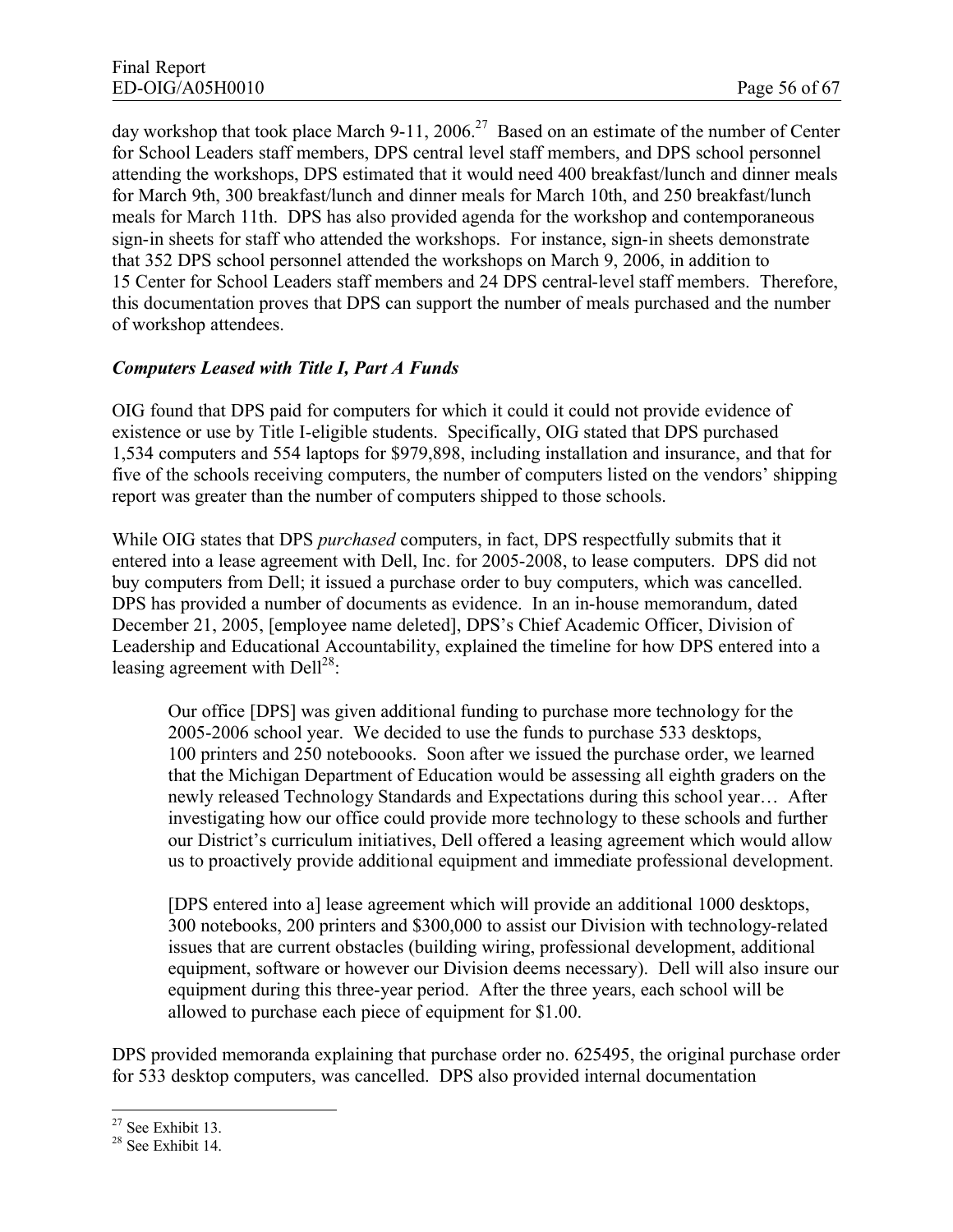demonstrating that the purchase order, issued  $10/31/2005$ , was cancelled on  $1/6/2006$ <sup>29</sup>. The lease agreement with Dell, which has also been provided, shows that DPS paid \$989,099.23.

Because OIG mischaracterized DPS's arrangement with Dell as a purchase rather than a lease, it is unclear to which computers it is referring. For schools receiving leased computers, each has a "Receipt of Equipment Form," with model and serial numbers for all computers received. $30$ These are evidence that DPS has documentation that the leased computers were received by DPS schools, which were all Title I-eligible schools.<sup>31</sup> Therefore, because DPS has demonstrated that it entered into a lease with Dell and that its schools received the leased computers, it expended its Title I-A funds properly.

#### *Title I, Part A Funds Expended for Consulting Services*

OIG found that DPS misspent Title I-A funds on consulting services to National Training Network for its Algebraic Thinking Project in the amount of \$1,232,620 for school year 2005-2006. Specifically, OIG stated that DPS prepaid invoices, failed to provide after-the-fact support demonstrating a benefit to the Title I-A program, and failed to provide specific dates or locations where the services were provided.

DPS has provided a number of documents in response. In an email, [employee name deleted] of DPS confirms that National Network conducted training sessions on June 27-July 1, 2005, August 1-5, 2005 and August 8-12, 2005<sup>32</sup> DPS has also provided the Algebraic Thinking Report for Fourth Quarter, 2005-2006, which details the activities National Training Network engaged in. $33$  According to the report, in addition to the on-site visits noted above,

Monthly classroom visits started on October 17, 2005 and continued throughout the school year. A minimum of 14 visits were made to each school this year. The majority of coaching time spent in schools consisted of modeling lessons and lesson preparation.

The Algebraic Thinking Report also provides descriptions of services provided at 99 DPS elementary and middle schools. For each school, the report describes implementation of the program and the teachers National Training Network served. This document clearly demonstrates the benefit DPS's Title I-A program received from National Training Network's services.

DPS has also provided National Training Network's proposal for the Algebraic Thinking Project and the contract between DPS and National Training Network.<sup>34</sup> The Algebraic Thinking Project proposal details the scope and implementation of the project, as well as its alignment with successful program standards and the program's benefits for students and teachers. The contract contains a payment schedule that specifies that DPS was to pay National Training Network an initial payment for training, material, expenses and books, followed by payments for

<sup>29</sup> See *Id*.

<sup>&</sup>lt;sup>30</sup> See Exhibit 15. Because of the large number of leased computers, DPS has provided Receipt of Equipment Form from a few of its schools as examples of its process for inventorying its computers.

<sup>31</sup> See Exhibit 4.

 $32$  See Exhibit 16.

<sup>33</sup> See *Id*.

<sup>34</sup> See *Id.*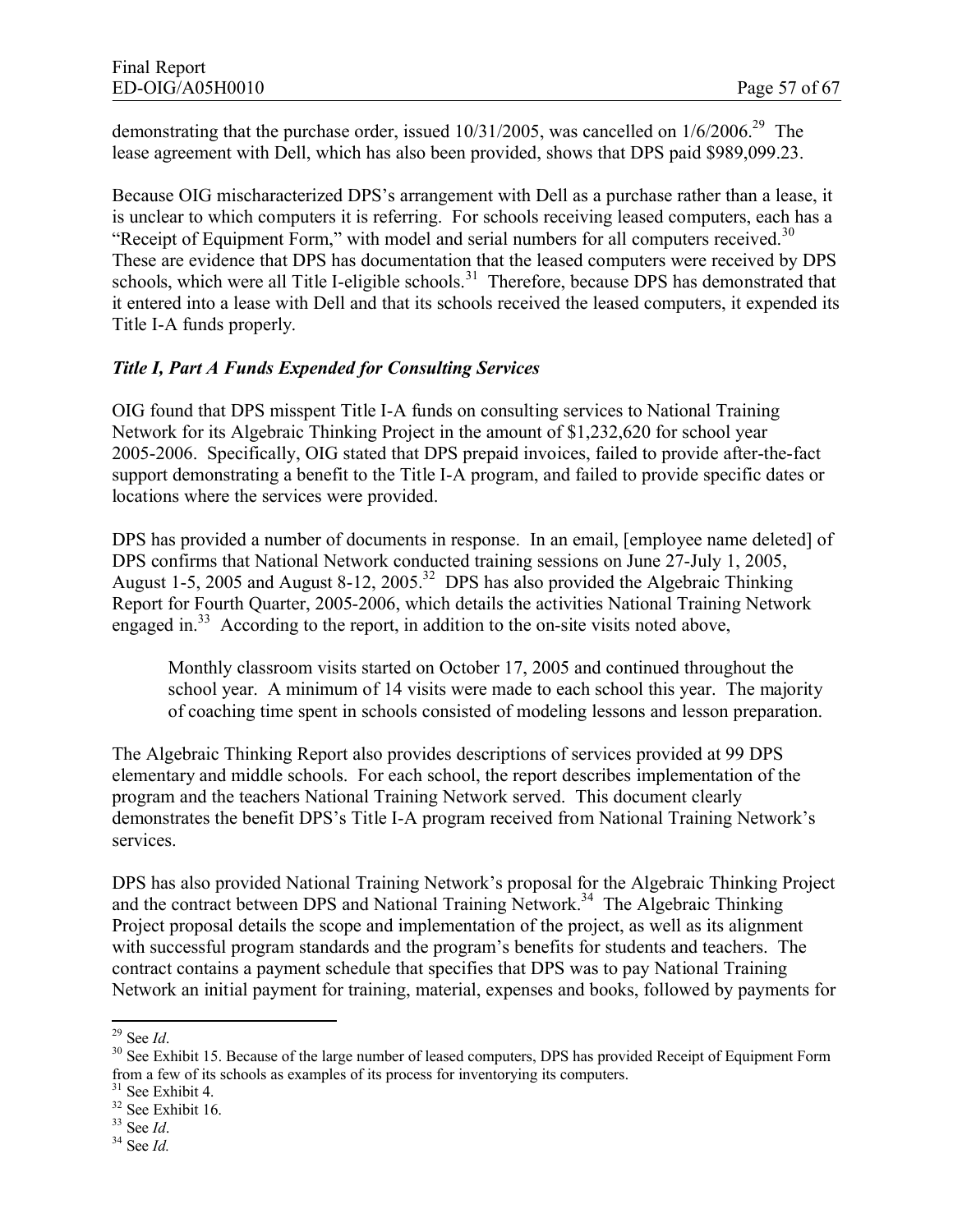follow-up training, supervision, and observation every two months until the end of the contract. There is no provision in the contract stating that DPS was to prepay National Training Network for its services. There is no evidence that it prepaid invoices. In fact, because DPS has adequately documented its expenditures for these services, they are allowable under the cost principles in OMB Circular A-87.

## *Title I, Part A Funds Expended for Math and Reading Testing*

OIG found that DPS misspent Title I-A funds on math and reading testing in the amount of \$1,885,374 for school year 2005-2006. Specifically, OIG stated that DPS "did not provide the contract or other evidence to explain what schools should have been covered by the invoices and what the per-student cost should have been."<sup>35</sup> OIG notes that per-student cost ranges from \$2.32 to \$12.43. This finding relates to goods and services provided by Measured Progress Inc. to DPS.<sup>36</sup> Measured Progress has provided its testing services and products to DPS since 2002. Therefore, DPS has provided the all of the contracts and contract modifications from  $2002 - 2007.<sup>37</sup>$ 

OIG questioned the per-student costs paid by DPS to Measured Progress for its services. In fact, as the contracts demonstrate, Measured Progress provides a number of different goods and services to DPS at different per-student and per-unit prices. Depending on the year, the contracts specify between thirty-five and thirty-nine goods and services provided by Measured Progress. For instance, as noted in the 2005-2006 contract, the per-unit price for a "Consumable Test Booklet, Grades 1&2" was \$1.28, while a "Consumable Large Print Tests, Grades 1&2" costs \$2.40. Because of the different products provided by Measured Progress, there is not a finite per-student cost for every student or per-unit cost for every item purchased. This documentation proves that DPS can support the good and services it paid to Measured Progress. Therefore, because DPS has adequately documented its expenditures for these services, they are allowable under the cost principles in OMB Circular A-87.

#### **IV. Finding No. 5 – MDE Monitoring and Oversight of DPS**

OIG found that MDE did not adequately monitor DPS's administration of its Title I-A program, including the resolution of a DPS internal investigative report that identified unallowable contracts. OIG recommended that MDE develop procedures to track local educational agency (LEA) reviews that identify unallowable Title I-A expenditures and internal control deficiencies and that MDE provide greater oversight of federal grant funds that are distributed to DPS. MDE respectfully submits that it does have effective existing procedures to identify unallowable Title I-A expenditures by LEAs. MDE received a copy of the above mentioned DPS internal investigate report on September 10, 2007. Based on that report and its own evaluation, MDE is also in the process of strengthening its monitoring and oversight of LEAs.

Currently, the MDE School Auditing Manual contains procedures for reporting unallowable expenses.<sup>38</sup> The manual, under General Audit Issues, Section A, Reports, II. B. 3. *Reports on Findings of Suspected Fraud and or Embezzlement*, requires the following:

<sup>35</sup> See Draft Audit Report, p. 24.

<sup>&</sup>lt;sup>36</sup> See Attachment to Exception Report #8.

<sup>&</sup>lt;sup>37</sup> See Exhibit 17.

<sup>&</sup>lt;sup>38</sup> The MDE School Auditing Manual is available at: [www.Michigan.gov/mdeaudit.](www.Michigan.gov/mdeaudit)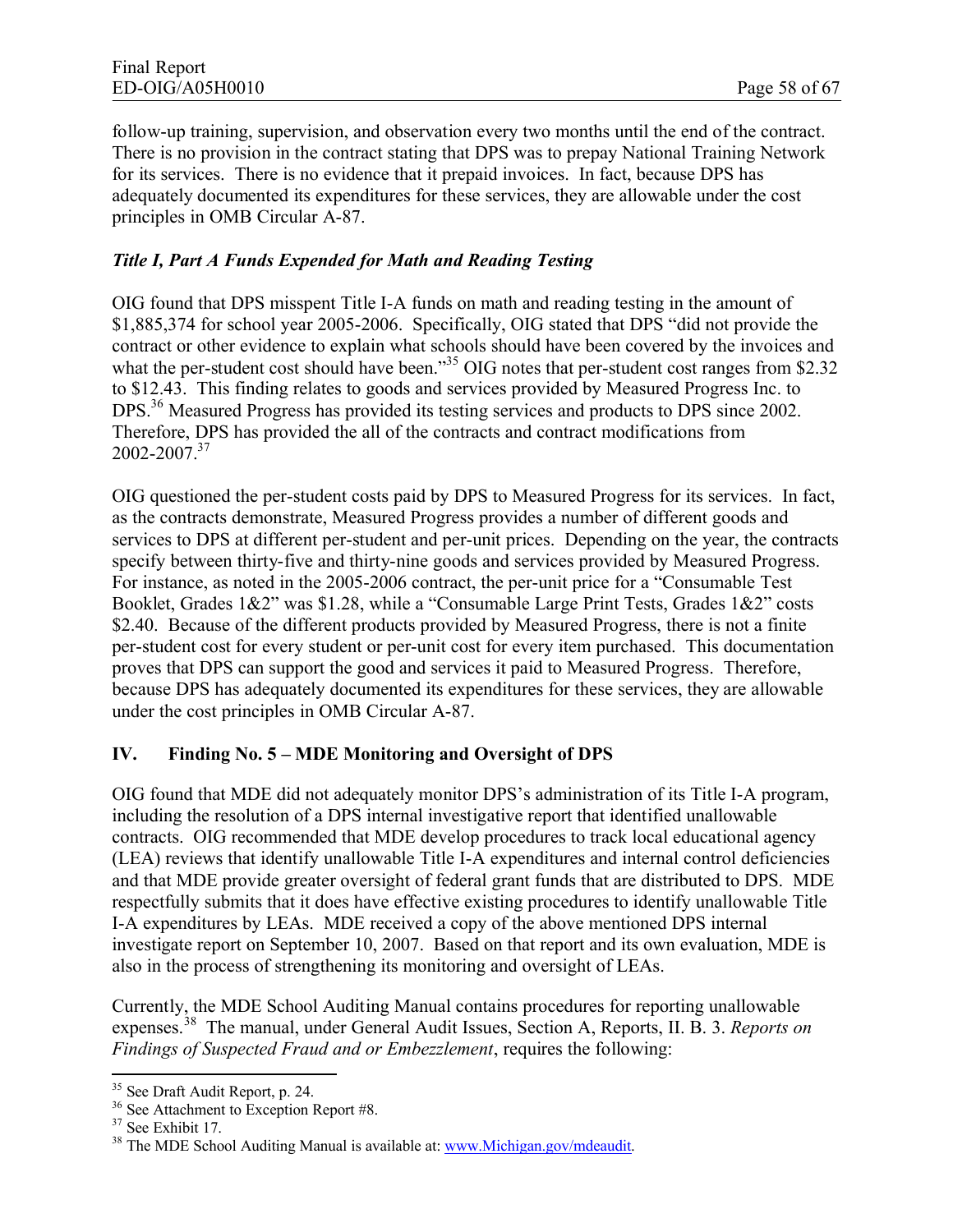During the course of an engagement, the independent CPA should be constantly aware of the possibility of fraud and or embezzlement. SAS 54, 82, and 99 should be followed where applicable. If the possibility of any fiscal fraud, defalcation, misfeasance, nonfeasance, or malfeasance comes to the auditor's attention, the school should make an "oral report" immediately to [employee name and phone number deleted] Director of the Michigan Department of Education, Office of Audits. This oral report should be promptly followed up by a written report to the Director disclosing the CPA's findings. If the school fails to report, then the CPA is required to report the information to the Department…

MDE is also implementing the following measures to strengthen its monitoring and oversight of LEAs:

1) The MDE School Auditing Manual, General Audit Issues, Section A, Reports, II. B. 3. *Reports on Findings of Suspected Fraud and or Embezzlement,* will be revised as follows (the edits are italicized):

During the course of an engagement, the independent CPA should be constantly aware of the possibility of fraud and or embezzlement. SAS 54, 82, and 99 should be followed where applicable. If the possibility of any fiscal fraud, defalcation, misfeasance, nonfeasance, or malfeasance comes to the auditor's attention, the school should make an "oral report" immediately to [employee name and phone number deleted] Director of the Michigan Department of Education, Office of Audits. *This oral report should be followed up by a written report to the Director with a copy to the CPA disclosing the CPA's findings within two weeks. If the CPA does not receive a copy of the report to the Director within two weeks, then the CPA is required to report the information to the Department*…

- 2) MDE will also take the following actions:
	- MDE will establish a tracking process to identify alleged fiscal irregularities in a district and follow up on them until MDE is satisfied that they have been appropriately dismissed or resolved.
	- MDE will notify any district of suspected fiscal irregularities that come to the attention of MDE independently, giving the district two weeks to conduct an initial investigation and report results of the initial investigation. The district will conduct a complete investigation and report it to MDE promptly.
	- MDE may impose financial penalties consistent with Section 162 of the State School Aid Act or 34 CFR Part 80.45 and escalate penalties until MDE receives a copy of the internal investigation report.
	- · MDE will include an article on the proper reporting of suspected fraud, embezzlement or other fiscal irregularities in its 2007-2008 accounting and auditing alert.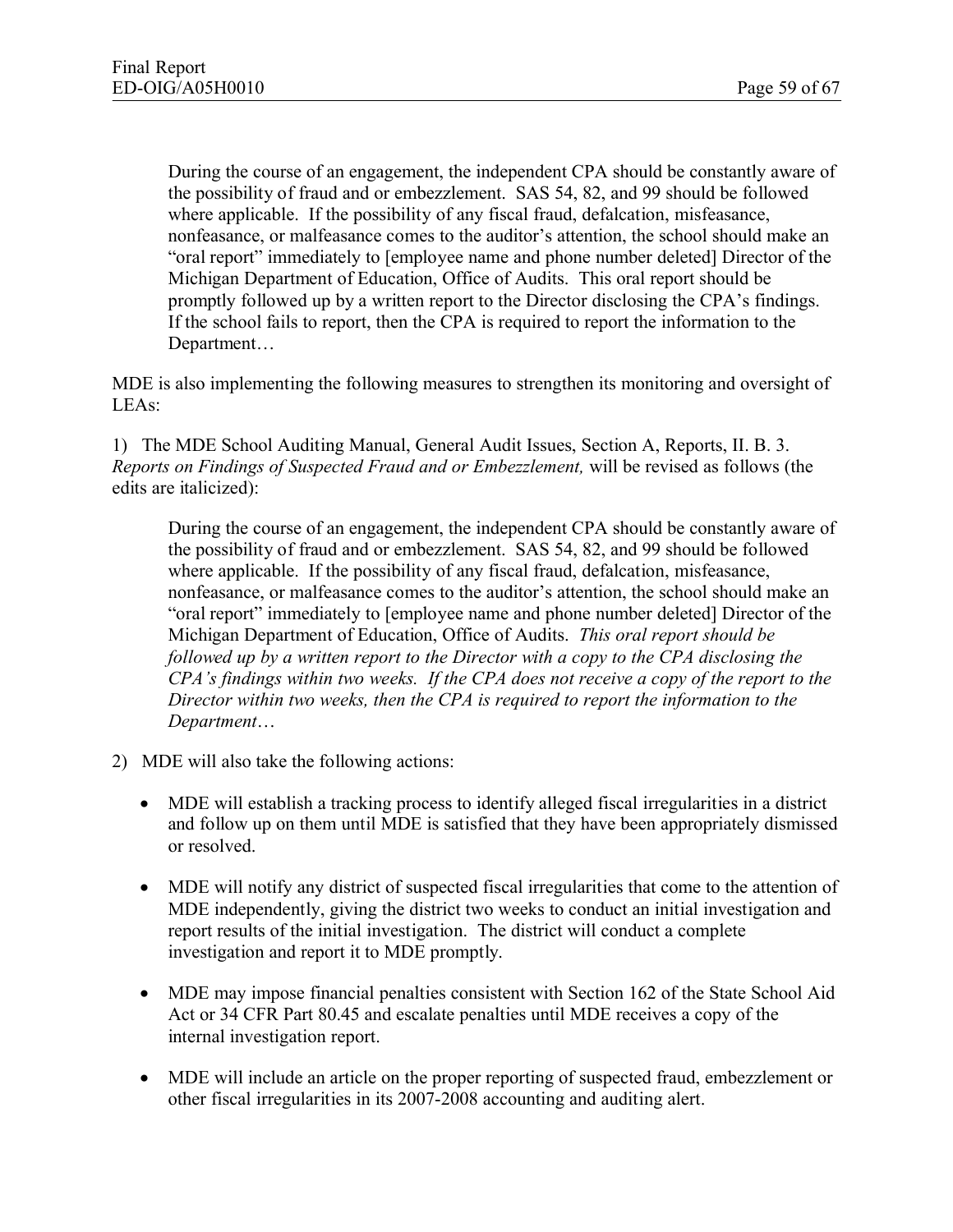- MDE will provide training to the Michigan Association of CPAs, the Michigan School Business Officials and other appropriate organizations on this section of the Michigan school auditing manual.
- · MDE will amend federal fund application assurances to require reporting of suspected fiscal irregularities.
- MDE will include in on-site monitoring visits, a question to identify any internal investigations that may reveal fiscal irregularities in accordance with the Michigan school auditing manual.

#### **V. Conclusion**

In closing, MDE and DPS respectfully disagree in whole with the Draft Audit Report findings and request that the findings be reconsidered, revised, and that the recommendations for repayment be withdrawn before the issuance of a final audit report. The serious flaws in audit methodology led to obvious errors in the Draft Audit Report and bring question to the management of the audit as a whole, such that the findings and recommendations should be reviewed and withdrawn.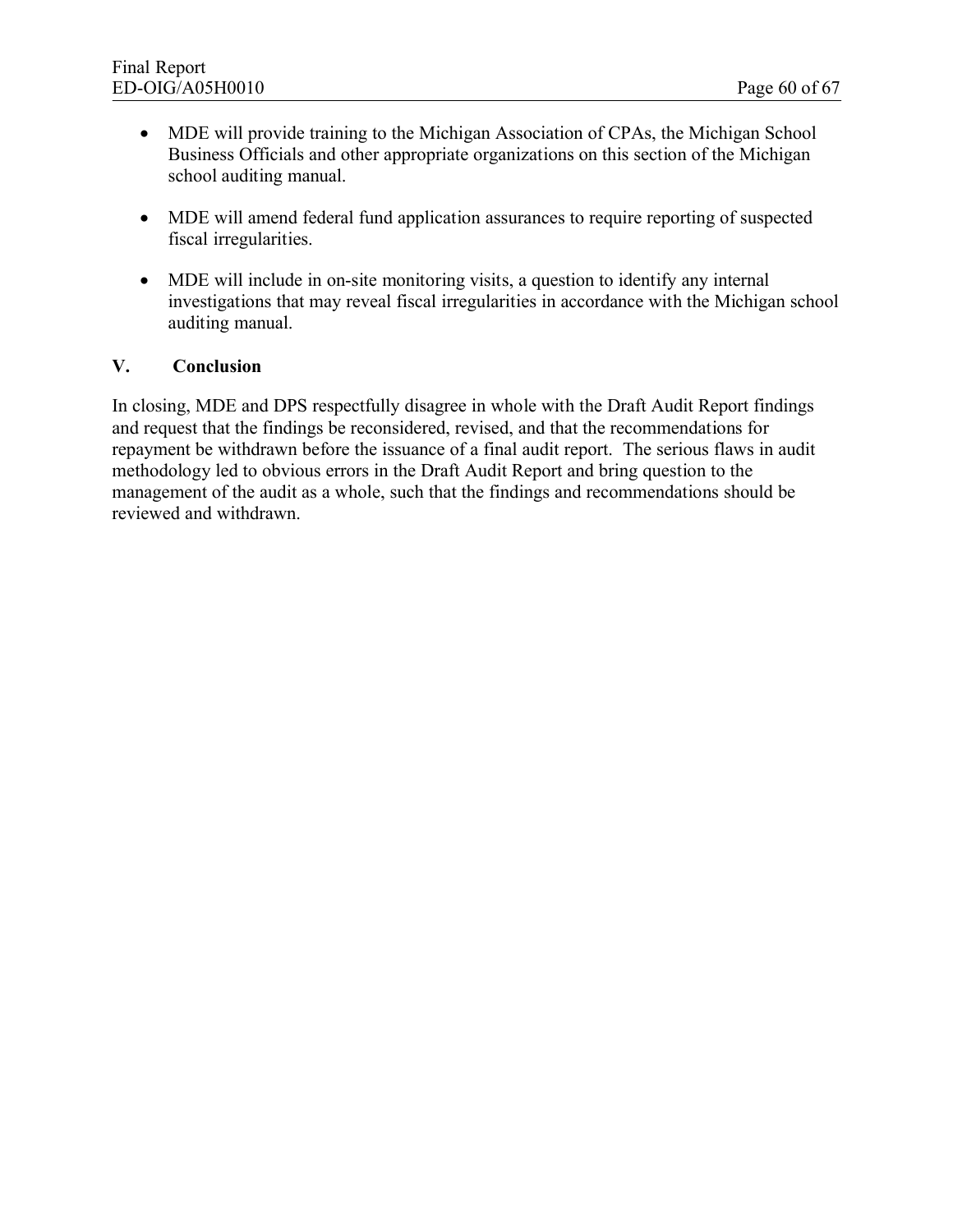

JENNIFER M. GRANHOLM GOVERNOR

STATE OF MICHIGAN DEPARTMENT OF EDUCATION LANSING



MICHAEL P. FLANAGAN SUPERINTENDENT OF PUBLIC INSTRUCTION

March 28, 2008

Mr. Gary Whitman Regional Inspector General for Audit U.S. Department of Education Office of Inspector General 500 West Madison Street Suite 1414 Chicago, IL 60661

RE: The School District of the City of Detroit's Use of Title I, Part A Funds Under the No Child Left Behind Act of 2001; Office of Inspector General Draft Audit Report (Control Number ED-OIG/A05H0010)

Dear Mr. Whitman:

Thank you for the opportunity to submit supplemental documents and comments on the above referenced Office of Inspector Draft Audit Report. Because that report dealt extensively with Detroit Public Schools' (DPS) use of funds under Title I, Part A of the No Child Left Behind Act, we worked closely with DPS staff in responding to your proposed findings. I am enclosing a detailed supplemental response, which was developed collaboratively by Michigan Department of Education (MDE) and DPS. I am also enclosing a number of exhibits referenced in our response.

We are grateful for your cooperative approach in granting us an extension for further submission of documents. Based upon our initial response to the Draft Audit Report and this supplemental response, we strongly request your reconsideration of the audit findings and recommendations.

Thank you for your consideration in this matter.

Sincerely,

/s/

Michael P. Flanagan Superintendent of Public Instruction

#### **STATE BOARD OF EDUCATION**

KATHLEEN N. STRAUS – PRESIDENT · JOHN C. AUSTIN – VICE PRESIDENT CAROLYN L. CURTIN – SECRETARY · MARIANNE YARED MCGUIRE – TREASURER NANCY DANHOF – NASBE DELEGATE · ELIZABETH W. BAUER REGINALD M. TURNER · CASANDRA E. ULBRICH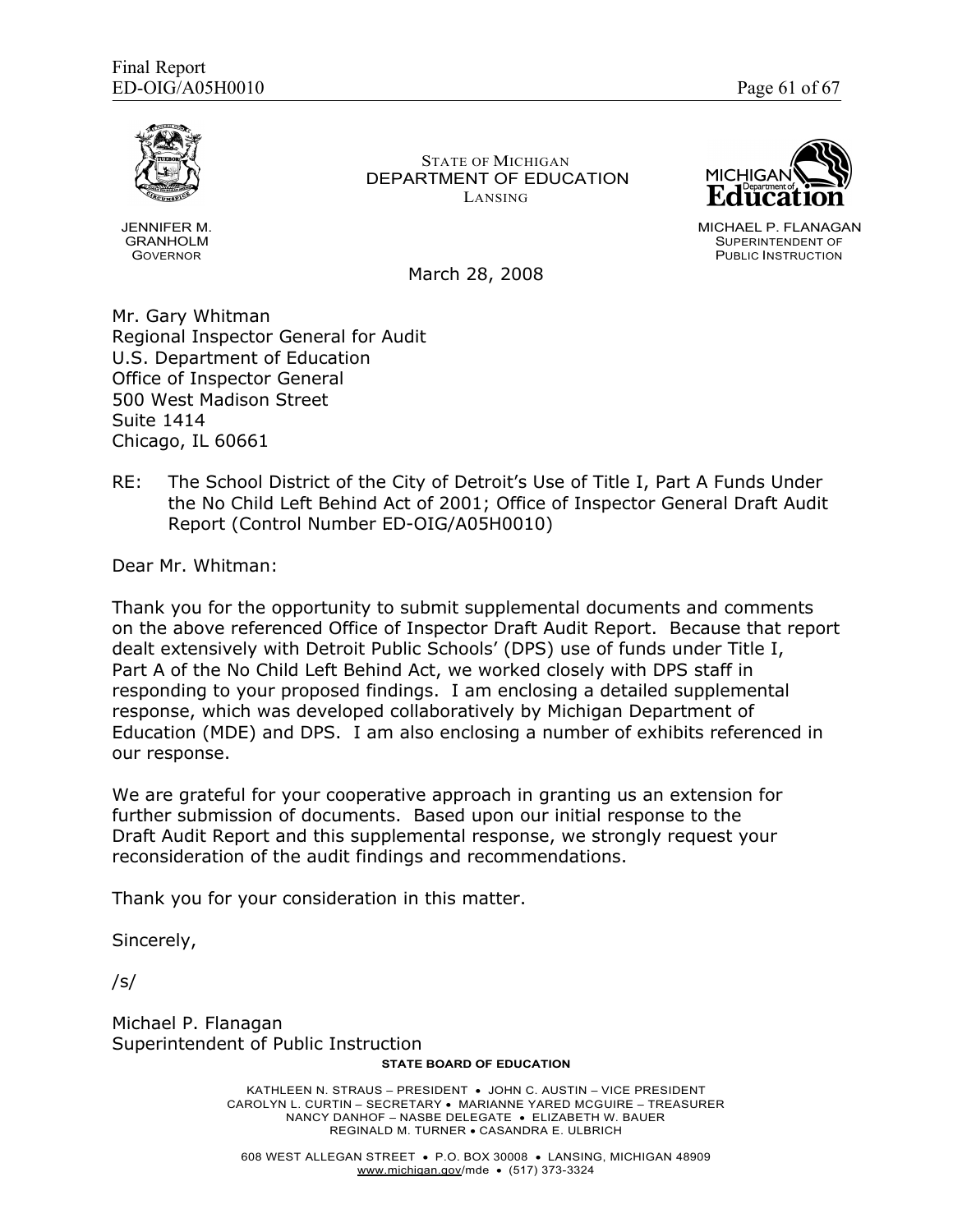#### **Michigan Department of Education Supplemental Response to Draft Audit Report: ED-OIG/A05H0010**

Submitted to: Mr. Gary Whitman Regional Inspector General for Audit U.S. Department of Education Office of Inspector General 500 West Madison Street Suite 1414 Chicago, IL 60661

This is the supplemental response of the Michigan Department of Education ("MDE") to the U.S. Department of Education's Office of Inspector General ("OIG") Draft Audit Report ED-OIG/A05H0010 ("Draft Audit Report"), issued January 9, 2008, entitled *The School District of the City of Detroit's Use of Title I, Part A Funds Under the No Child Behind Act of 2001*. OIG reviewed Title I, Part A ("Title I-A") programs operated by the Detroit Public Schools ("DPS") for fiscal years 2004-2005 and 2005-2006. Originally, OIG allowed MDE until March 14, 2008 to respond to the Draft Audit Report. MDE submitted a response on March 14, 2008, in which it requested additional time from OIG to provide more comments and documentation. OIG has allowed MDE until March 28, 2008 to provide additional documentation in its response. MDE's supplemental response below, based on the Draft Audit Report findings, addresses the overarching flaws in audit methodology, the inaccuracy of each of the rationales supplied for the finding, and provides additional supporting documentation for DPS's expenditures.

# **I. Finding No. 1 – Personnel Costs Charged to Title I, Part A**

#### *Head Start Program Compensation*

OIG found that DPS charged salaries, benefits, and related indirect costs to its Title I-A program for Head Start program teachers and assistants through ten adjusting journal entries in the amount of \$5,180,663 for school year 2005-2006. OIG stated that DPS did not identify the employees whose compensation was transferred to Title I-A and did not provide personnel activity reports for these employees to certify that they worked on Title I-A program activities. DPS responded and provided documents in its March 14, 2008 response to the Draft Audit.

DPS has provided supplementary documents that further address the time and effort of the employees paid with Title I-A funds.<sup>1</sup> These documents include two signed, semi-annual payroll certifications, one for July 1, 2005-December 31, 2005 and the other for January 1, 2006-June 30, 2006. The certifications demonstrate that the relevant employees worked 100% of their time on Title I-A program activities for the entire fiscal year 2005-2006. The documents also fulfill DPS's requirement to provide signed, semi-annual certifications for single cost objective

<sup>&</sup>lt;sup>1</sup> See Exhibit 1.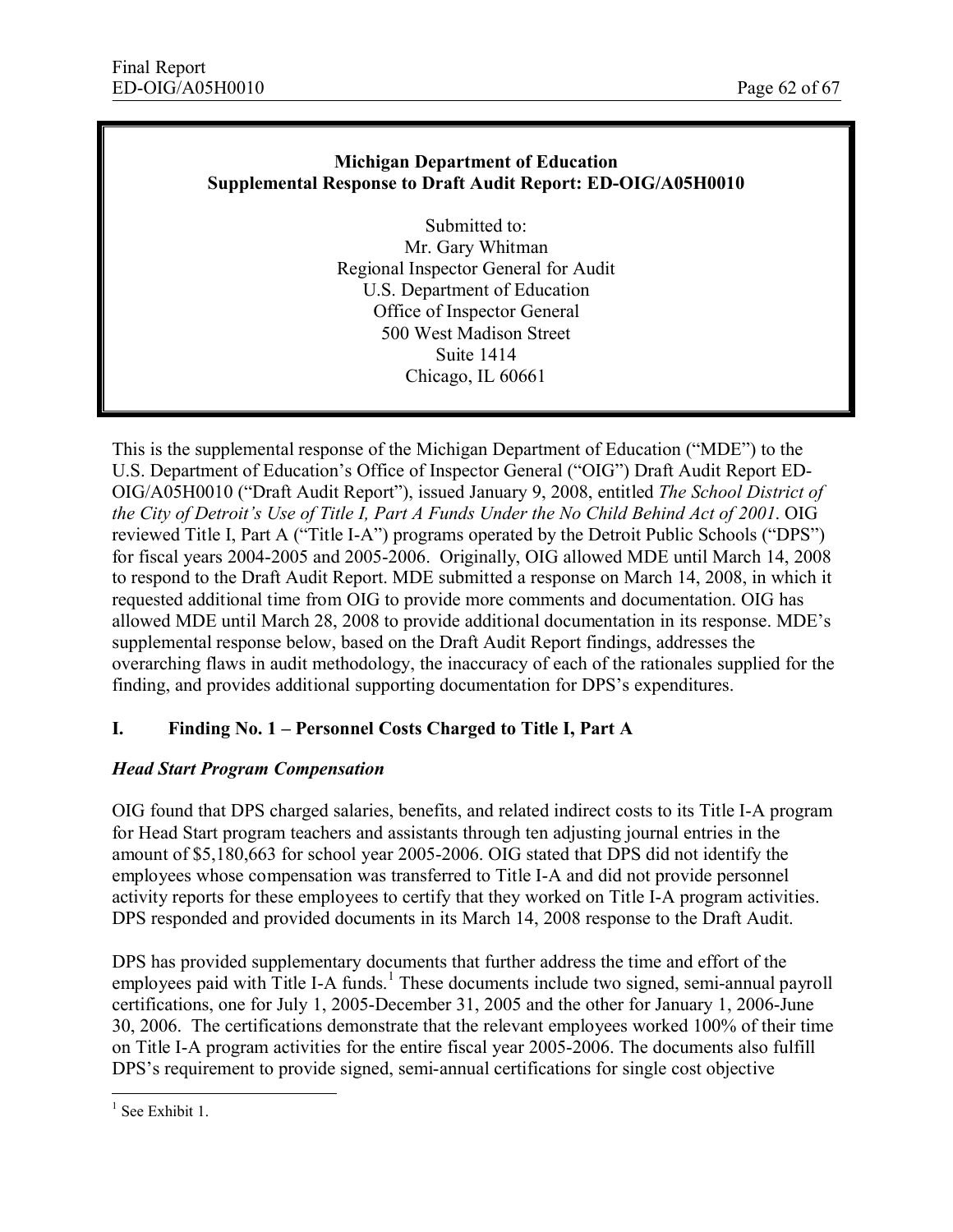employees under OMB Circular A-87, Attachment B, Paragraph 8.h.(3). Because DPS has adequately documented its salary expenditures, they are allowable under the cost principles in OMB Circular A-87.

### *Disciplinary Administrative Leave Compensation*

OIG found that DPS charged salary, benefits, and related indirect costs of an employee to its Title I-A program in the amount of \$73,292. That employee was placed on administrative leave while receiving that amount. OIG stated that this expenditure violated OMB Circular A-87, Attachment B, Paragraph 8.a.(1), which requires that compensation conform to the established policy of the governmental unit.

In a sworn affidavit, [employee name deleted], DPS's Executive Director of Employee Relations, stated that DPS pays employees based upon their individual employment agreements and classification, applicable Michigan state law, as well as practices and customs.<sup>2</sup> DPS accords procedural protections to all employees on a district-wide basis under the Teacher Tenure Act, Public Act No. 4, Public Acts of Michigan, 1937, as amended. The Teacher Tenure Act requires that a teacher's salary must continue during suspension, except in cases in which the employee is suspended or terminated for certain listed offenses or unless the teacher's classification does not require paid leave. According to [employee name deleted], DPS consistently applied the applicable laws, rules, regulations district-wide practices and procedures during the 2005-2006 school year for all employees subject to disciplinary action, also taking into account the employee's individual employment agreement and classification. Accordingly, DPS paid the employee at issue during the time period he was placed on administrative leave.

Under OMB Circular A-87, Paragraph 8.a.(2), compensation for individual employees must be made in accordance with a governmental unit's laws and rules and meet its merit system or other requirements required by Federal law, where applicable. In this instance, DPS's practice followed Michigan's state law, as well as the rules established under employees' employment agreements and classification. Therefore, DPS's expenditure was consistent with the applicable cost principles in OMB Circular A-87 and was allowable.

# **II. Finding No. 3 – Title I, Part A Funds for Non-Personnel Costs**

#### *Capital Expenditures*

OIG found that DPS misspent Title I-A funds on capital expenditures for general purpose equipment and improvements to buildings, including payments for digital copiers in the amount of \$57,492 and classroom repairs and renovations in the amount of \$80,288 for school year 2005-2006 without MDE's approval. OIG stated that DPS violated OMB Circular A-87, Attachment B, Paragraph 15.b, which provides that capital expenditures for general purpose equipment and improvements to buildings which increase their value or useful life are

<sup>&</sup>lt;sup>2</sup> See Exhibit 2.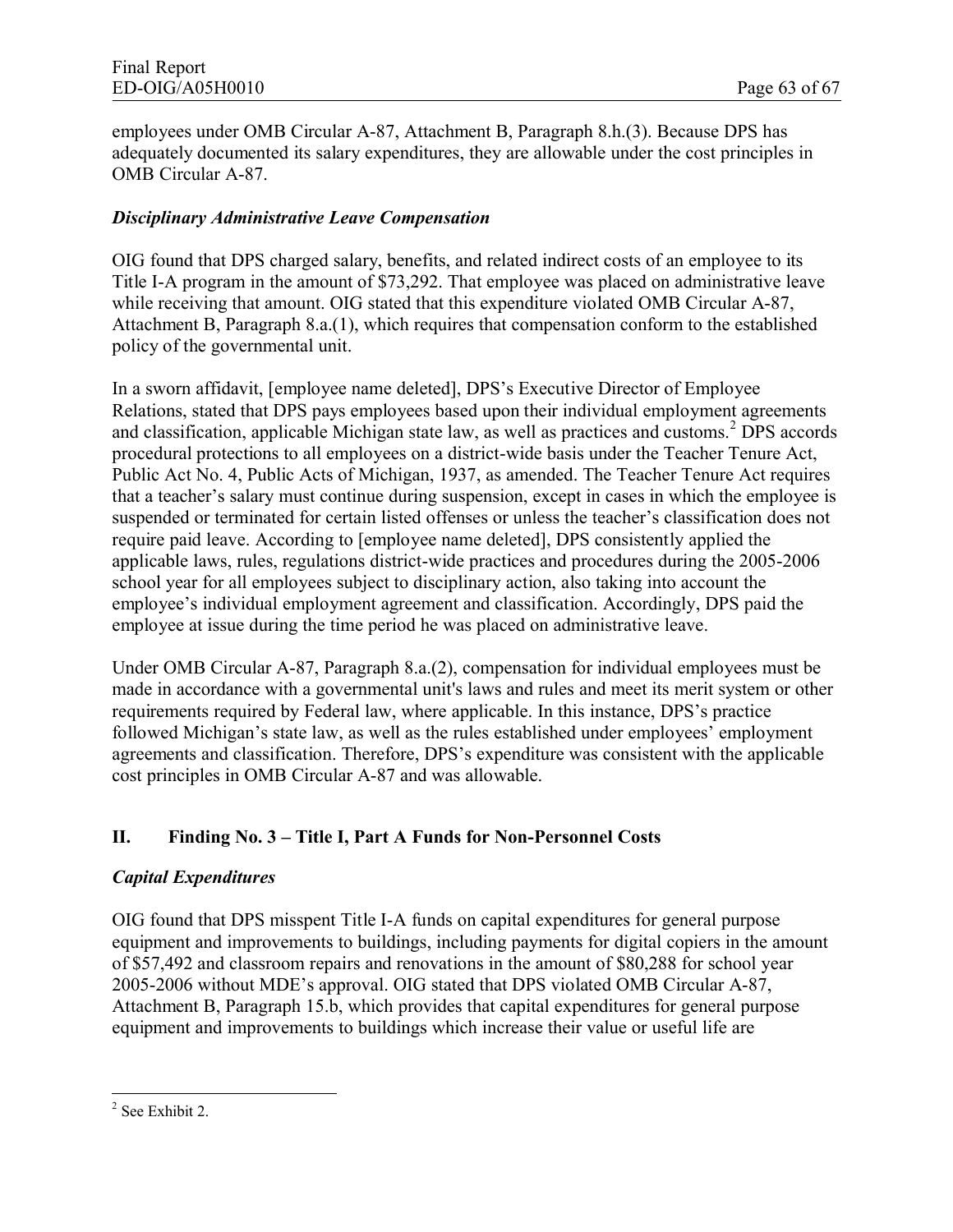unallowable as direct charges, except where approved in advance by the awarding agency (in this case, MDE).

DPS acknowledges that it did not seek approval from the proper MDE personnel before making these capital expenditures with Title I-A funds. However, after the fact, DPS provided records of its capital expenditures (\$129,300.00) to MDE's Field Services Consultant in the Office of School Improvement, [employee name deleted]. [Employee name deleted] is responsible for reviewing and approving Consolidated Applications which include these types of capital expenditures. After reviewing DPS's documentation regarding these expenditures, [employee name deleted], in a sworn affidavit, stated that the expenditures, with the exception of \$39,154.00, would have been allowable by MDE.<sup>3</sup> Therefore, Title I-A funds expended by DPS in the amount of \$90,146.00 were allowable. Please note that DPS will need additional time to provide detailed documentation of the expenditure of \$39,154.00 to renovate a laboratory, in order to allow MDE's field service representative to determine if the expenditures would have been approved as allowable.

In order to recover funds, there must be an analysis reflecting the value of the program services actually obtained in a determination of harm to the Federal interest. 20 U.S.C. 1234a(a)(2). The U.S. Department of Education ("USDE") may require recipients to return only an amount that is proportional to the extent of the harm its violation caused to an identifiable Federal interest associated with the program. 34 C.F.R. § 81.32(a)(1). MDE and DPS acknowledge that the required pre-approval process for these capital expenditures was not followed. However, DPS did expend \$90,146.00 on allowable Title I-A costs; therefore, there is no harm to the federal interest for that amount expended and MDE should not be required to repay that amount.

# *Title I, Part A Funds Expended for Consulting Services*

OIG found that DPS misspent Title I-A funds on consulting services to National Training Network (NTN) for its Algebraic Thinking Project in the amount of \$1,232,620 for school year 2005-2006. Specifically, OIG stated that DPS prepaid invoices, failed to provide after-the-fact support demonstrating a benefit to the Title I-A program, and failed to provide specific dates or locations where the services were provided. DPS provided documents in its March 14, 2008 response to the Draft Audit Report.

DPS has provided a number of supplementary documents that further demonstrate that NTN provided services to DPS that benefited the Title I-A program.<sup>4</sup> These documents include an example of the schedule for a professional development Algebraic Thinking Project session, a chart of the distribution of assessment used for each "Skill Builder Assessment," and student textbook distribution for school year 2005-2006. In addition, DPS provided a number of sign-in sheets for training sessions conducted by NTN for 6th and 8th grade teachers (including some special education training) for the following dates: August 1-5, 2005, August 8-12, 2005, July 24-28, 2006, and July 31-August 4, 2006.

<sup>&</sup>lt;sup>3</sup> See Exhibit 3.

<sup>4</sup> See Exhibit 4.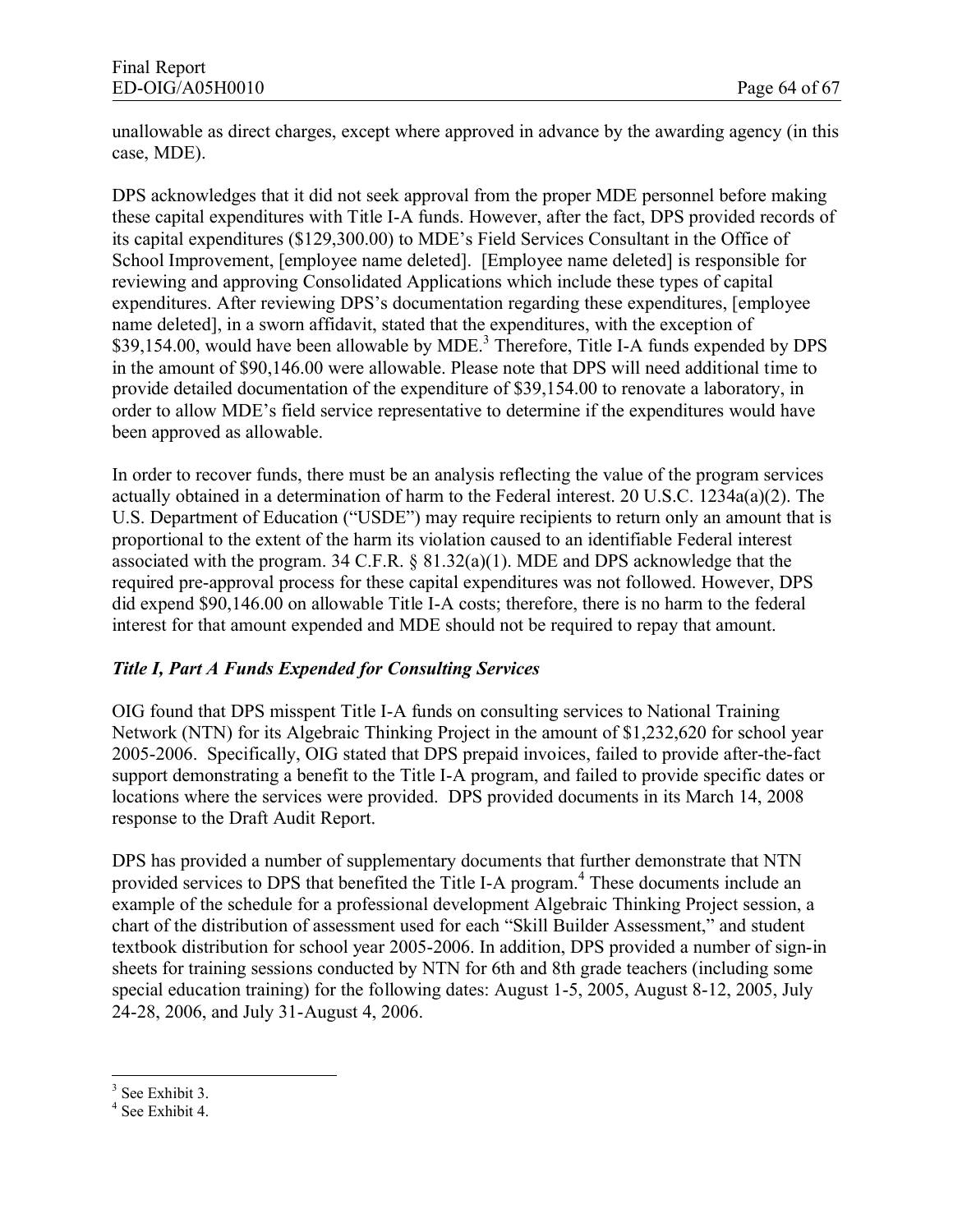Because this documentation describes the services provided, the goods that were delivered, and confirms the dates that training sessions occurred, it demonstrates that DPS's Title I-A program received a benefit from NTN's Algebraic Thinking Project. The documents also fulfill DPS's requirement to document expenditures adequately. Therefore, because DPS has adequately documented its expenditures for these services, they are allowable under the cost principles in OMB Circular A-87.

## **III. Finding No. 4 – Title I, Part A Funds for Contract Expenditures**

#### *Title I, Part A Funds Expended for Martial Arts/Conflict Resolution Classes*

OIG found that DPS paid Title I-A funds to Alkebu-Lan Village (ALV) for martial arts and conflict resolution training without providing a list of students who participated in the amount of \$155,000.<sup>5</sup> DPS has provided a number of documents regarding these services. The documents include two cancelled checks, totaling \$150,000, a program description, a list of all of the schools that received services, and sign-in sheets for all students who participated in the program from 2004-2006.<sup>6</sup> This documentation demonstrates that DPS's expenditure for martial arts services benefited its Title I-A program. Therefore, because DPS has adequately documented its expenditures for these services, they are allowable under the cost principles in OMB Circular A-87.

#### *Title I, Part A Funds Expended for Accounting and Financial Services*

OIG found that DPS expended Title I-A funds for accounting and financial services with vague invoices. Specifically, OIG cited DPS for invoices paid for services rendered by EVO Accounting and Financial Services (EVO) for school year 2004-2005 in the following amounts: \$45,833.33, \$6,712.50, \$22,912.50, \$45,833.33, and \$5,400.00.<sup>7</sup>

DPS has provided documentation to demonstrate that its Title I-A program received a benefit from EVO. $8$  OIG found that all of the invoices paid by DPS were vague. DPS has provided the invoices with weekly client status reports and timesheets. The weekly client reports detail the following:

- Accomplishments for the time period;
- New project developments;
- EVO observations and recommendations;
- Planned tasks for the subsequent week; and
- Weekly schedule.

The weekly time sheets, by employee, detail the number of hours each EVO employee worked for the relevant time period. This documentation demonstrates that the work performed by EVO is documented and benefits DPS's Title I-A program.

<sup>5</sup> See Attachment to Exception Report #9.

<sup>6</sup> See Exhibits 5, 6.

<sup>7</sup> See Attachment to Exception Report #9.

<sup>8</sup> See Exhibit 7.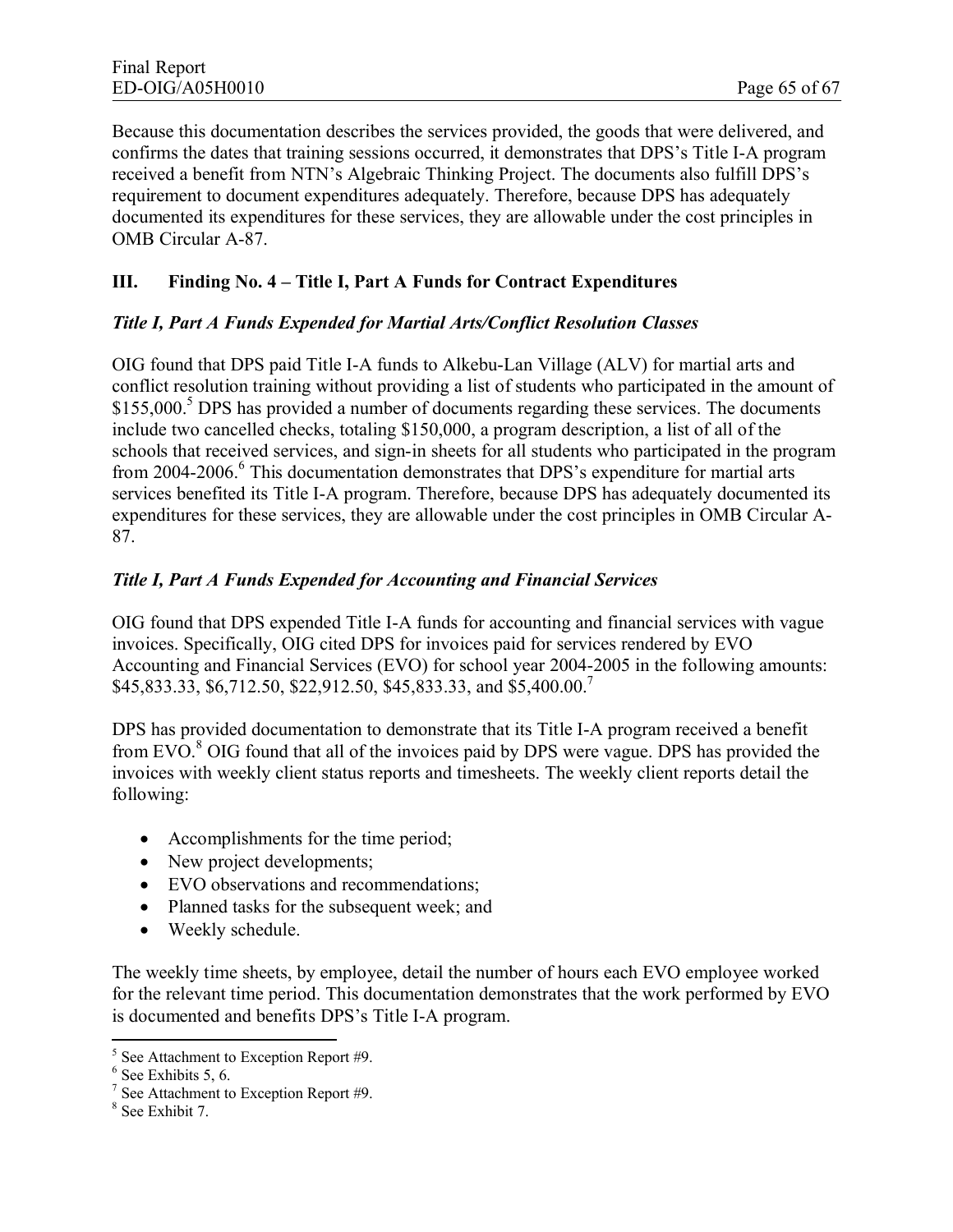In addition to OIG's finding that each invoice was vague, OIG provided a specific explanation for the reason it disallowed DPS's expenditure. DPS responds to each finding as follows:

- · OIG disallowed DPS's payment of an invoice for \$45,833.33, dated January 4, 2005, stating that it was dated before the services were provided. In fact, the invoice specified that the services were to be provided in January 2005, such that DPS did not prepay the invoice. DPS paid the invoice on January 13, 2005 (as demonstrated by the "Distributed" stamp on the invoice).
- OIG disallowed DPS's payment of an invoice for \$6,712.50, dated January 3, 2005. DPS paid the invoice on January 13, 2005 (as demonstrated by the "Distributed" stamp on the invoice). The weekly status report and time sheets for the week ending December 31, 2004 demonstrate that EVO was not previously paid for services rendered by employees [two employee names deleted] for the weeks ending December 17 and 24, 2004. The weekly status report and time sheet indicate that EVO was not paid for 83.5 billable hours. Therefore, DPS paid this amount to compensate EVO for those billable hours
- · OIG disallowed DPS's payment of an invoice for \$22,912.50, dated February 7, 2005. DPS paid the invoice on February 10, 2005 (as demonstrated by the "Distributed" stamp on the invoice). The weekly status report and time sheets for the weeks ending January 7, January 14, January 21, January 28, and February 4, 2005 demonstrate that EVO employees [two employee names deleted] provided their consulting services to DPS for that time period. OIG stated that "this expenditure is not reasonable because the duties are duplicative of the duties of the Director." DPS respectfully disagrees. DPS's programmatic staff determined that it was necessary and reasonable for EVO to provide consulting services on strengthening audit strategies, internal controls, policies and procedures. It is within DPS's local prerogative to determine the most economic and efficient manner in carrying out its Title I-A program, including hiring contractors. It is improper for USDE to infringe on DPS's local decision-making.
- · OIG disallowed DPS's payment of an invoice for \$45,833.33, dated February 8, 2005, stating that it was dated before the services were provided. In fact, the invoice specified that the services were to be provided in February 2005, such that DPS did not prepay the invoice. DPS paid the invoice on February 10, 2005 (as demonstrated by the "Distributed" stamp on the invoice).
- · OIG disallowed DPS's payment of an invoice for \$5,400.00, dated February 23, 2005. DPS paid the invoice on March 2, 2005 (as demonstrated by the "Distributed" stamp on the invoice). The weekly status report and time sheets for the weeks ending February 11 and February 18, 2005 demonstrate that EVO employees [two employee names deleted] provided their consulting services to DPS for that time period. OIG again stated that "this expenditure is not reasonable because the duties are duplicative of the duties of the Director." DPS again respectfully disagrees. DPS's programmatic staff determined that it